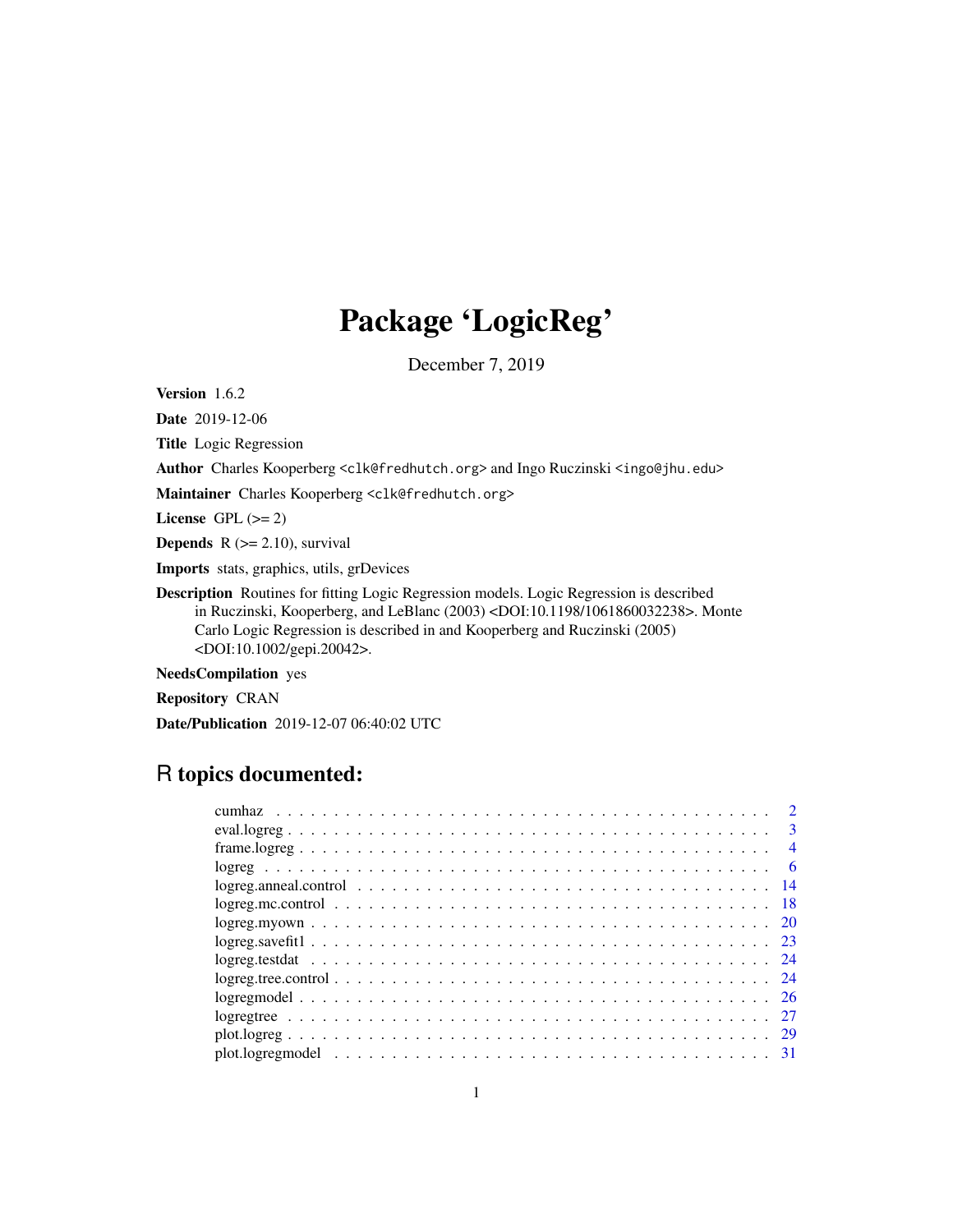#### <span id="page-1-0"></span>2 cumhaz cumhaz cumhaz cumhaz cumhaz cumhaz cumhaz cumhaz cumhaz cumhaz cumhaz cumhaz cumhaz cumhaz cumhaz cu

| Index |  |  |
|-------|--|--|
|       |  |  |
|       |  |  |
|       |  |  |
|       |  |  |
|       |  |  |

cumhaz *Cumulative hazard transformation*

# Description

Transforms survival times using the cumulative hazard function.

# Usage

cumhaz(y, d)

#### Arguments

|     | vector of nonnegative survival times                                                                                     |
|-----|--------------------------------------------------------------------------------------------------------------------------|
| - d | vector of censoring indicators, should be the same length as y. If d is missing<br>the data is assumed to be uncensored. |

# Value

A vector of transformed survival times.

# Note

The primary use of doing a cumulative hazard transformation is that after such a transformation, exponential survival models yield results that are often very much comparable to proportional hazards models. In our implementation of Logic Regression, however, exponential survival models run much faster than proportional hazards models when there are no continuous separate covariates.

#### Author(s)

Ingo Ruczinski <ingo@jhu.edu> and Charles Kooperberg <clk@fredhutch.org>.

# References

Ruczinski I, Kooperberg C, LeBlanc ML (2003). Logic Regression, *Journal of Computational and Graphical Statistics*, 12, 475-511.

# See Also

[logreg](#page-5-1)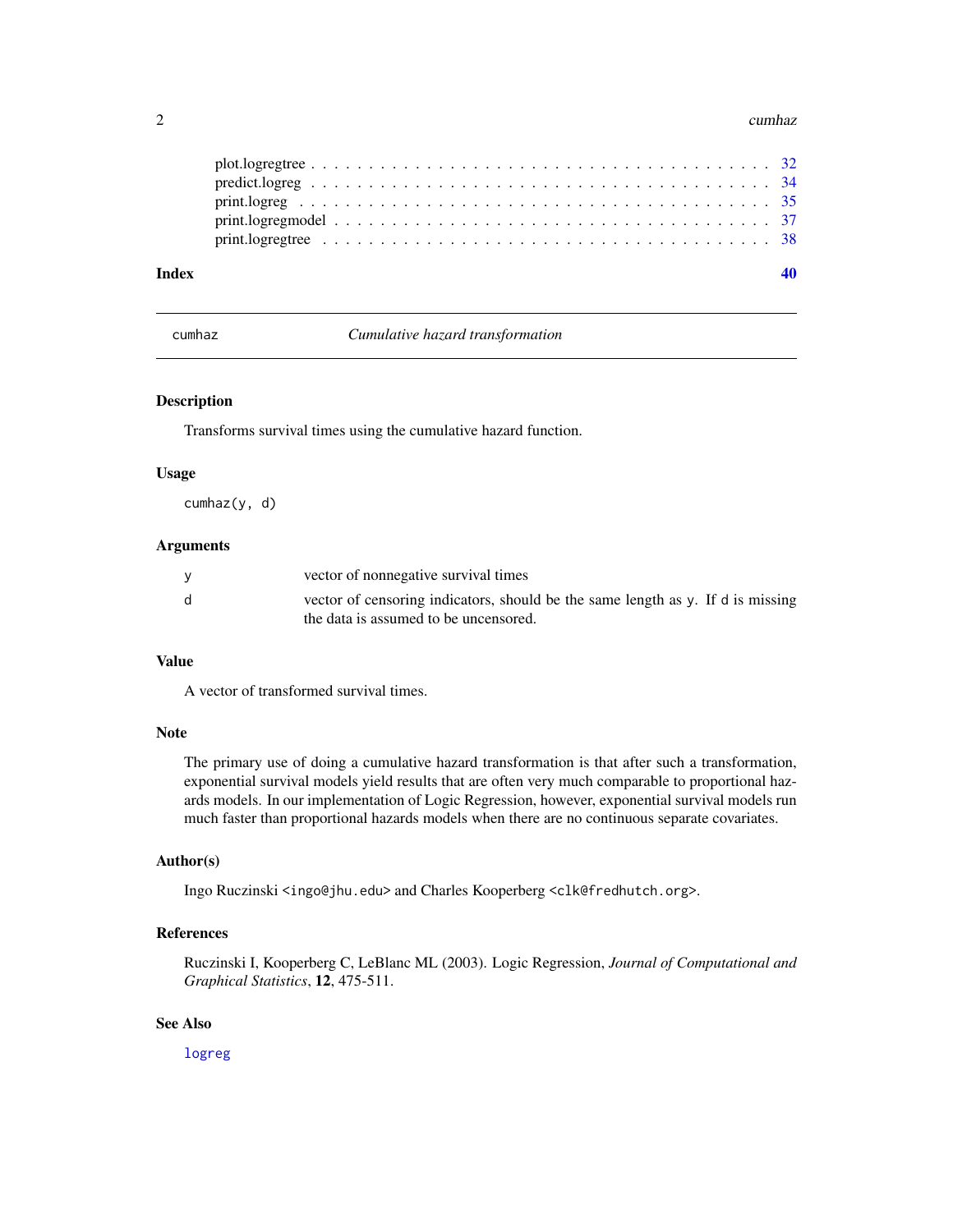#### <span id="page-2-0"></span>eval.logreg 3

#### Examples

```
data(logreg.testdat)
#
# this is not survival data, but it shows the functionality
yy <- cumhaz(exp(logreg.testdat[,1]), logreg.testdat[, 2])
# then we would use
# logreg(resp=yy, cens=logreg.testdat[,2], type=5, ...
# insted of
# logreg(resp=logreg.testdat[,1], cens=logreg.testdat[,2], type=4, ...
```
<span id="page-2-1"></span>eval.logreg *Evaluate a Logic Regression tree*

#### Description

This function evaluates a logic tree, typically a part of an object generated by logreg.

#### Usage

```
eval.logreg(ltree, data)
```
#### Arguments

| ltree | an object of class logregmodel or an object of class logregtree. Typically                                                                                                 |
|-------|----------------------------------------------------------------------------------------------------------------------------------------------------------------------------|
|       | this object will be part of the result of an object of class logreg, generated with                                                                                        |
|       | select = 1 (single model fit), select = 2 (multiple model fit), or select = 6<br>(greedy stepwise fit).                                                                    |
| data  | a data frame on which the logic tree is to be evaluated. data should be binary,<br>and have the same number of columns as the bin component of the original<br>logreg fit. |

#### Value

A binary vector with length equal to the number of rows of data; a 1 corresponds to cases for which ltree was TRUE and a 0 corresponds to cases for which ltree was FALSE if ltree was an object of class logregtree or the trees component of such an object. Otherwise a matrix with one column for each tree in ltree.

#### Author(s)

Ingo Ruczinski <ingo@jhu.edu> and Charles Kooperberg <clk@fredhutch.org>

#### References

Ruczinski I, Kooperberg C, LeBlanc ML (2003). Logic Regression, *Journal of Computational and Graphical Statistics*, 12, 475-511.

Ruczinski I, Kooperberg C, LeBlanc ML (2002). Logic Regression - methods and software. *Proceedings of the MSRI workshop on Nonlinear Estimation and Classification* (Eds: D. Denison, M. Hansen, C. Holmes, B. Mallick, B. Yu), Springer: New York, 333-344.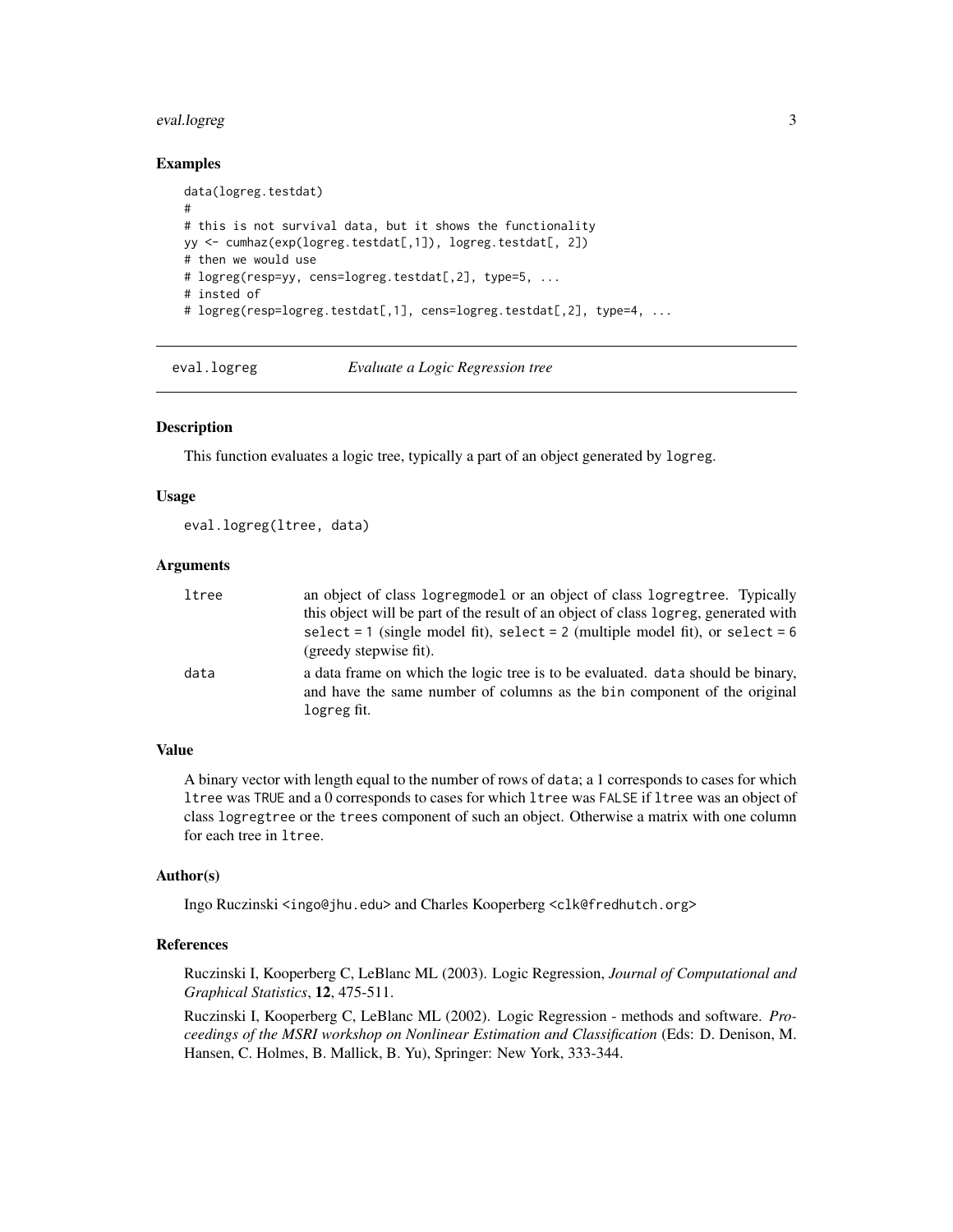# See Also

[logreg](#page-5-1), [logregtree](#page-26-1), [logregmodel](#page-25-1), [frame.logreg](#page-3-1), [logreg.testdat](#page-23-1)

# Examples

```
data(logreg.savefit1)
# myanneal <- logreg.anneal.control(start = -1, end = -4, iter = 25000, update = 1000)
# logreg.savefit1 <- logreg(resp = logreg.testdat[,1], bin=logreg.testdat[, 2:21],
# type = 2, select = 1, ntrees = 2, anneal.control = myanneal)
tree1 <- eval.logreg(logreg.savefit1$model$trees[[1]], logreg.savefit1$binary)
tree2 <- eval.logreg(logreg.savefit1$model$trees[[2]], logreg.savefit1$binary)
alltrees <- eval.logreg(logreg.savefit1$model, logreg.savefit1$binary)
```
<span id="page-3-1"></span>frame.logreg *Constructs a data frame for one or more Logic Regression models*

# Description

Evaluates all components of one or more Logic Regression models fitted by a single call to logreg.

#### Usage

frame.logreg(fit, msz, ntr, newbin, newresp, newsep, newcens, newweight)

#### Arguments

| fit       | object of class logreg, that resulted from applying the function logreg with<br>select = 1 (single model fit), select = 2 (multiple model fit), or select = $6$<br>(greedy stepwise fit).                                                                                                                                                                                                        |
|-----------|--------------------------------------------------------------------------------------------------------------------------------------------------------------------------------------------------------------------------------------------------------------------------------------------------------------------------------------------------------------------------------------------------|
| msz       | if frame. logreg is executed on an object of class logreg, that resulted from<br>applying the function logreg with select $= 2$ (multiple model fit) or select $=$<br>6 (greedy stepwise fit) all logic trees for all fitted models are returned. To restrict<br>the model size and the number of trees to some models, specify msz and ntr (for<br>select = 2) or just msz (for select = $6$ ). |
| ntr       | see msz.                                                                                                                                                                                                                                                                                                                                                                                         |
| newbin    | binary predictors to evaluate the logic trees at. If newbin is omitted, the original<br>(training) data is used.                                                                                                                                                                                                                                                                                 |
| newresp   | the response. If newbin is omitted, the original (training) response is used. If<br>newbin is specified and newresp is omitted, the resulting data frame will not<br>have a response column.                                                                                                                                                                                                     |
| newsep    | separate (linear) predictors. If newbin is omitted, the original (training) predic-<br>tors are used, even if newsep is specified.                                                                                                                                                                                                                                                               |
| newweight | case weights. If newbin is omitted, the original (training) weights are used. If<br>newbin is specified and newweight is omitted, the weights are taken to be 1.                                                                                                                                                                                                                                 |
| newcens   | censoring indicator. For proportional hazards models and exponential survival<br>models only. If newbin is omitted, the original (training) censoring indicators<br>are used. If newbin is specified and newcens is omitted, the censoring indicators<br>are taken to be 1.                                                                                                                      |

<span id="page-3-0"></span>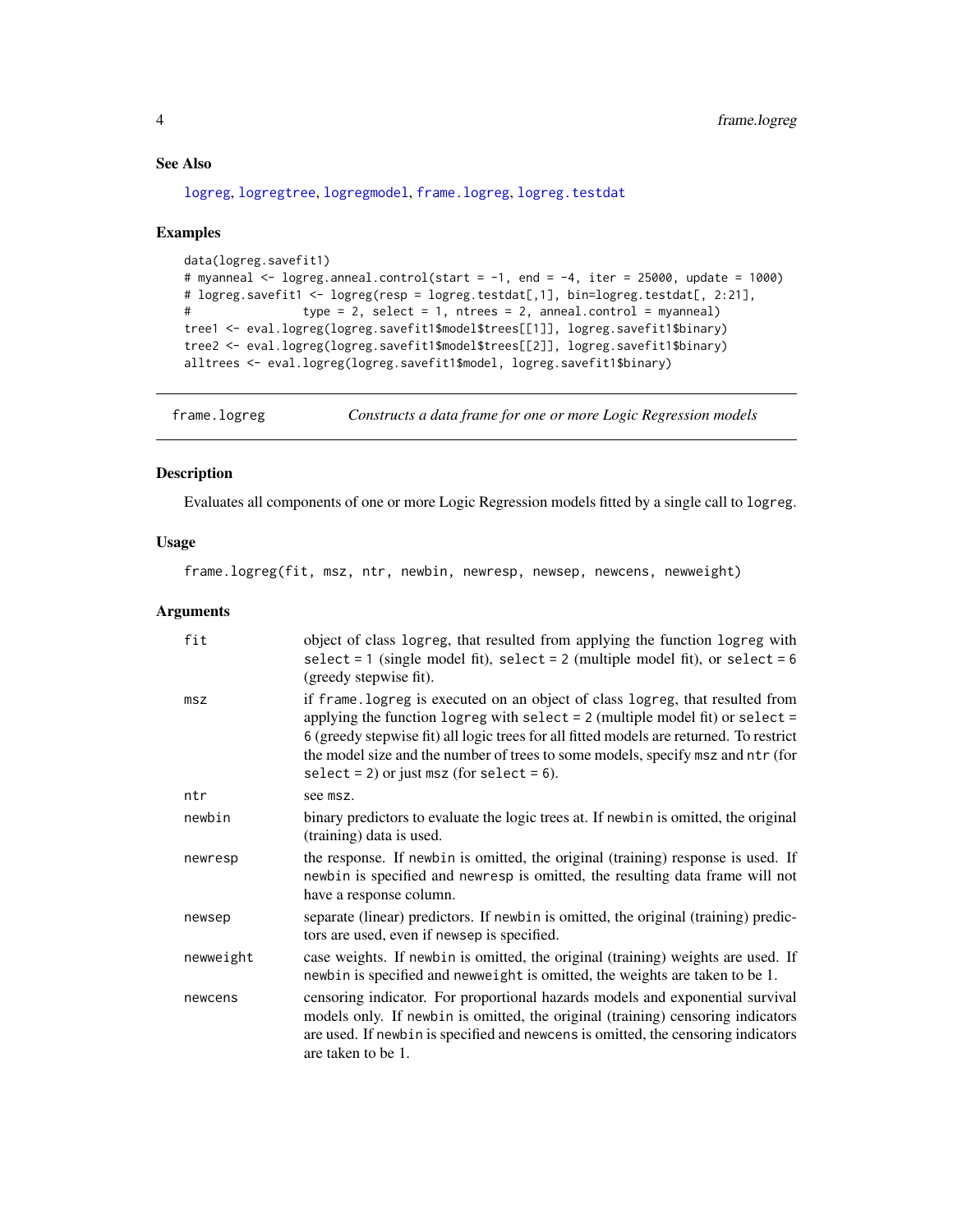# <span id="page-4-0"></span>frame.logreg 5

# **Details**

This function calls eval.logreg.

#### Value

A data frame. The first column is the response, later columns are weights, censoring indicator, separate predictors (all of which are only provided if they are relevant) and all logic trees. Column names should be transparent.

#### Author(s)

Ingo Ruczinski <ingo@jhu.edu> and Charles Kooperberg <clk@fredhutch.org>

# References

Ruczinski I, Kooperberg C, LeBlanc ML (2003). Logic Regression, *Journal of Computational and Graphical Statistics*, 12, 475-511.

Ruczinski I, Kooperberg C, LeBlanc ML (2002). Logic Regression - methods and software. *Proceedings of the MSRI workshop on Nonlinear Estimation and Classification* (Eds: D. Denison, M. Hansen, C. Holmes, B. Mallick, B. Yu), Springer: New York, 333-344.

#### See Also

[logreg](#page-5-1), [eval.logreg](#page-2-1), [predict.logreg](#page-33-1), [logreg.testdat](#page-23-1)

#### Examples

```
data(logreg.savefit1,logreg.savefit2,logreg.savefit6)
#
# fit a single mode
# myanneal <- logreg.anneal.control(start = -1, end = -4, iter = 25000, update = 1000)
# logreg.savefit1 <- logreg(resp = logreg.testdat[,1], bin=logreg.testdat[, 2:21],
# type = 2, select = 1, ntrees = 2, anneal.control = myanneal)
frame1 <- frame.logreg(logreg.savefit1)
#
# a complete sequence
# myanneal2 <- logreg.anneal.control(start = -1, end = -4, iter = 25000, update = 0)
# logreg.savefit2 <- logreg(select = 2, ntrees = c(1,2), nleaves =c(1,7),
# oldfit = logreg.savefit1, anneal.control = myanneal2)
frame2 <- frame.logreg(logreg.savefit2)
#
# a greedy sequence
# logreg.savefit6 <- logreg(select = 6, ntrees = 2, nleaves =c(1,12), oldfit = logreg.savefit1)
frame6 <- frame.logreg(logreg.savefit6, msz = 3:5) # restrict the size
```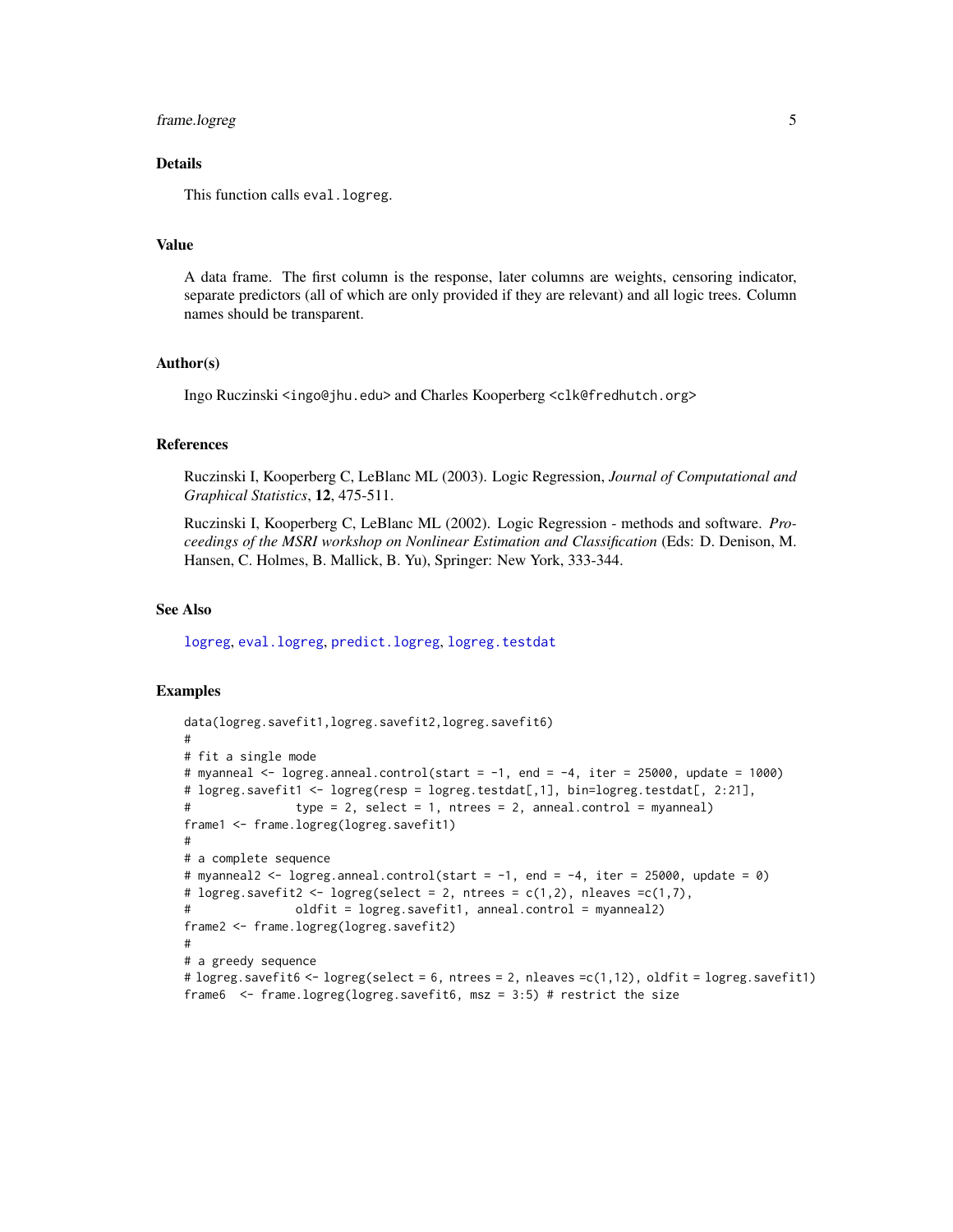#### <span id="page-5-1"></span><span id="page-5-0"></span>Description

Fit one or a series of Logic Regression models, carry out cross-validation or permutation tests for such models, or fit Monte Carlo Logic Regression models.

Logic regression is a (generalized) regression methodology that is primarily applied when most of the covariates in the data to be analyzed are binary. The goal of logic regression is to find predictors that are Boolean (logical) combinations of the original predictors. Currently the Logic Regression methodology has scoring functions for linear regression (residual sum of squares), logistic regression (deviance), classification (misclassification), proportional hazards models (partial likelihood), and exponential survival models (log-likelihood). A feature of the Logic Regression methodology is that it is easily possible to extend the method to write ones own scoring function if you have a different scoring function. logreg.myown contains information on how to do so.

#### Usage

```
logreg(resp, bin, sep, wgt, cens, type, select, ntrees, nleaves,
       penalty, seed, kfold, nrep, oldfit, anneal.control, tree.control,
      mc.control)
```
# Arguments

| resp   | vector with the response variables. Let n1 be the length of this column.                                                                                                                                                                                                                                                                                                                                                                                     |
|--------|--------------------------------------------------------------------------------------------------------------------------------------------------------------------------------------------------------------------------------------------------------------------------------------------------------------------------------------------------------------------------------------------------------------------------------------------------------------|
| bin    | matrix or data frame with binary data. Let n2 be the number of columns of this<br>object. bin should have n1 rows.                                                                                                                                                                                                                                                                                                                                           |
| sep    | (optional) matrix or data frame that is fitted additively in the logic regression<br>model. sep should have $n1$ rows. When exponential survival models (type =<br>5) are used, the additive predictors have to be binary. When logistic regression<br>models (type $= 3$ ) are used logreg is much faster when all additive predictors<br>are binary.                                                                                                       |
| wgt    | (optional) vector of length n1 with case weights; default is rep(1, n1).                                                                                                                                                                                                                                                                                                                                                                                     |
| cens   | (optional) an indicator variable with censoring indicators if type equals 4 (pro-<br>portional hazards model) or 5 (exponential survival model); default is rep(1, n1).                                                                                                                                                                                                                                                                                      |
| type   | type of model to be fit: $(1)$ classification, $(2)$ regression, $(3)$ logistic regres-<br>sion, (4) proportional hazards model (Cox regression), (5) exponential survival<br>model, or (0) your own scoring function. If type = $\theta$ , the code needs to be re-<br>compiled, uncompiled type = $\theta$ results in a constant score of 0, which may be<br>useful to generate a sample from the prior when select = 7 (Monte Carlo Logic<br>Regression). |
| select | type of model selection to be carried out: (1) fit a single model, (2) fit multiple<br>models, (3) cross-validation, (4) null-model permutation test, (5) conditional<br>permutation test, (6) a greedy stepwise algorithm, or (7) Monte Carlo Logic<br>Regression (using MCMC). See details below.                                                                                                                                                          |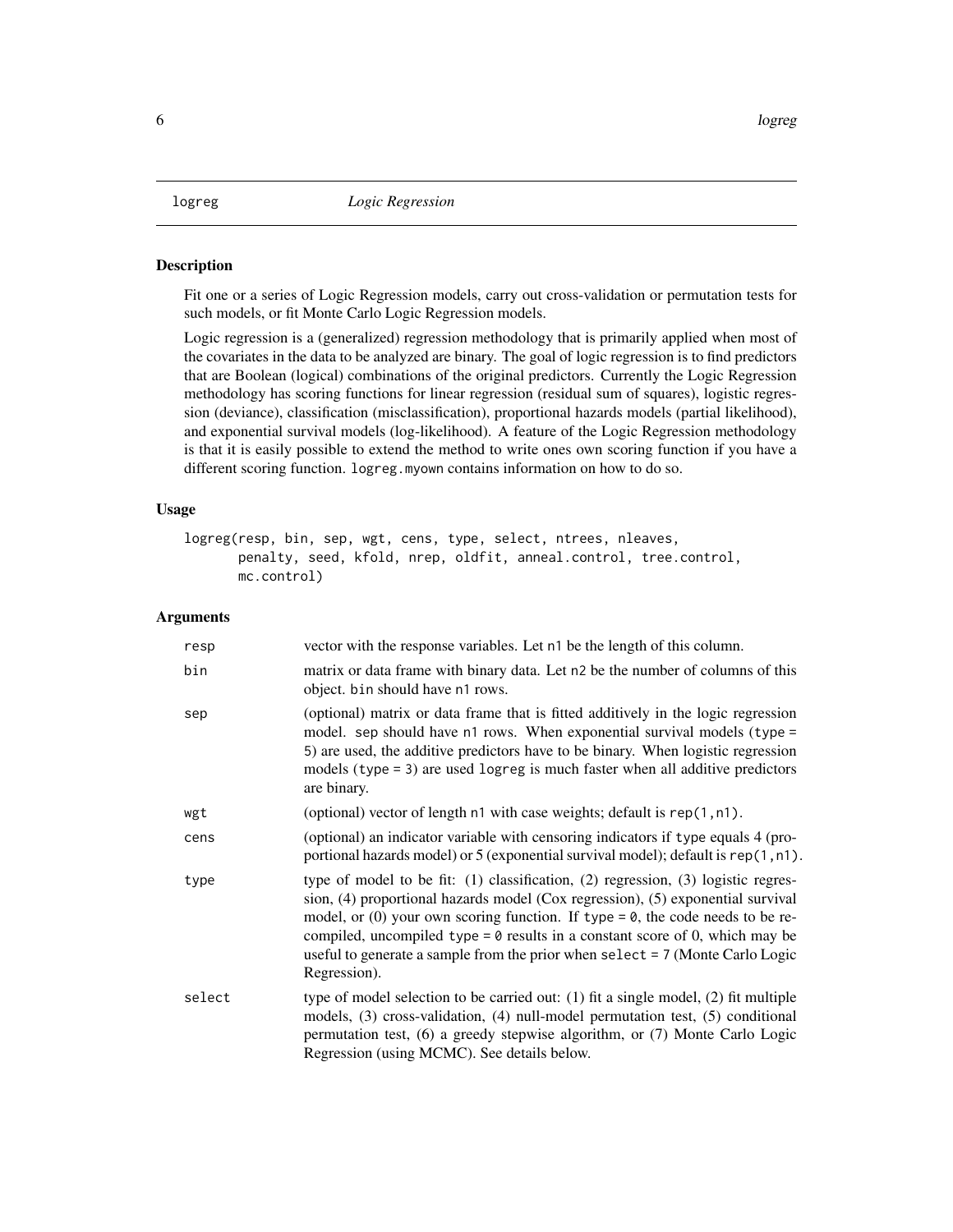#### logreg that the contract of the contract of the contract of the contract of the contract of the contract of the contract of the contract of the contract of the contract of the contract of the contract of the contract of th

| ntrees         | number of logic trees to be fit. A single number if you select to fit a single model<br>$(self = 1)$ , carry out the null-model permutation test (select = 4), carry out<br>greedy stepwise selection (select = $6$ ) or, select using MCMC (select = $7$ ), or<br>a range (e.g. c(ntreeslow, ntreeshigh)) for any of the other selection options.<br>In our applications, we usually ended up with models having between one and<br>four trees. In general, fitting one and two trees in the initial exploratory analysis<br>is a good idea.             |
|----------------|-----------------------------------------------------------------------------------------------------------------------------------------------------------------------------------------------------------------------------------------------------------------------------------------------------------------------------------------------------------------------------------------------------------------------------------------------------------------------------------------------------------------------------------------------------------|
| nleaves        | maximum number of leaves to be fit in all trees combined. A single number if<br>you select to fit a single model (select $= 1$ ) carry out the null-model permuta-<br>tion test (select = 4), carry out greedy stepwise selection (select = $6$ ) or, se-<br>lect using MCMC (select = 7), or a range (e.g. $c$ (nleaveslow, nleaveshigh))<br>for any of the other selection options. If select is $1, 4, 6$ , or 7, the default is $-1$ ,<br>which is expanded to become ntrees * tree.control\$treesize.                                                |
| penalty        | specifying the penalty parameter allows you to penalize the score of larger mod-<br>els. The penalty takes the form penalty times the number of leaves in the<br>model. (For some score functions, we compute average scores: the penalty is<br>naturally adjusted.) Thus penalty = $2$ is somewhat comparable to AIC. Note,<br>however, that there is no relation between the size of the model and the num-<br>ber of parameters (dimension) of the model, as is usual the case for AIC like<br>penalties. penalty is only relevant when select $= 1$ . |
| seed           | a seed for the random number generator. The random seed is taken to be abs (seed).<br>$\setminus$ For the cross-validation version, if seed < 0 the sequence of the cases is not<br>permuted for division in training-test sets. This is useful if you already per-<br>muted the sequence, and wish to compare results with other approaches, or if<br>there is a relation between the sequence of the cases, for example for a matched<br>case-control study.                                                                                            |
| kfold          | the number of groups the cases are randomly assigned to. In turn, the model is<br>trained on (kfold -1) of those groups, and scored on the group left out. Com-<br>mon choices are $kfold = 5$ and $kfold = 10$ . Only relevant for cross-validation<br>$(self = 3).$                                                                                                                                                                                                                                                                                     |
| nrep           | the number of runs on permuted data for each model size. We recommend first<br>running this program with a small number of repetitions (e.g. 10 or 25) before<br>sending off a big job. Only relevant for the null-model test (select $= 4$ ) or the<br>permutation test (select $= 5$ ).                                                                                                                                                                                                                                                                 |
| oldfit         | object of class logreg, typically the result of a previous call to logreg. All op-<br>tions that are not specified default to the value used in oldfit. For the permu-<br>tation test (select = 5) an oldfit object obtained with select = $2$ (fit multiple<br>models) is mandatory, as the best models of each size need to be in place.                                                                                                                                                                                                                |
| anneal.control | simulated annealing parameters - best set using the function logreg. anneal.control.                                                                                                                                                                                                                                                                                                                                                                                                                                                                      |
| tree.control   | several secondary parameters - best set using the function logreg. tree. control.                                                                                                                                                                                                                                                                                                                                                                                                                                                                         |
| mc.control     | Markov chain Monte Carlo parameters - best set using the function logreg.mc.control.                                                                                                                                                                                                                                                                                                                                                                                                                                                                      |

# Details

Logic Regression is an adaptive regression methodology that attempts to construct predictors as Boolean combinations of binary covariates.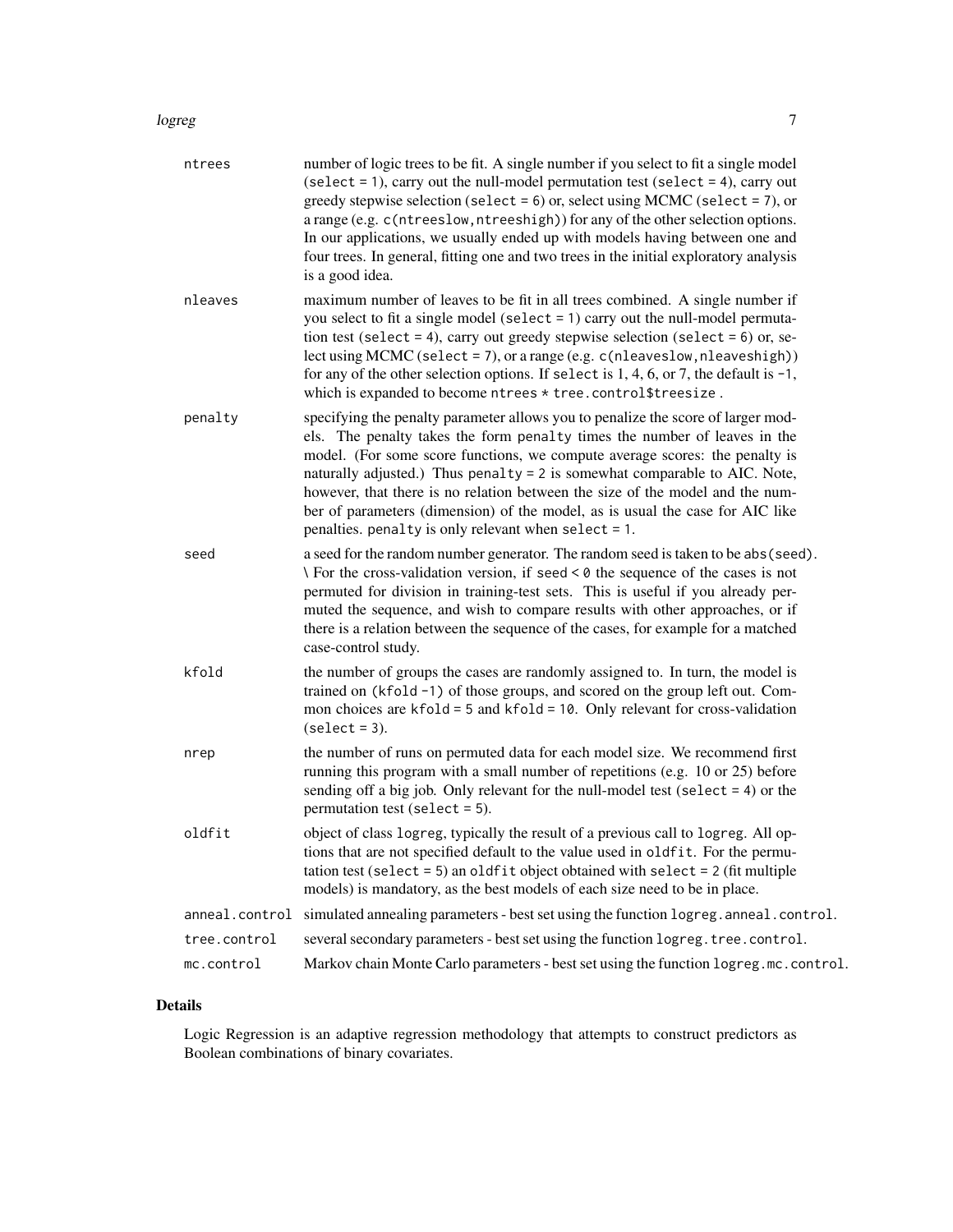In most regression problems a model is developed that only relates the main effects (the predictors or transformations thereof) to the response. Although interactions between predictors are considered sometimes as well, those interactions are usually kept simple (two- to three-way interactions at most). But often, especially when all predictors are binary, the interaction between many predictors is what causes the differences in response. This issue often arises in the analysis of SNP microarray data or in data mining problems. Given a set of binary predictors X, we try to create new, better predictors for the response by considering combinations of those binary predictors. For example, if the response is binary as well (which is not required in general), we attempt to find decision rules such as "if X1, X2, X3 and X4 are true", or "X5 or X6 but not X7 are true", then the response is more likely to be in class 0. In other words, we try to find Boolean statements involving the binary predictors that enhance the prediction for the response. In more specific terms: Let X1,...,Xk be binary predictors, and let Y be a response variable. We try to fit regression models of the form  $g(E[Y]) = b0 + b1 L1 + ... + bn Ln$ , where L<sub>j</sub> is a Boolean expression of the predictors X, such as  $L = [X2 \text{ or } X4c)$  and X7]. The above framework includes many forms of regression, such as linear regression (g( $E[Y]$ )=E[Y]) and logistic regression (g( $E[Y]$ )=log( $E[Y]/(1-E[Y])$ )). For every model type, we define a score function that reflects the "quality" of the model under consideration. For example, for linear regression the score could be the residual sum of squares and for logistic regression the score could be the deviance. We try to find the Boolean expressions in the regression model that minimize the scoring function associated with this model type, estimating the parameters bj simultaneously with the Boolean expressions Lj. In general, any type of model can be considered, as long as a scoring function can be defined. For example, we also implemented the Cox proportional hazards model, using the partial likelihood as the score.

Since the number of possible Logic Models we can construct for a given set of predictors is huge, we have to rely on some search algorithms to help us find the best scoring models. We define the move set by a set of standard operations such as splitting and pruning the tree (similar to the terminology introduced by Breiman et al (1984) for CART). We investigated two types of algorithms: a greedy and a simulated annealing algorithm. While the greedy algorithm is very fast, it does not always find a good scoring model. The simulated annealing algorithm usually does, but computationally it is more expensive. Since we have to be certain to find good scoring models, we usually carry out simulated annealing for our case studies. However, as usual, the best scoring model generally over-fits the data, and methods to separate signal and noise are needed. To assess the over-fitting of large models, we offer the option to fit a model of a specific size. For the model selection itself we developed and implemented permutation tests and tests using cross-validation. If sufficient data is available, an analysis using a training and a test set can also be carried out. These tests are rather complicated, so we will not go into detail here and refer you to Ruczinski I, Kooperberg C, LeBlanc ML (2003), cited below.

There are two alternatives to the simulated annealing algorithm. One is a stepwise greedy selection of models. This is when setting select = 6, and yields a sequence of models from size 1 through a maximum size. At each time among all the models that are one larger than the current model the best model is selected, yielding a sequence of models of different sizes. Usually these models are not the best possible, and, if the simulated annealing chain is long enough, you should expect that the models selected using select = 2 are better.

The second alternative is to run a Markov Chain Monte Carlo (MCMC) algorithm. This is what is done in Monte Carlo Logic Regression. The algorithm used is a reversible jump MCMC algorithm, due to Green (1995). Other than the length of the Markov chain, the only parameter that needs to be set is a parameter for the geometric prior on model size. Other than in many MCMC problems, the goal in Monte Carlo Logic Regression is not to yield one single best predicting model, but rather to provide summaries of all models. These are exactly the elements that are shown above as the output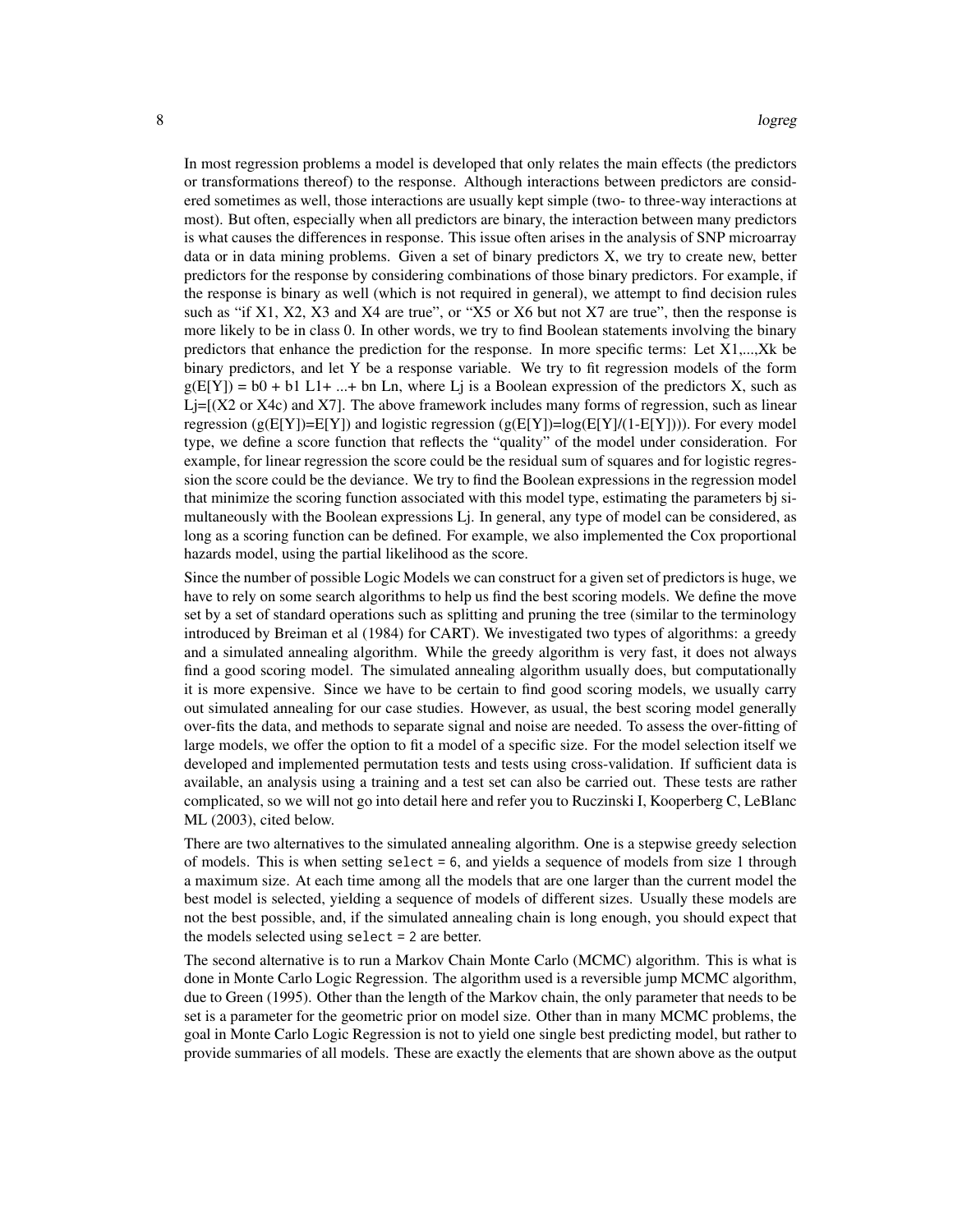#### logreg that the contract of the contract of the contract of the contract of the contract of the contract of the contract of the contract of the contract of the contract of the contract of the contract of the contract of th

when select = 7.

# MONITORING

The help file for logreg.anneal.control, contains more information on how to monitor the simulated annealing optimization for logreg. Here is some general information.

# Find the best scoring model of any size (select  $= 1$ )

During the iterations the following information is printed out:

| log-temp | current score | best score | acc/    | rej/     | sing     | current parameters |
|----------|---------------|------------|---------|----------|----------|--------------------|
| $-1.000$ | 1.494         | 1.494      | 0(0)    | $\Omega$ | $\Omega$ | $2.88 - 1.99 0.00$ |
| $-1.120$ | 1.150         | 1.043      | 655(54) | 220      | 71       | $3.63$ 0.15 -1.82  |
| $-1.240$ | 1.226         | 1.043      | 555(49) | 316      | 80       | 3.83 0.05 -1.71    |
| $\cdots$ |               |            |         |          |          |                    |
| $-2.320$ | 0.988         | 0.980      | 147(36) | 759      | 58       | $3.00 - 2.11$ 1.11 |
| $-2.440$ | 0.982         | 0.980      | 25(31)  | 884      | 60       | 2.89 - 2.12 1.24   |
| $-2.560$ | 0.988         | 0.979      | 35(61)  | 850      | 51       | $3.00 - 2.11$ 1.11 |
| $\cdots$ |               |            |         |          |          |                    |
| $-3.760$ | 0.964         | 0.964      | 2(22)   | 961      | 15       | $2.57 - 2.15$ 1.55 |
| $-3.880$ | 0.964         | 0.964      | 0(17)   | 961      | 22       | $2.57 - 2.15$ 1.55 |
| $-4.000$ | 0.964         | 0.964      | 0(13)   | 970      | 17       | $2.57 - 2.15$ 1.55 |

# *log-temp:*

logarithm (base 10) of the temperature at the last iteration before the print out.

*current score:*

the score after the last iterations.

*best score:*

the single lowest score seen at any iteration.

*acc:*

the number of proposed moves that were accepted since the last print out for which the model changed, within parenthesis, the number of those that were identical in score to the move before acceptance.

*rej:*

the number of proposed moves that gave numerically acceptable results, but were rejected by the simulated annealing algorithm since the last print out.

*sing:*

the number of proposed moves that were rejected because they gave numerically unacceptable results, for example because they yielded a singular system.

*current parameters:*

the values of the coefficients (first for the intercept, then for the linear (separate) components, then for the logic trees).

This information can be used to judge the convergence of the simulated annealing algorithm, as described in the help file of logreg. anneal.control. Typically we want (i) the number of acceptances to be high in the beginning, (ii) the number of acceptances with different scores to be low at the end, and (iii) the number of iterations when the fraction of acceptances is moderate to be as large as possible.

Find the best scoring models for various sizes (select  $= 2$ )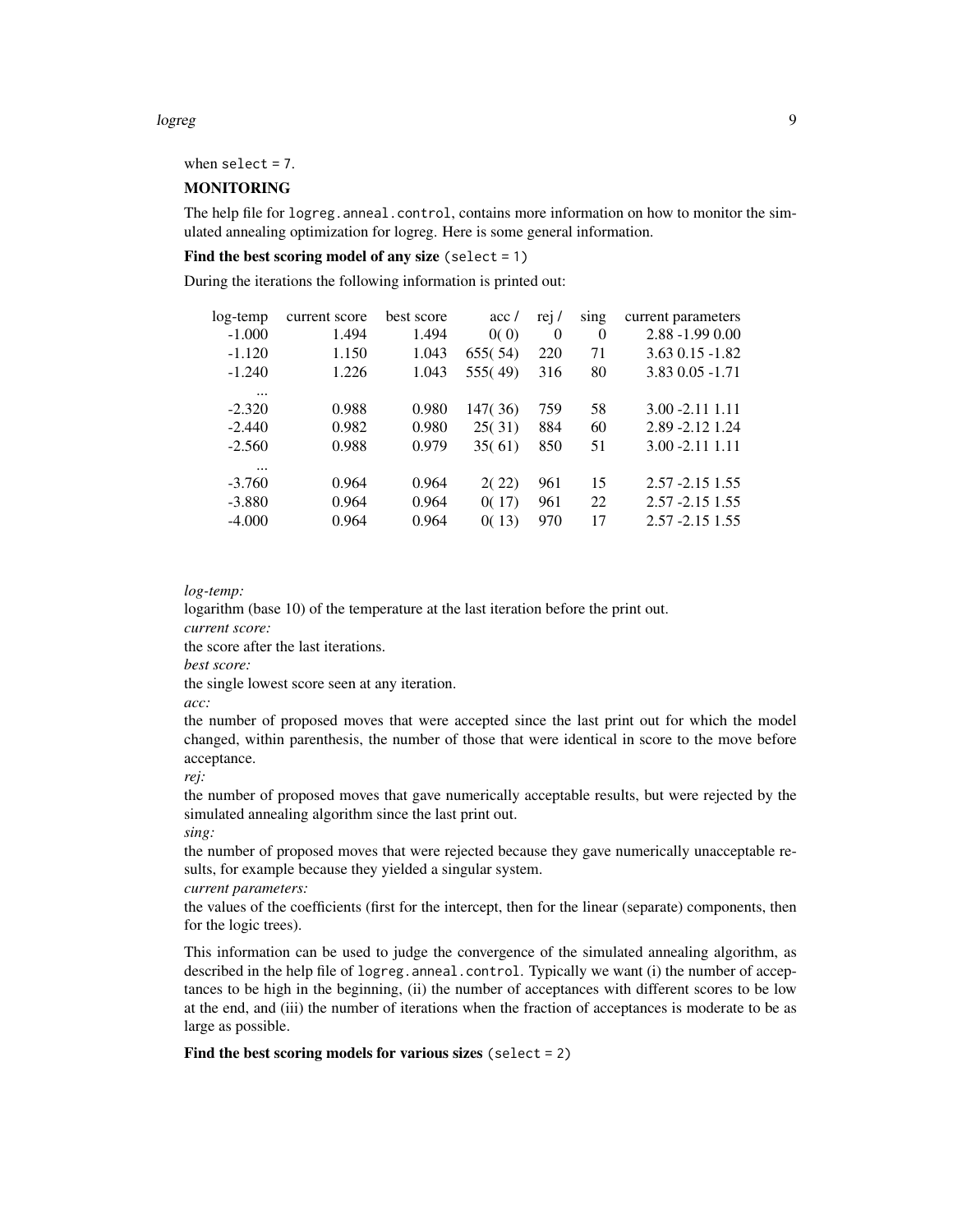During the iterations the same information as for *find the best scoring model of any size*, for each size model considered.

#### Carry out cross-validation for model selection (select  $= 3$ )

Information about the simulated annealing as described above can be printed out. Otherwise, during the cross-validation process information like

Step 5 of 10 [ 2 trees; 4 leaves] The CV score is 1.127 1.120 1.052 1.122

The first of the four scores is the *training*-set score on the current validation sample, the second score is the average of all the *training*-set scores that have been processed for this model size, the third is the *test*-set score on the current validation sample, and the fourth score is the average of all the *test*-set scores that have been processed for this model size. Typically we would prefer the model with the lowest test-set score average over all cross-validation steps.

#### Carry out a permutation test to check for signal in the data (select  $= 4$ )

Information about the simulated annealing as described above can be printed out. Otherwise, first the score of the model of size 0 (typically only fitting an intercept) and the score of the best model are printed out. Then during the permutation lines like

Permutation number 21 out of 50 has score 1.47777

are printed. Each score is the result of fitting a logic tree model, on data where the response has been permuted. Typically we would believe that there is signal in the data if most permutations have worse (higher) scores than the best model, but we may believe that there is substantial over-fitting going on if these permutation scores are much better (lower) than the score of the model of size 0.

#### Carry out a permutation test for model selection (select  $= 5$ )

To be able to run this option, an object of class logreg that was run with (select = 2) needs to be in place. Information about the simulated annealing as described above can be printed out. Otherwise, lines like

Permutation number 8 out of 25 has score 1.00767 model size 3 with 2 tree(s)

are printed. We can compare these scores to the tree of the same size and the best tree. If the scores are about the same as the one for the best tree, we think that the "true" model size may be the one that is being tested, while if the scores are much worse, the true model size may be larger. The comparison with the model of the same size suggests us again how much over-fitting may be going on. plot.logreg generates informative histograms.

#### Greedy stepwise selection of Logic Regression models (select  $= 6$ )

The scores of the best greedy models of each size are printed.

#### Monte Carlo Logic Regression (select = 7)

A status line is printed every so many iterations. This information is probably not very useful, other than that it helps you figure out how far the code is.

# PARAMETERS

As Logic Regression is written in Fortran 77 some parameters had to be hard coded in. The default values of these parameters are

maximum number of columns in the input file: 1000 maximum number of leaves in a logic tree: 128 maximum number of logic trees: 5 maximum number of separate parameters: 50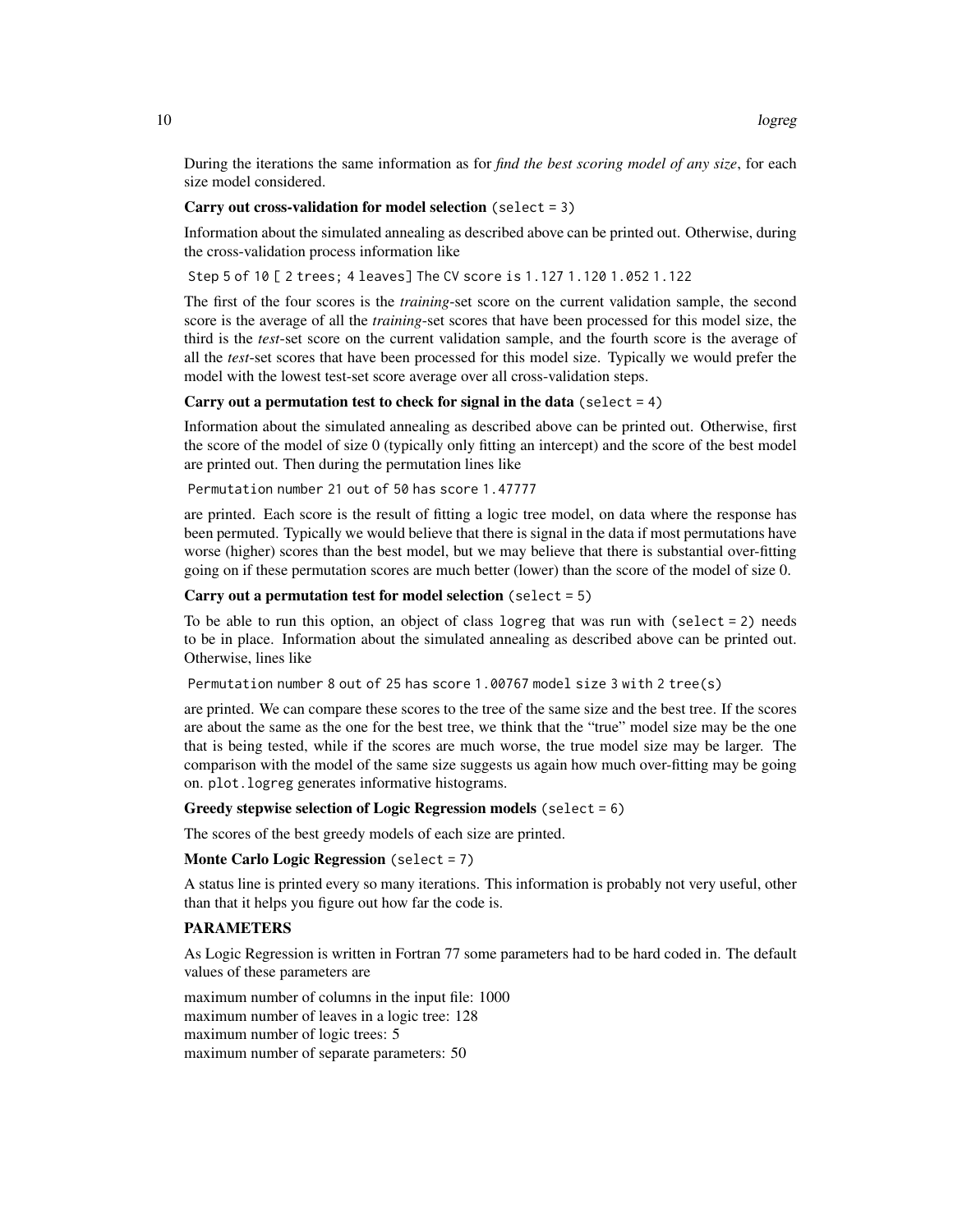#### logreg that the contract of the contract of the contract of the contract of the contract of the contract of the contract of the contract of the contract of the contract of the contract of the contract of the contract of th

maximum number of total parameters(separate + trees): 55

If these parameters are not large enough (an error message will let you know this), you need to reset them in slogic.f and recompile. In particular, the statements defining these parameters are

```
PARAMETER (LGCn2MAX = 1000)
PARAMETER (LGCnknMAX = 128)
PARAMETER (LGCntrMAX = 5)
PARAMETER (LGCnsepMAX = 50)
PARAMETER (LGCbetaMAX = 55)
```
The unfortunate thing is that you will have to change these parameter definitions several times in the code. So search until you have found them all.

# Value

An object of the class logreg. This contains virtually all input parameters, and in addition

#### If select  $= 1$ :

an object of class logregmodel: the Logic Regression model. This model contains a list of ntrees objects of class logregtree.

#### If select  $= 2$  or select  $= 6$ :

nmodels: the number of models fitted.

allscores: a matrix with 3 columns, containing the scores of all models. Column 1 contains the score, column 2 the number of leaves and column 3 the number of trees. alltrees: a list with nmodels objects of class logregmodel.

If select  $= 3$ :

cvscores: a matrix with the results of cross validation. The train.ave and test.ave columns for train and test contain running averages of the scores for individual validation sets. As such these scores are of most interest for the rows where k=kfold.

#### If select  $= 4$ :

nullscore: score of the null-model. bestscore: score of the best model. randscores: scores of the permutations; vector of length nrep.

# If select  $= 5$ :

bestscore: score of the best model. randscores: scores of the permutations; each column corresponds to one model size.

If select  $= 7$ :

size: a matrix with two columns, indicating which size models were fit how often. single: a vector with as many elements as there are binary predictors. single[i] shows how often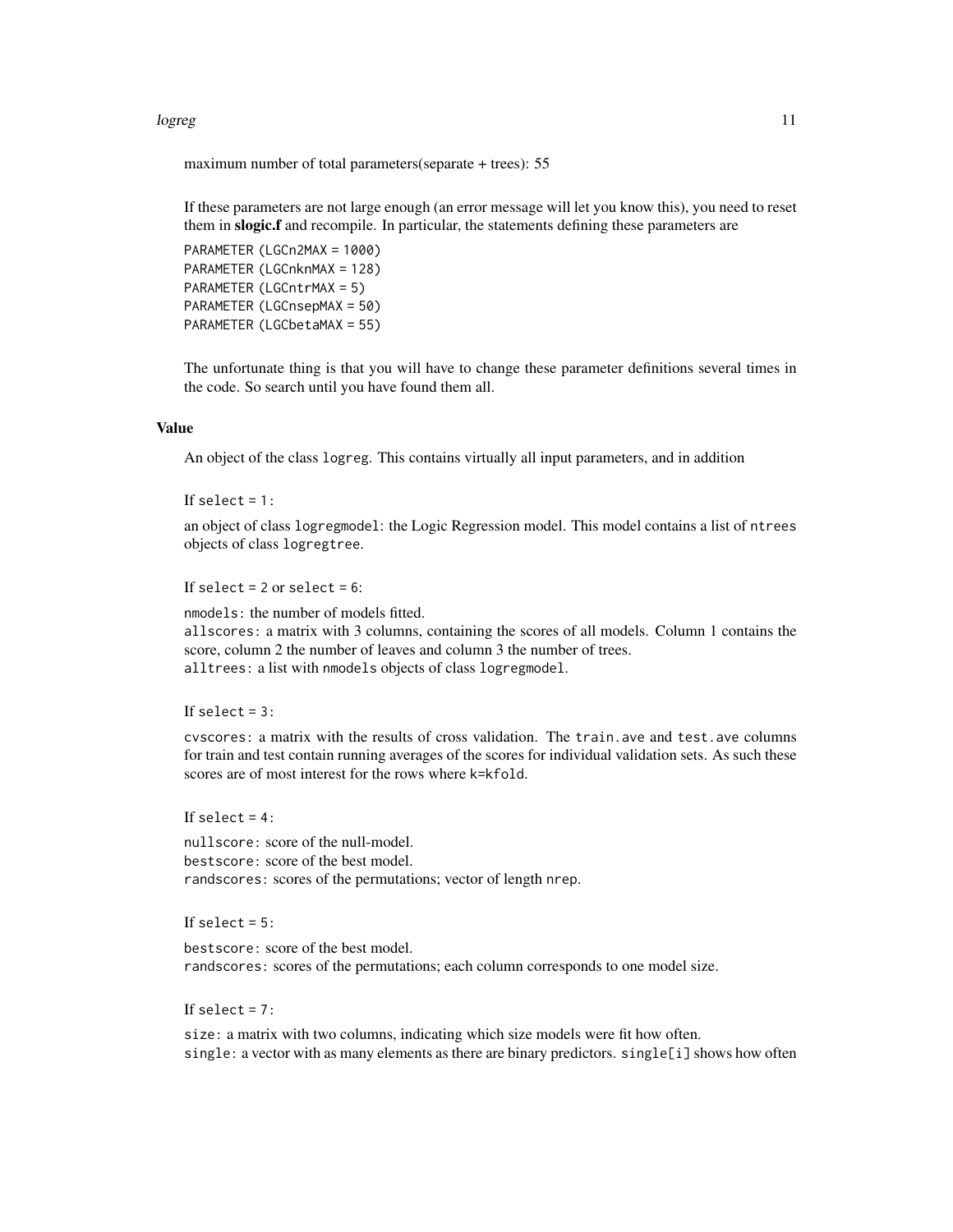<span id="page-11-0"></span>predictor i is in any of the MCMC models. Note that when a predictor is twice in the same model, it is only counted once, thus, in particular, sum(size[,1] $\star$ size[,2] will typically be slightly larger than sum(single).

double: square matrix with as size the number of binary predictors. double  $[i, j]$  shows how often predictors i and j are in the same tree of the same MCMC model if  $i > j$ , if  $i < = j$  double[i, j] equals zero. Note that for models with several logic trees two predictors can both be in the model but not be in the same tree.

triple: square 3D array with as size the number of binary predictors. See double, but here triple $[i, j, k]$  shows how often three predictors are jointly in one logic tree.

In addition, the file slogiclisting.tmp in the current working directory can be created. This file contains a compact listing of all models visited. Column 1: proportional to the log posterior probability of the model; column 2: score (log-likelihood); column 3: how often was this model visited, column 4 through 3 + maximum number of leaves: summary of the first tree, if there are two trees, column  $4 +$  maximum number of leaves through  $3 +$  twice the maximum number of leaves contains the second tree, and so on.

In this compact notation, leaves are in the same sequence as the rows in a logregtree object; a zero means that the leave is empty, a 1000 means an "and" and a 2000 an "or", any other positive number means a predictor and a negative number means "not" that predictor.

The mc.control element output can be used to surppress the creation of double, triple, and/or slogiclisting.tmp. There doesn't seem to be too much use in surppressing double. Surpressing triple speeds up computations a bit (in particular on machines with limited memory when there are many binary predictors), and reduces the size of both the code and the object, surppressing slogiclisting.tmp saves the creation of a possibly very large file, which can slow down the code considerably. See logreg.mc.control for details.

#### Author(s)

Ingo Ruczinski <ingo@jhu.edu> and Charles Kooperberg <clk@fredhutch.org>.

#### References

Ruczinski I, Kooperberg C, LeBlanc ML (2003). Logic Regression, *Journal of Computational and Graphical Statistics*, 12, 475-511.

Ruczinski I, Kooperberg C, LeBlanc ML (2002). Logic Regression - methods and software. *Proceedings of the MSRI workshop on Nonlinear Estimation and Classification* (Eds: D. Denison, M. Hansen, C. Holmes, B. Mallick, B. Yu), Springer: New York, 333-344.

Kooperberg C, Ruczinski I, LeBlanc ML, Hsu L (2001). Sequence Analysis using Logic Regression, *Genetic Epidemiology*, 21, S626-S631.

Kooperberg C, Ruczinki I (2005). Identifying interacting SNPs using Monte Carlo Logic Regression, *Genetic Epidemiology*, 28, 157-170.

Selected chapters from the dissertation of Ingo Ruczinski, available from [http://kooperberg.](http://kooperberg.fhcrc.org/logic/documents/ingophd-logic.pdf) [fhcrc.org/logic/documents/ingophd-logic.pdf](http://kooperberg.fhcrc.org/logic/documents/ingophd-logic.pdf)

#### See Also

[eval.logreg](#page-2-1), [frame.logreg](#page-3-1), [plot.logreg](#page-28-1), [print.logreg](#page-34-1), [predict.logreg](#page-33-1), [logregtree](#page-26-1), [plot.logregtree](#page-31-1), [print.logregtree](#page-37-1), [logregmodel](#page-25-1), [plot.logregtree](#page-31-1), [print.logregtree](#page-37-1), [logreg.myown](#page-19-1), [logreg.anneal.control](#page-13-1), [logreg.tree.control](#page-23-2), [logreg.mc.control](#page-17-1), [logreg.testdat](#page-23-1)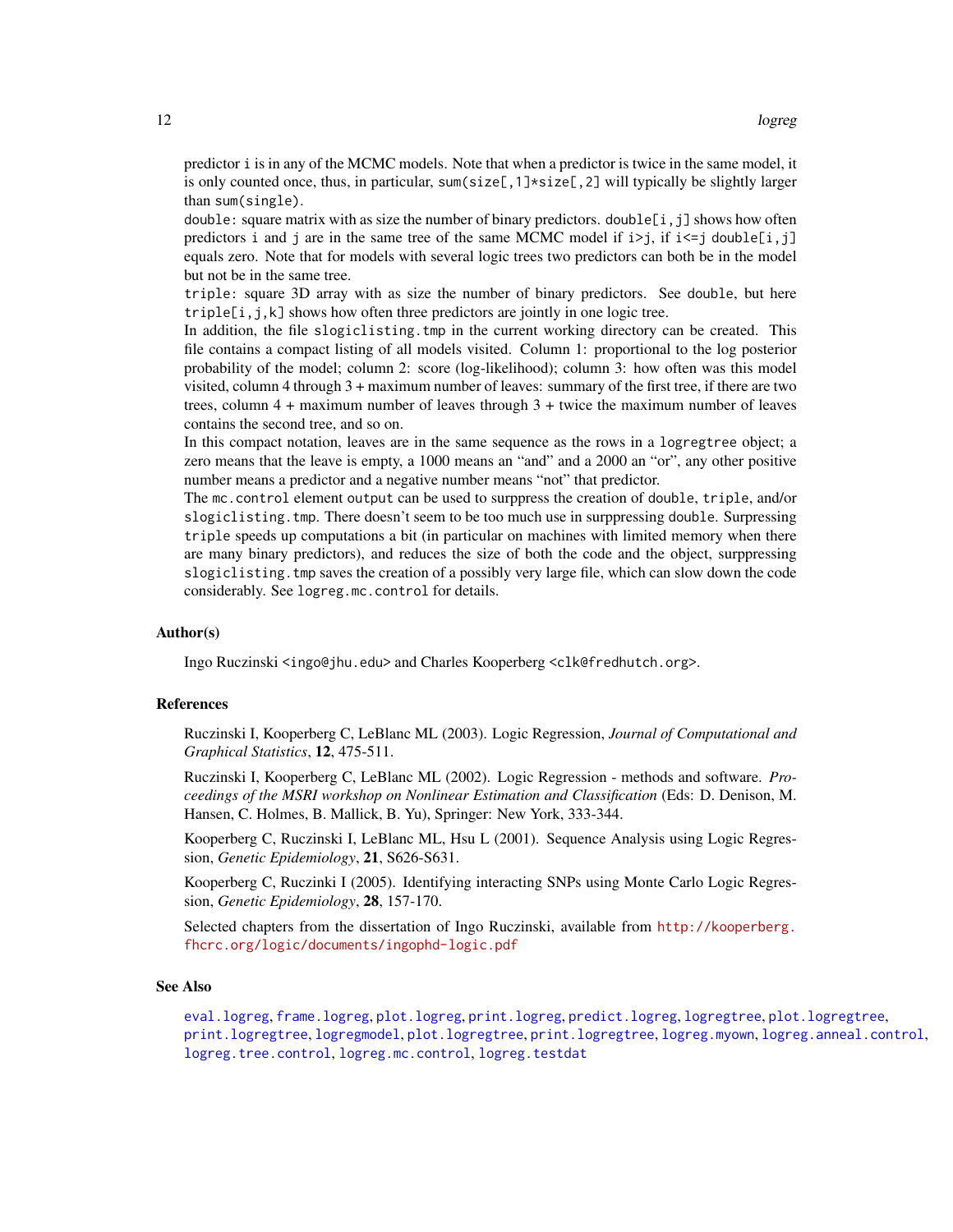#### logreg that the contract of the contract of the contract of the contract of the contract of the contract of the contract of the contract of the contract of the contract of the contract of the contract of the contract of th

#### Examples

```
data(logreg.savefit1,logreg.savefit2,logreg.savefit3,logreg.savefit4,
     logreg.savefit5,logreg.savefit6,logreg.savefit7,logreg.testdat)
myanneal \leq logreg.anneal.control(start = -1, end = -4, iter = 500, update = 100)
# in practie we would use 25000 iterations or far more - the use of 500 is only
# to have the examples run fast
## Not run: myanneal <- logreg.anneal.control(start = -1, end = -4, iter = 25000, update = 500)
fit1 \leq logreg(resp = logreg.testdat[,1], bin=logreg.testdat[, 2:21], type = 2,
               select = 1, ntrees = 2, anneal.control = myanneal)# the best score should be in the 0.95-1.10 range
plot(fit1)
# you'll probably see X1-X4 as well as a few noise predictors
# use logreg.savefit1 for the results with 25000 iterations
plot(logreg.savefit1)
print(logreg.savefit1)
z <- predict(logreg.savefit1)
plot(z, logreg.testdat[,1]-z, xlab="fitted values", ylab="residuals")
# there are some streaks, thanks to the very discrete predictions
#
# a bit less output
myanneal2 \leq logreg.anneal.control(start = -1, end = -4, iter = 500, update = 0)
# in practie we would use 25000 iterations or more - the use of 500 is only
# to have the examples run fast
## Not run: myanneal2 <- logreg.anneal.control(start = -1, end = -4, iter = 25000, update = 0)
#
# fit multiple models
fit2 \leftarrow logreg(resp = logreg.testdat[,1], bin=logreg.testdat[, 2:21], type = 2,
               select = 2, ntrees = c(1,2), nleaves =c(1,7), anneal.control = myanneal2)
# equivalent
## Not run: fit2 <- logreg(select = 2, ntrees = c(1,2), nleaves =c(1,7), oldfit = fit1,
                anneal.control = myanneal2)
## End(Not run)
plot(fit2)
# use logreg.savefit2 for the results with 25000 iterations
plot(logreg.savefit2)
print(logreg.savefit2)
# After an initial steep decline, the scores only get slightly better
# for models with more than four leaves and two trees.
#
# cross validation
fit3 \leq logreg(resp = logreg.testdat[,1], bin=logreg.testdat[, 2:21], type = 2,
                select = 3, ntrees = c(1,2), nleaves=c(1,7), anneal.control = myanneal2)
# equivalent
## Not run: fit3 <- logreg(select = 3, oldfit = fit2)
plot(fit3)
# use logreg.savefit3 for the results with 25000 iterations
plot(logreg.savefit3)
# 4 leaves, 2 trees should top
# null model test
fit4 <- logreg(resp = logreg.testdat[,1], bin=logreg.testdat[, 2:21], type = 2,
                select = 4, ntrees = 2, anneal.contrib = myanneal2
```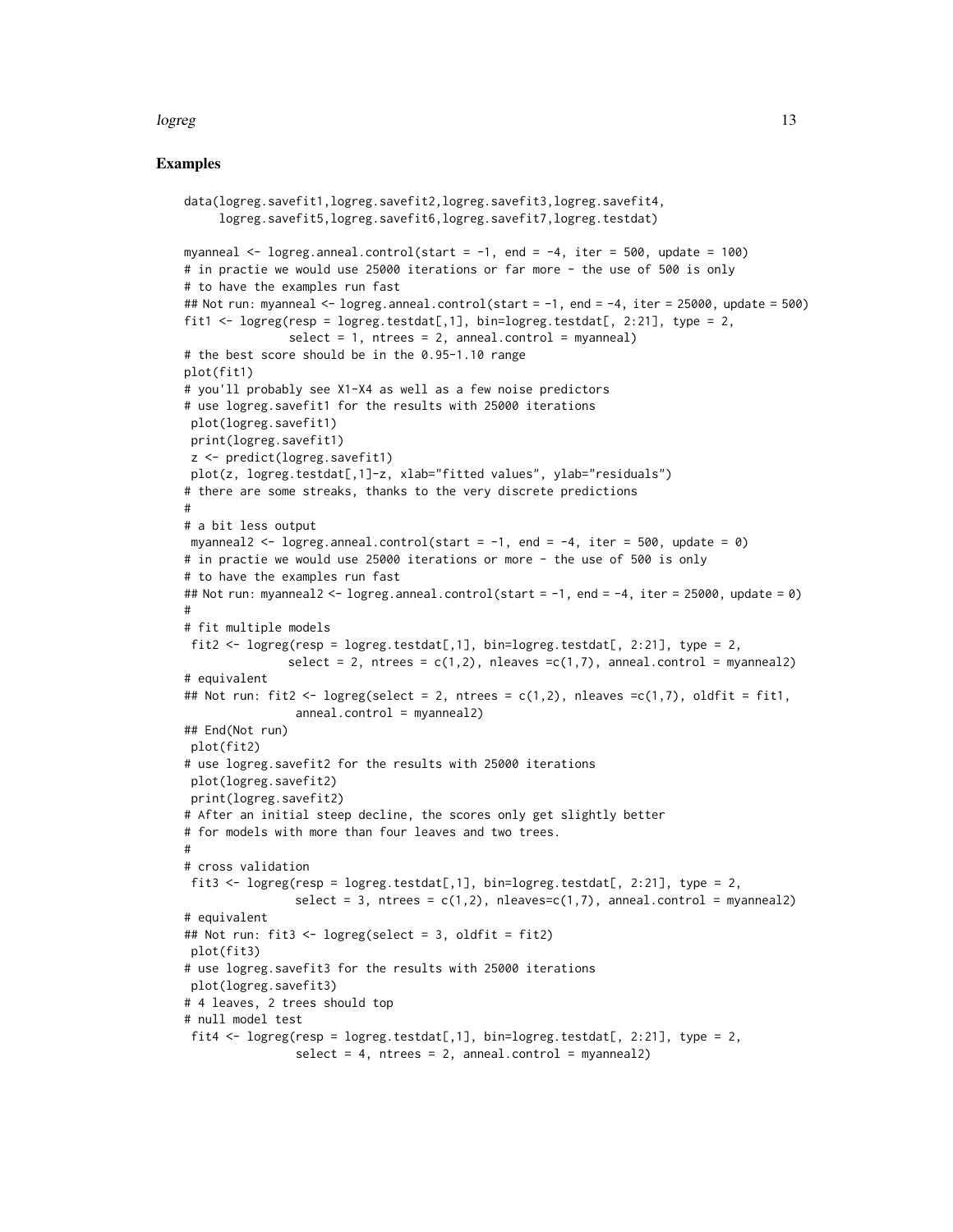```
# equivalent
## Not run: fit4 <- logreg(select = 4, anneal.control = myanneal2, oldfit = fit1)
plot(fit4)
# use logreg.savefit4 for the results with 25000 iterations
plot(logreg.savefit4)
# A histogram of the 25 scores obtained from the permutation test. Also shown
# are the scores for the best scoring model with one logic tree, and the null
# model (no tree). Since the permutation scores are not even close to the score
# of the best model with one tree (fit on the original data), there is overwhelming
# evidence against the null hypothesis that there was no signal in the data.
fit5 <- logreg(resp = logreg.testdat[,1], bin=logreg.testdat[, 2:21], type = 2,
            select = 5, ntrees = c(1,2), nleaves=c(1,7), anneal.control = myanneal2,
            nrep = 10, oldfit = fit2)
# equivalent
## Not run: fit5 <- logreg(select = 5, nrep = 10, oldfit = fit2)
plot(fit5)
# use logreg.savefit5 for the results with 25000 iterations and 25 permutations
plot(logreg.savefit5)
# The permutation scores improve until we condition on a model with two trees and
# four leaves, and then do not change very much anymore. This indicates that the
# best model has indeed four leaves.
#
# greedy selection
fit6 \leq logreg(select = 6, ntrees = 2, nleaves = c(1,12), oldfit = fit1)
plot(fit6)
# use logreg.savefit6 for the results with 25000 iterations
plot(logreg.savefit6)
#
# Monte Carlo Logic Regression
fit7 <- logreg(select = 7, oldfit = fit1, mc.control=
              logreg.mc.control(nburn=500, niter=2500, hyperpars=log(2), output=-2))
# we need many more iterations for reasonable results
## Not run: logreg.savefit7 <- logreg(select = 7, oldfit = fit1, mc.control=
               logreg.mc.control(nburn=1000, niter=100000, hyperpars=log(2)))
## End(Not run)
#
plot(fit7)
# use logreg.savefit7 for the results with 100,000 iterations
plot(logreg.savefit7)
```
<span id="page-13-1"></span>logreg.anneal.control *Control for Logic Regression*

#### Description

Control of simulated annealing parameters needed in logreg.

#### Usage

```
logreg.anneal.control(start=0, end=0, iter=0, earlyout=0, update=0)
```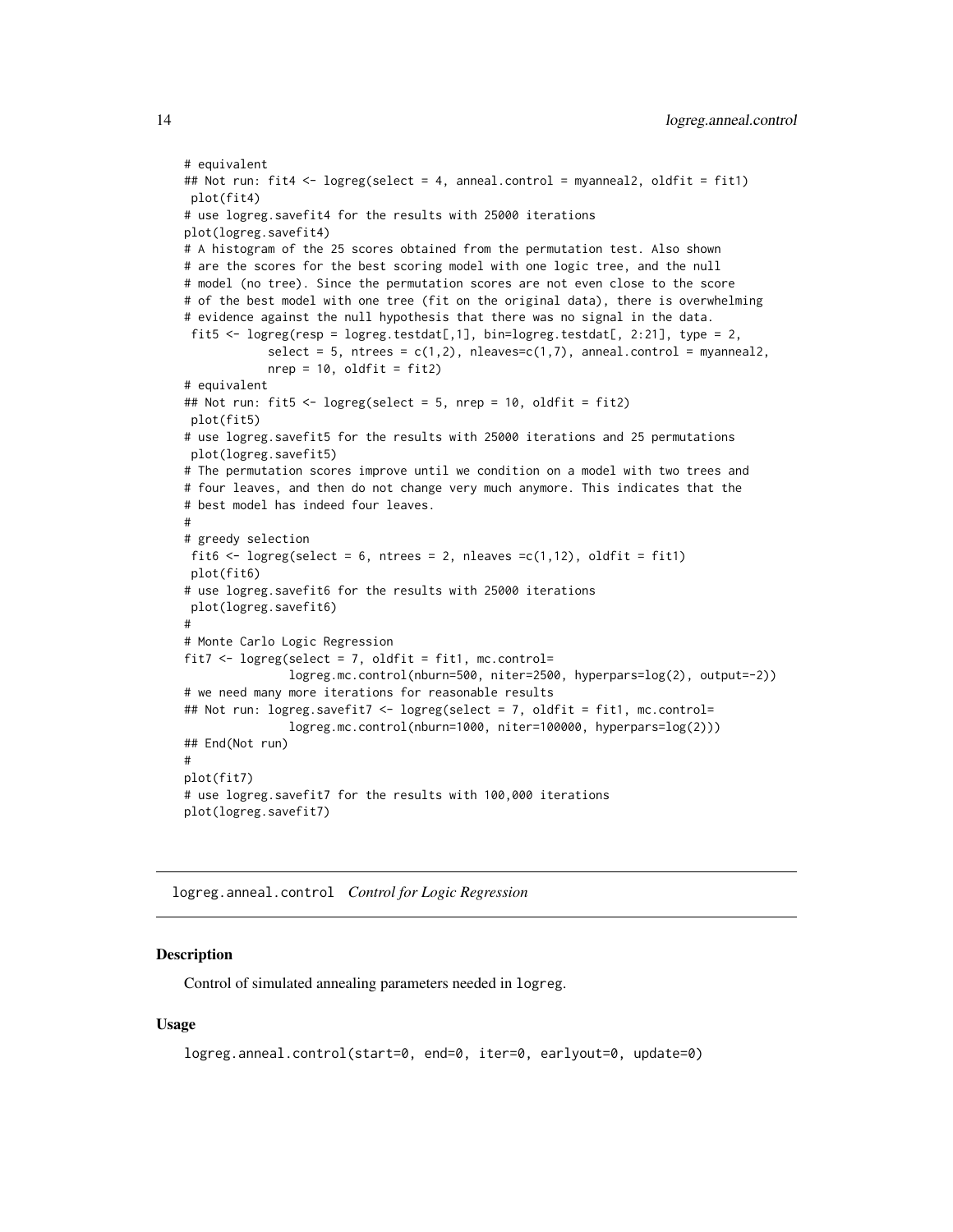#### **Arguments**

| start    | the upper temperature (on a log10 scale) in the annealing chain. I.e. if start<br>$=$ 3, the annealing chain starts at temperature 1000. The acceptance function is<br>the usual min(1,exp(-diff(scores)/temp)), so any temperature larger than<br>what would be expected as possible differences between any two models pretty<br>much generates a random walk in the beginning, and means that you need to<br>wait longer on results. A too low starting temperature means that the chain may<br>end up in a local optimal (rather than global optimal) solution. If you select<br>both start and end the default of 0, the program will attempt to find reasonable<br>numbers itself (it is known to be only moderately successful in this though). |
|----------|--------------------------------------------------------------------------------------------------------------------------------------------------------------------------------------------------------------------------------------------------------------------------------------------------------------------------------------------------------------------------------------------------------------------------------------------------------------------------------------------------------------------------------------------------------------------------------------------------------------------------------------------------------------------------------------------------------------------------------------------------------|
| end      | the lower temperature (on a log10 scale) in the annealing chain. I.e. if end is<br>-2, the annealing chain ends at temperature 0.01. If this temperature is very low<br>one can use the early out possibility listed below, as otherwise the chain may<br>run longer than desired!                                                                                                                                                                                                                                                                                                                                                                                                                                                                     |
| iter     | the total number of iterations in the annealing chain. This is the total over all<br>annealing chains, not the number of iterations of a chain at a given temperature.<br>If this number is too small the chain may not find a good (the best) solution, if<br>the chain is too long the program may take long                                                                                                                                                                                                                                                                                                                                                                                                                                         |
| earlyout | if the end temperature is very low, the simulated annealing algorithm may not<br>move any more, but one still needs to wait on all possible moves being evaluated<br>(and rejected)! An early out possibility is offered. If during consecutive five<br>blocks of earlyout iterations, in each block 10 or fewer moves are accepted<br>(for which the score changes), the program terminates. This is a desirable option<br>after one is convinced the program otherwise runs fine: it can be dangerous on<br>the first run.                                                                                                                                                                                                                           |
| update   | every how many iterations there should be an update of the scores. I.e. if update<br>= 1000, a score will get printed every 1000 iterations. So if iter = 100000 iter-<br>ations, there will be 100 updates on your screen. If you update = $0$ , a one line<br>summary for each fitted model is printed. If update $= -1$ , there is virtually no<br>printed output.                                                                                                                                                                                                                                                                                                                                                                                  |

# Details

Missing arguments take defaults. If the argument start is a list with arguments start, end, iter, earlyout, and update, those values take precedent of directly specified values.

This is a rough outline how the automated simulated annealing works: The algorithm starts running at a very high temperature, and decreases the temperature until the acceptance ratio of moves is below a certain threshold (in the neighborhood of 95%). At this point we run longer chains at fixed temperatures, and stop the search when the last "n" consecutive moves have been rejected. If you think that the search was either not sufficiently long or excessively long (both of which can very well happen since it is pretty much impossible to specify default values that are appropriate for all sorts of data and models), you can over-write the default values.

If you want more detailed information continue reading....

These are some more detailed suggestions on how to set the parameters for the beginning temperature, end temperature and number of iterations for the Logic Regression routine. Note that if start temperature and end temperature are both zero, the routine uses its default values. The number of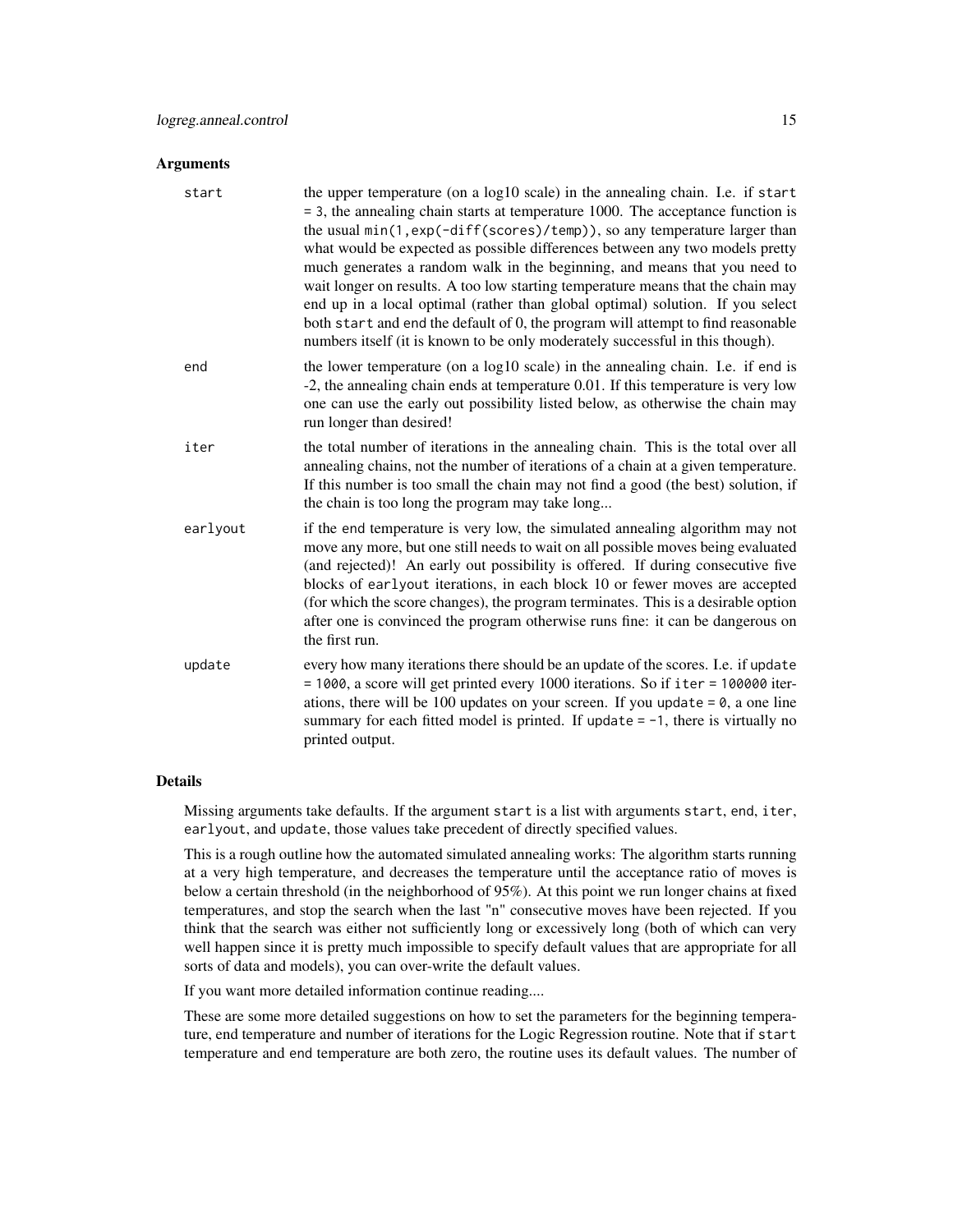iterations iter is irrelevant in this case. In our opinion, the default values are OK, but not great, and you can usually do better if you're willing to invest time in learning how to set the parameters.

The starting temperature is the  $log(10)$  value of start - i.e., if start is 2 it means iterations start at a temperature of 100. The end temperature is again the  $log(10)$  value. The number of iterations are equidistant on a log-scale.

Considerations in setting these parameters.....

1) start temperature. If this is too high you're "wasting time", as the algorithm is effectively just making a random walk at high temperatures. If the starting temperature is too low, you may already be in a (too) localized region of the search space, and never reach a good solution. Typically a starting temperature that gives you 90% or so acceptances (ignoring the rejected attempts, see below) is good. Better a bit too high than too low. But don't waste too much time.

2) end temperature. By the time that you reach the end temperature the number of accepted iterations should be only a few per 1000, and the best score should no longer change. Even zero acceptances is fine. If there are many more acceptances, lower end. If there are zero acceptances for many cycles in a row, raise it a bit. You can set a lower end temperature than needed using the earlyout test: if in 5 consecutive cycles of 1000 iterations there are fewer than a specified number of acceptances per cycle, the program terminates.

3) number of iterations. What really counts is the number of iterations in the "crunch time", when the number of acceptances is, say, more than 5% but fewer than 40% of the iterations. If you print summary statistics in blocks of 1000, you want to see as many blocks with such acceptance numbers as possible. Obviously within what is reasonable.

Here are two examples, with my analysis....

 $(A)$  logreg.anneal.control(start = 2,end = 1,iter = 50000,update = 1000)

The first few lines are (cutting of some of the last columns...)

| log-temp | current score | best score | acc/     | rei /    | $\sin \theta$ | current parameters      |
|----------|---------------|------------|----------|----------|---------------|-------------------------|
| 2.000    | 1198.785      | 1198.785   | $\Omega$ | $\Omega$ | 0             | $0.508 - 0.368 - 0.144$ |
| 1.980    | 1197.962      | 1175.311   | 719(18)  | 34       | 229           | $1.273 - 0.275 - 0.109$ |
| 1.960    | 1197.909      | 1168.159   | 722(11)  | 38       | 229           | $0.416 - 0.345 - 0.173$ |
| 1.940    | 1181.545      | 1168.159   | 715(19)  | 35       | 231           | $0.416 - 0.345 - 0.173$ |
| $\cdots$ |               |            |          |          |               |                         |
| 1.020    | 1198.258      | 1167.578   | 663(16)  | 128      | 193           | $1.685 - 0.216 - 0.024$ |
| 1.000    | 1198.756      | 1167.578   | 641(23)  | 104      | 232           | $1.685 - 0.216 - 0.024$ |
| 1.000    | 1198.756      | 1167.578   | 1(0)     | $\theta$ | $\Omega$      | $1.685 - 0.216 - 0.024$ |
|          |               |            |          |          |               |                         |

Ignore the last line. This one is just showing a refitting of the best model. Otherwise, this suggests (i) end is \*\*\*way\*\*\* too high, as there are still have more than 600 acceptances in blocks of 1000. It is hard to judge what end should be from this run. (ii) The initial number of acceptances is really high  $(719+18)/(719+18+34)$  = 95% - but when 1.00 is reached it's at about 85%. One could change start to 1, or keep it at 2 and play it save.

 $(B)$  logreg.anneal.control(start = 2, end =  $-2$ , iter = 50000, update = 1000) - different dataset/problem The first few lines are

log-temp current score best score acc / rej / sing current parameters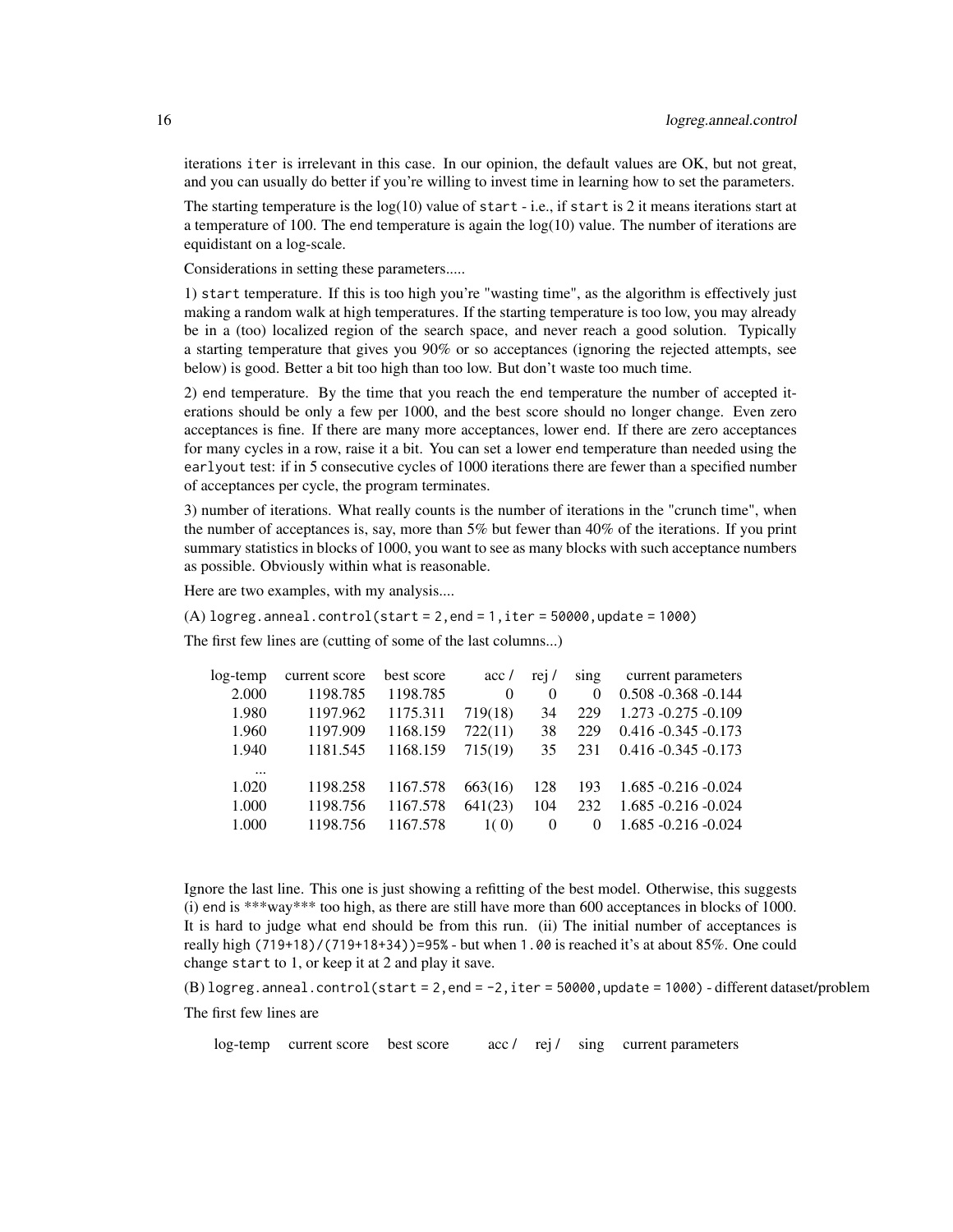| 2.000  | 1198.785 1198.785 | 0(0) |  | $0 \qquad 0 \qquad 0.50847 - 0.36814$                           |
|--------|-------------------|------|--|-----------------------------------------------------------------|
| -1.918 |                   |      |  | $1189.951$ $1172.615$ $634(23)$ $22$ $322$ $0.38163$ $-0.28031$ |
| 1.837  |                   |      |  | $1191.542$ $1166.739$ $651(24)$ $32$ $293$ $1.75646$ $-0.22451$ |
| 1.755  |                   |      |  | 1191.907 1162.902 613(30) 20 337 1.80210 0.32276                |

# The last few are

|          |  |  | log-temp current score best score $\operatorname{acc}/\operatorname{rej}/\operatorname{sing}$ current parameters |
|----------|--|--|------------------------------------------------------------------------------------------------------------------|
| $-1.837$ |  |  | 1132.731 1131.866 0(18) 701 281 0.00513 -0.45994                                                                 |
| $-1.918$ |  |  | 1132.731 1131.866 0(25) 676 299 0.00513 -0.45994                                                                 |
| $-2.000$ |  |  | 1132.731 1131.866 0(17) 718 265 0.00513 -0.45994                                                                 |
| $-2.000$ |  |  | 1132.731 1131.866 0(0) 0 1 0.00513 -0.45994                                                                      |
|          |  |  |                                                                                                                  |

# But there really weren't any acceptances since

|          |  |  | log-temp current score best score acc / rej / sing current parameters |
|----------|--|--|-----------------------------------------------------------------------|
| $-0.449$ |  |  | 1133.622 1131.866 4(21) 875 100 0.00513 -0.45994                      |
| $-0.531$ |  |  | 1133.622 1131.866 0(19) 829 152 0.00513 -0.45994                      |
| $-0.612$ |  |  | 1133.622 1131.866 0(33) 808 159 0.00513 -0.45994                      |

Going down from 400 to fewer than 10 acceptances went pretty fast....

| log-temp | current score | best score | acc/    | rej / | sing | current parameters |
|----------|---------------|------------|---------|-------|------|--------------------|
| 0.776    | 1182.156      | 1156.354   | 464(31) | 258   | 247  | 1.00543 -0.26602   |
| 0.694    | 1168.504      | 1150.931   | 306(17) | 355   | 322  | 1.56695 -0.43351   |
| 0.612    | 1167.747      | 1150.931   | 230(38) | 383   | 349  | 1.56695 -0.43351   |
| 0.531    | 1162.085      | 1145.920   | 124(12) | 571   | 293  | 1.15376 -0.15223   |
| 0.449    | 1143.841      | 1142.321   | 63(20)  | 590   | 327  | 2.20150 -0.43795   |
| 0.367    | 1176.152      | 1142.321   | 106(21) | 649   | 224  | 2.20150 -0.43795   |
| 0.286    | 1138.384      | 1131.866   | 62(18)  | 731   | 189  | 0.00513 -0.45994   |
| 0.204    | 1138.224      | 1131.866   | 11(27)  | 823   | 139  | 0.00513 -0.45994   |
| 0.122    | 1150.370      | 1131.866   | 15(12)  | 722   | 251  | 0.00513 -0.45994   |
| 0.041    | 1144.536      | 1131.866   | 30(19)  | 789   | 162  | 0.00513 -0.45994   |
| $-0.041$ | 1137.898      | 1131.866   | 21(25)  | 911   | 43   | 0.00513 -0.45994   |
| $-0.122$ | 1139.403      | 1131.866   | 12(30)  | 883   | 75   | 0.00513 -0.45994   |
|          |               |            |         |       |      |                    |

What does this tell me - (i) start was probably a bit high - no real harm done, (ii) end was lower than needed. Since there really weren't any acceptances after  $10\log(T)$  was about (-0.5), an ending log-temperature of  $(-1)$  would have been fine, (iii) there were far too few runs. The crunch time didn't take more than about 10 cycles (10000 iterations). You see that this is the time the "best model" decreased quite a bit - from 1156 to 1131. I would want to spend considerably more than 10000 iterations during this period for a larger problem (how many depends very much on the size of the problem). So, I'd pick  $(A)$ logreg.anneal.control(start = 2,end = -1,iter =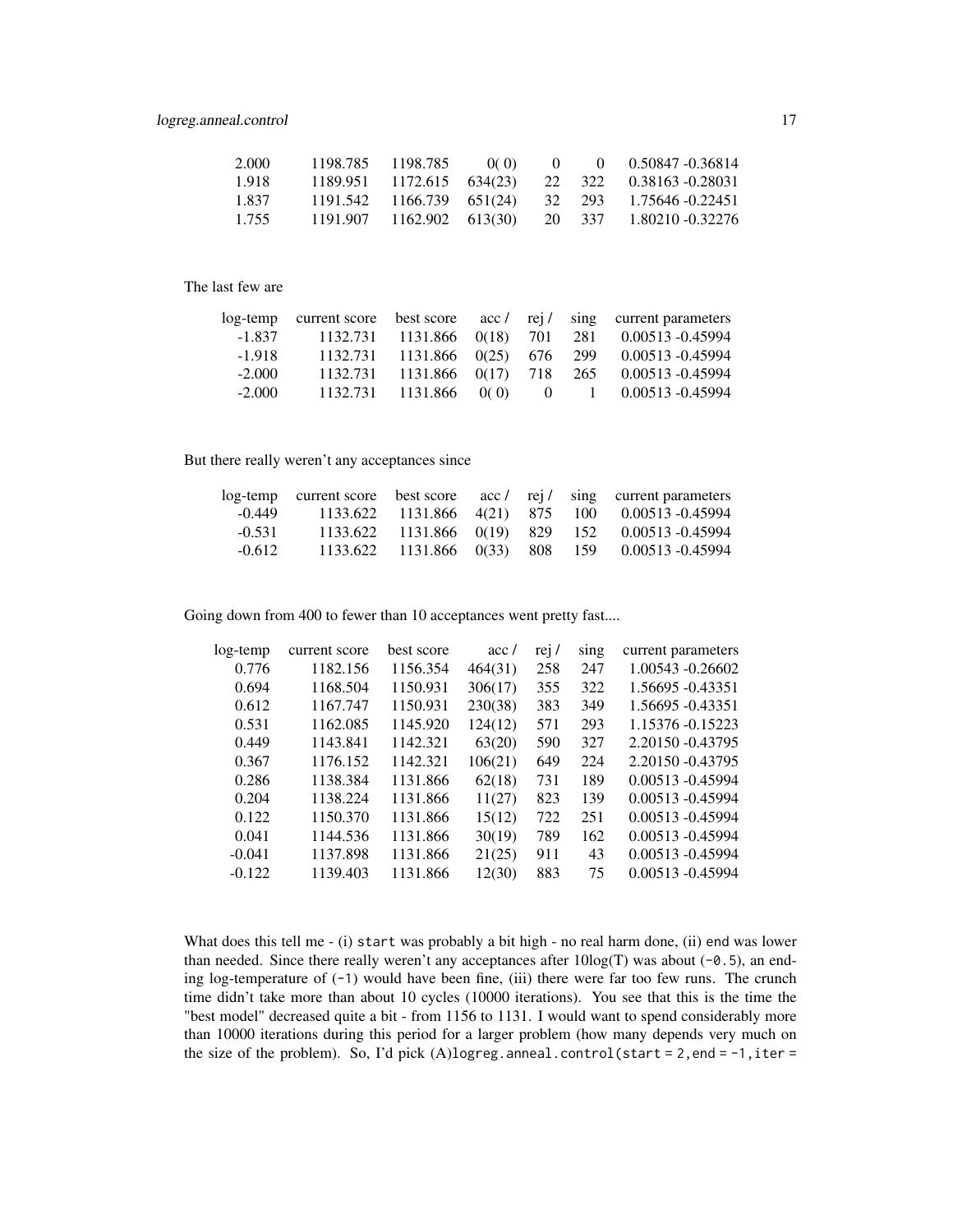<span id="page-17-0"></span>200000, update = 5000). Since the total range is reduced from  $2-(-2)=4$  to  $2-(-1)=3$ , over a range of 10log temperatures of 1 there will be 200000/3=67000 rather than 50000/4=12500 iterations. I would repeat this run a couple of times.

In general I may sometimes run several models, and check the scores of the best models. If those are all the same, I'm very happy, if they're similar but not identical, it's OK, though I may run one or two longer chains. If they're very different, something is wrong. For the permutation test and cross-validation I am usually less picky on convergence.

# Value

A list with arguments start, end, iter, earlyout, and update, that can be used as the value of the argument anneal.control oflogreg.

#### Author(s)

Ingo Ruczinski <ingo@jhu.edu> and Charles Kooperberg <clk@fredhutch.org>.

#### References

Ruczinski I, Kooperberg C, LeBlanc ML (2003). Logic Regression, *Journal of Computational and Graphical Statistics*, 12, 475-511.

Ruczinski I, Kooperberg C, LeBlanc ML (2002). Logic Regression - methods and software. *Proceedings of the MSRI workshop on Nonlinear Estimation and Classification* (Eds: D. Denison, M. Hansen, C. Holmes, B. Mallick, B. Yu), Springer: New York, 333-344.

Selected chapters from the dissertation of Ingo Ruczinski, available from [http://kooperberg.](http://kooperberg.fhcrc.org/logic/documents/ingophd-logic.pdf) [fhcrc.org/logic/documents/ingophd-logic.pdf](http://kooperberg.fhcrc.org/logic/documents/ingophd-logic.pdf)

# See Also

[logreg](#page-5-1), [logreg.mc.control](#page-17-1), [logreg.tree.control](#page-23-2)

#### Examples

myannealcontrol <- logreg.anneal.control(start = 2, end = -2, iter = 50000, update = 1000)

<span id="page-17-1"></span>logreg.mc.control *Control for Logic Regression*

# Description

Control of MCMC annealing parameters needed in logreg.

#### Usage

```
logreg.mc.control(nburn=1000, niter=25000, hyperpars=0, update=0,
      output=4)
```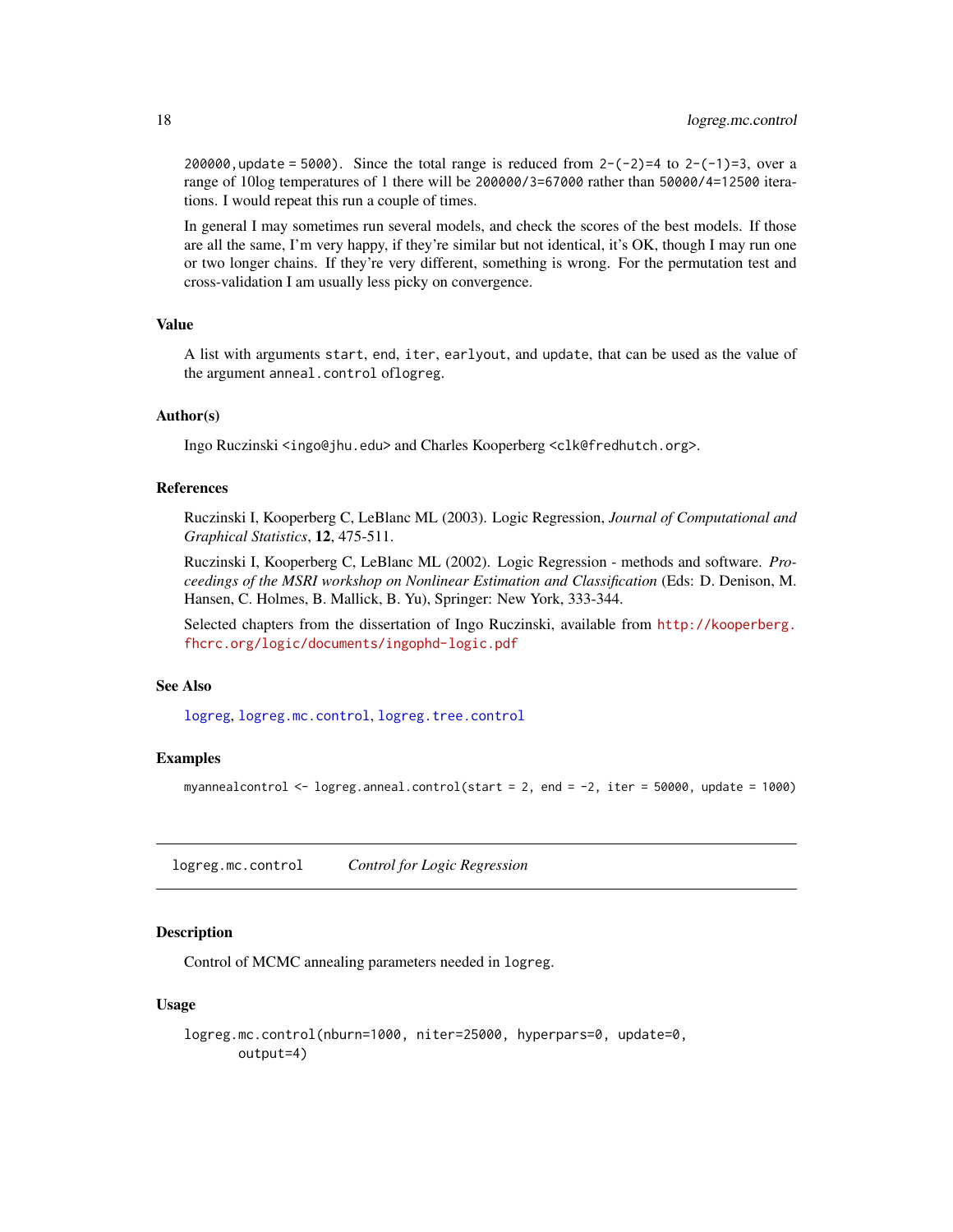#### <span id="page-18-0"></span>**Arguments**

| nburn     | number of burn in MCMC iterations that are ignored when computing sum-<br>maries                                                                                                                                                                                                                                                                                     |
|-----------|----------------------------------------------------------------------------------------------------------------------------------------------------------------------------------------------------------------------------------------------------------------------------------------------------------------------------------------------------------------------|
| niter     | number of MCMC iterations that are used to compute summary statistics                                                                                                                                                                                                                                                                                                |
| hyperpars | hyperparameters. The code allows up to 10 such parameters, but currently only<br>one is used. In particular, $log(P(size=k)/P(size=k+1))$ equals hyperpars[1],<br>where P is the prior on model size. Since a maximum model size (specified in<br>logreg is being used, hyperpars[1] can even be smaller than 0.                                                     |
| update    | every how many iterations there should be an update of the scores. I.e. if update<br>$= 1000$ , a score will get printed every 1000 iterations. So if iter = 100000 it-<br>erations, there will be 100 updates on your screen. If update $= 0$ , a one line<br>summary for each fitted model is printed. If update $= -1$ , there is virtually no<br>printed output. |
| output    | If abs (output) $> 1$ bivariate statistics are gathered, if abs (output) $> 2$ trivari-<br>ate statistics are also gathered, otherwise only univariate statistics are gathered.<br>If output $> 0$ all fitted models are saved in a text file "slogiclisting.tmp", if<br>output $\leq \theta$ this does not happen.                                                  |

# Details

Considerations for setting nburn and niter are as for any MCMC problem. In our experience Logic Regression mixes quickly, and a real small nburn (1000, for example) suffices. If there are many trees and large models niter may need to be large.

A more detailed description of the output options can be found in the helpfile of logreg.

#### Value

A list with arguments nburn, niter, hyperpars, update, and output, that can be used as the value of the argument mc.control of logreg.

# Author(s)

Ingo Ruczinski <ingo@jhu.edu> and Charles Kooperberg <clk@fredhutch.org>.

# References

Ruczinski I, Kooperberg C, LeBlanc ML (2003). Logic Regression, *Journal of Computational and Graphical Statistics*, 12, 475-511.

Ruczinski I, Kooperberg C, LeBlanc ML (2002). Logic Regression - methods and software. *Proceedings of the MSRI workshop on Nonlinear Estimation and Classification* (Eds: D. Denison, M. Hansen, C. Holmes, B. Mallick, B. Yu), Springer: New York, 333-344.

Kooperberg C, Ruczinki I (2005). Identifying interacting SNPs using Monte Carlo Logic Regression, *Genetic Epidemiology*, 28, 157-170.

# See Also

[logreg](#page-5-1), [logreg.tree.control](#page-23-2), [logreg.anneal.control](#page-13-1)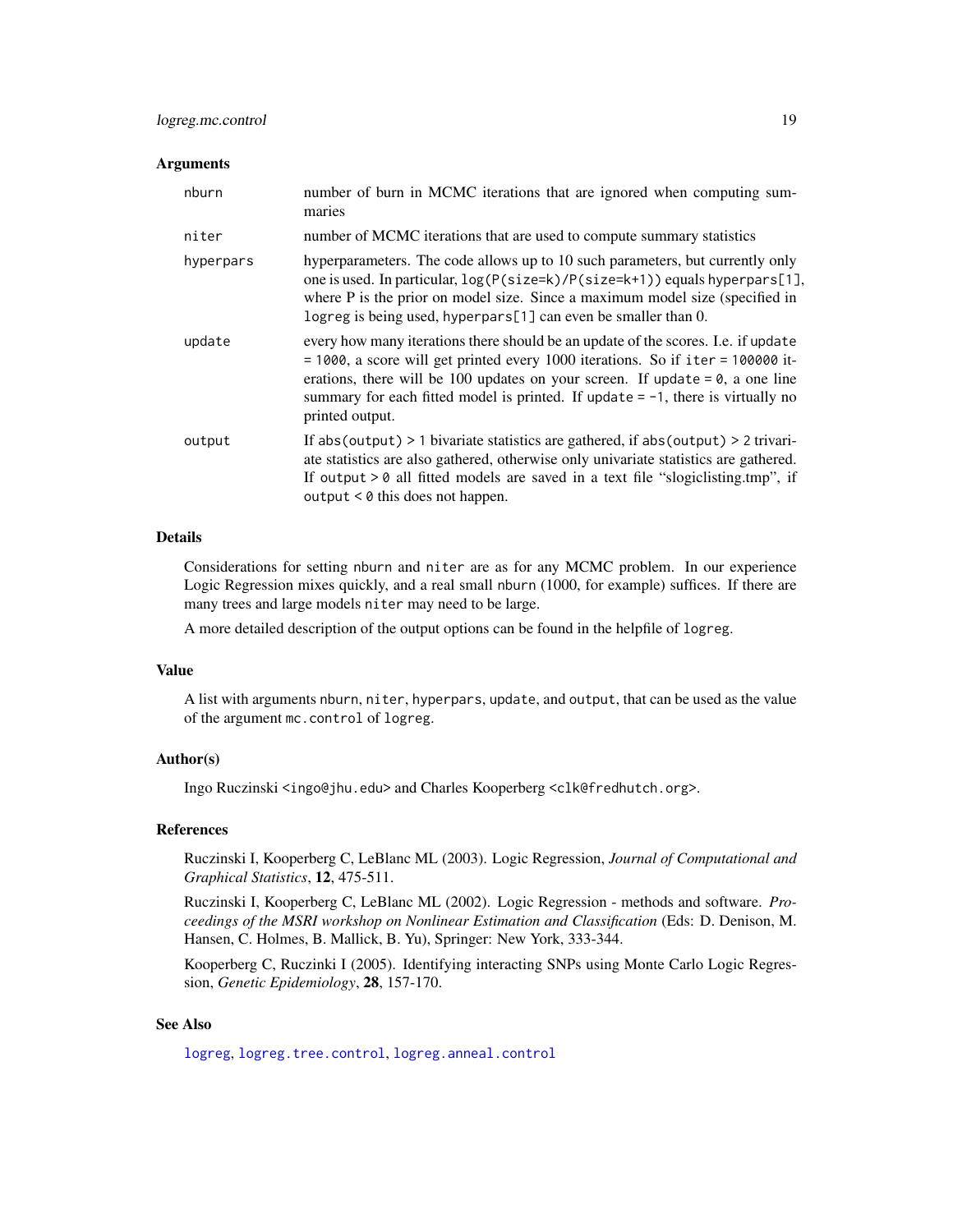#### Examples

```
mymccontrol \leq logreg.mc.control(nburn = 500, niter = 500000, update = 25000,
hyperpars = log(2), output = -2)
```
<span id="page-19-1"></span>

logreg.myown *Writing your own Logic Regression scoring function*

#### **Description**

Help file for writing your own scoring function for logreg!

#### Usage

logreg.myown()

#### Details

You can write your own scoring function for logreg! This may be useful if you have a model other than those which we already programmed in.

Essentially you need to provide two routines in the file My\\_own\\_scoring.f:

(i) A routine *My\\_own\\_fitting* which fits your model: it provides a coefficient (beta) for each of the logic trees and provides a score of how good the model is. Low scores are good. (So add a minus sign if your score is a log-likelihood.)

(ii) A routine *My\\_own\\_scoring* which - given the betas - provides the score of your model. [If you don't use cross-validation, this second routine is not needed, though some dummy routine to satisfy the compiler should still be provided.]

After recompilation, you can fit your model using the option type  $= 0$  in logreg. Below we give an example for a version of the My.own functions for conditional logistic regression which are also provided as **inst/condlogic.ff** when you downloaded the files.

#### PROGRAMMING DETAILS

Below is a list of variables that are passed on. Most of them are as you expect - response, predictors (binary ones and continuous ones), number of cases, number of predictors. In addition there are two columns - dcph and weight - that can either be used to pass on an auxiliary variable for each case (discrete for dcph and continuous for weight), or even some overall auxiliary variables - as these numbers are not used anywhere else. If you do not need any of the variables - just ignore them!

prtr:

the predictions of the logic trees in the current model: this is an integer matrix of size n1 times ntr - although only the first nop columns contain useful information.

rsp:

the response variable: this is a real (single precision) vector of length n1. dcph:

censor times: this is an integer vector of length n1 this could be used as an auxiliary (integer) vector - as it is just passed on. (There is no check that this is a 0/1 variable, when you use your own scoring function.) For example, you could use this to pass on something like cluster membership. weight:

<span id="page-19-0"></span>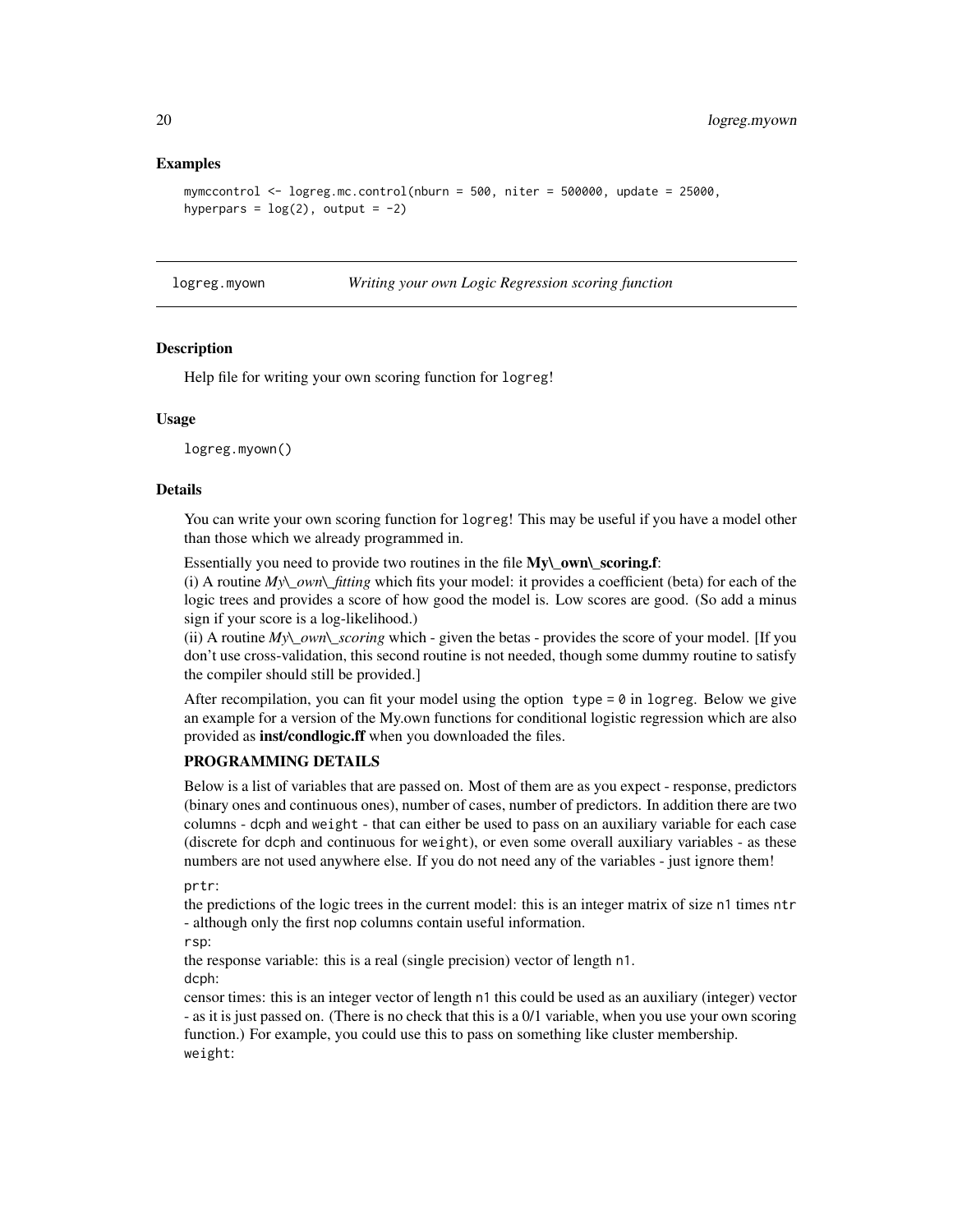#### logreg.myown 21

weights for the cases this is a real vector of length n1. this could be used as an auxiliary (real) vector - as it is just passed on. There is no check that these numbers are positive, when you choose your own scoring function.

ordrs:

the order (by response size) of the cases This is an integer vector of length n1. For the case with the smallest response this one is 1, for the second smallest 2, and so on. Ties are resolved arbitrary. Always computed, although only used for proportional hazards models. Use it as you wish.

n1:

the total number of cases in the data.

ntr:

the number of logic trees ALLOWED in the tree.

nop:

the number of logic trees in the CURRENT model. The subroutines should work if nop is 0. wh:

the index of the tree that has been edited in the last move - i.e. the column of prtr that has changes since the last call.

nsep:

number of variables that get fit a separate parameter The subroutines should work if nsep is 0. seps:

array of the above variables - this is a single precision matrix of size nsep times n1. Note that seps and prtr are stored in different directions.

For *My\\_own\\_fitting* you should return:

betas:

a vector of parameters of the model that you fit. betas $(0)$  should be the parameter for the intercept betas(1:nsep) should be the parameters for the continuous variables in seps betas((nsep+1):(nsep+nop)) should be the parameters for the binary trees in prtr if you have more parameters, use dcph, or weight; these variables will not be printed however.

score:

whatever score you assign to your model small should be good (i.e. deviance or -log.likelihood). reject:

an indicator whether or not to reject the proposed move \*regardless\* of the score (for example when an iteration necessary to determine the score failed to converge  $(0 = \text{move is OK}; 1 = \text{reject move})$ set this one to 0 if there is no such condition.

You are allowed to change the values of dcph, and weight.

For *My\\_own\\_scoring* additional input is: betas: the coefficients

You should return:

score: whatever score you assign to your model small should be good (i.e. deviance or -log.likelihood). If the model "crashes", you should simply return a very large number.

While we try to prevent that models are singular, it is possible that for your model a single or degenerate model is passed on for evaluation. For  $M_y\$  own\ fitting you can pass the model back with reject = 1, for My\\_own\\_scoring you can pass it on with a very large value for score. Currently My\\_own\\_scoring.f contains empty frames for the scoring functions; condlogic.ff contains an example with conditional logistic regression.

The logic regression program is written in Fortran 77.

# CONDITIONAL LOGISTIC REGRESSION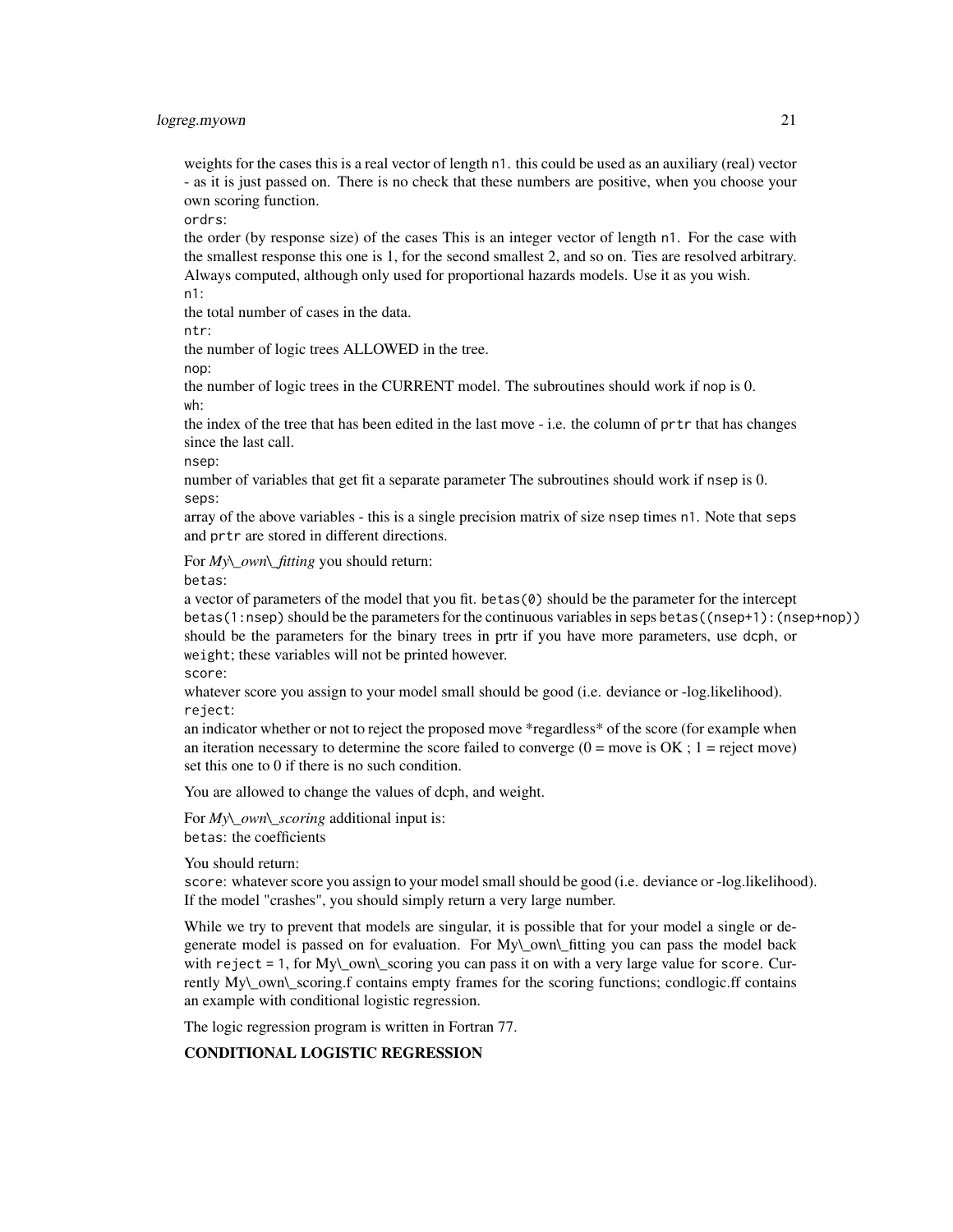A function for a conditional logistic regression score function is attached as an example function on how to write your own scoring function for Logic Regression. Obviously you can also use it if you have conditional logistic data.

Conditional logistic regression is common model fitting technique for matched case-control studies, in which each case is matched with one or more controls. (In conditional logistic regression several cases could be matched to several controls, in the implementation provided here only one case can be matched with each group of controls.) Conditional logistic regression models are parameterized like regular logistic regression models, except that the intercept is no longer identifiable. See, for example, Breslow and Day - Volume 1 (1990, Statistical Methods in Cancer Research, International Agency for Research on Cancer, Lyon) for details. Conditional logistic regression models are most easily fit using a stratified proportional hazards model (if there is one-to-one case-control matching it can also be fit using logistic regression, but that method breaks down if there is more than one control per case). Each group of a case and controls is one stratum. All cases get an arbitrarily event time of 1.00, and all controls get a censoring time of 2.00.

In our implementation we use the response column to indicate the matching. For all controls this column is 0, for a case it is k, indicating that the next k records are the matched controls for the current case. Thus, we order our cases so that each case is followed by its controls. Cases with a negative response are put in a stratum -1, which is not used in any computations. This has implications for cross-validation. See below.

In *My\\_own\\_fitting* and *My\\_own\\_scoring* we first allocate various vectors (strata, index, censoring variable) that are local, as well as some work arrays that are used by our fitting routines. (We need to set some of the parameters for that, see the help page of logreg for details.) We then define  $idx(j)=j$  for  $j=1, n1$ , and we define the strata and delta vectors. We use slightly modified versions of the proportional hazards routines that are already used otherwise in the Logic Regression program, to include stratification. After the model is fitted, we assign minus the partial likelihood to score(1) and (for *My\\_own\\_fitting*) we pass on the betas.

Recompile after replacing *My\\_own\\_scoring.f* by *condlogic.ff*

The permutation and null model versions are not directly usable (we could do some permutation tests, but they require more programming), but we can use cross-validation. Obviously we should keep cases and controls match. To that extend, we would run permutation with a negative seed (see logreg) and we would take care ourselves that case-control groups are in a random order, and that every block has the same number of records. We achieve the later by adding some records with response -1. In particular, suppose that we have 19 pairs of case- (single) control data, and that we want to do 3-fold cross validation. We would permute the sequence of the 19 pairs, and add two records with response -1 after the 13th pair, and two records with -1 at the end of the file, so that the total data file would have 42 records.

#### Author(s)

Ingo Ruczinski <ingo@jhu.edu> and Charles Kooperberg <clk@fredhutch.org>.

# References

Ruczinski I, Kooperberg C, LeBlanc ML (2003). Logic Regression, *Journal of Computational and Graphical Statistics*, 12, 475-511.

Ruczinski I, Kooperberg C, LeBlanc ML (2002). Logic Regression - methods and software. *Proceedings of the MSRI workshop on Nonlinear Estimation and Classification* (Eds: D. Denison, M.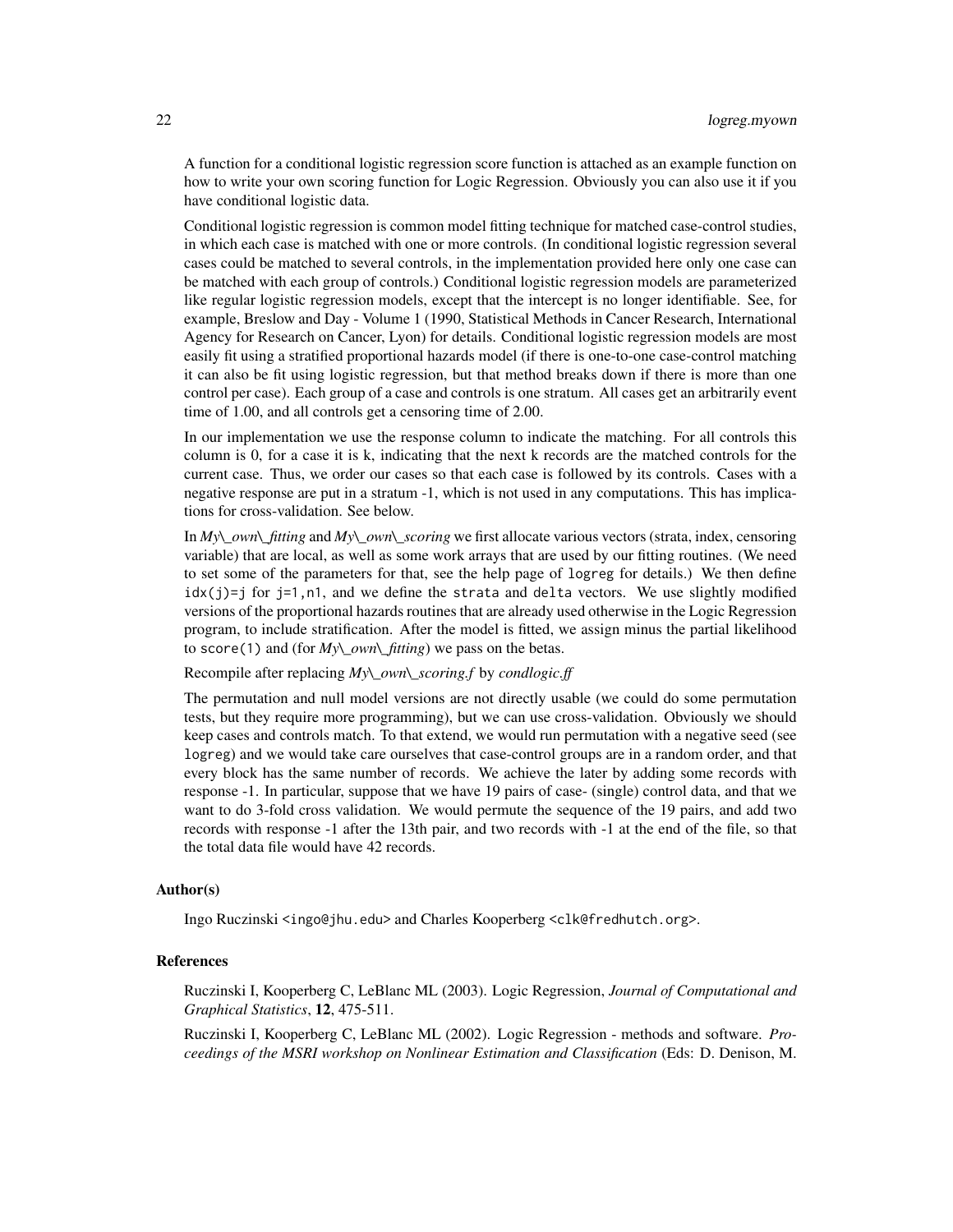### <span id="page-22-0"></span>logreg.savefit1 23

Hansen, C. Holmes, B. Mallick, B. Yu), Springer: New York, 333-344.

Kooperberg C, Ruczinski I, LeBlanc ML, Hsu L (2001). Sequence Analysis using Logic Regression, *Genetic Epidemiology*, 21, S626-S631.

Selected chapters from the dissertation of Ingo Ruczinski, available from [http://kooperberg.](http://kooperberg.fhcrc.org/logic/documents/ingophd-logic.pdf) [fhcrc.org/logic/documents/ingophd-logic.pdf](http://kooperberg.fhcrc.org/logic/documents/ingophd-logic.pdf)

# See Also

[logreg](#page-5-1)

#### Examples

```
logreg.myown() # displays this help file
help(logreg.myown) # equivalent
```
logreg.savefit1 *Sample results for Logic Regression*

#### **Description**

The logreg.savefit objects are the results of fitting [logreg](#page-5-1) with various options. The examples in the functions of the LogicReg packages all use far fewer iterations than is needed. (The number of iterations was reduced to provide quick results for bug-checking.) The number of iterations in the logreg.savefit objects are more reasonable (though they would still be small for larger problems). Otherwise the arguments used to fit the logreg.savefit objects are identical as those used in the examples of [logreg](#page-5-1). The logreg. savefit objects are used for examples involving things like plotting, printing, and predicting.

#### Author(s)

Ingo Ruczinski <ingo@jhu.edu> and Charles Kooperberg <clk@fredhutch.org>

#### See Also

[logreg](#page-5-1), [logreg.testdat](#page-23-1)

#### Examples

```
data(logreg.savefit1)
print(logreg.savefit1$call)
data(logreg.savefit2)
print(logreg.savefit2$call)
data(logreg.savefit3)
print(logreg.savefit3$call)
data(logreg.savefit4)
print(logreg.savefit4$call)
data(logreg.savefit5)
print(logreg.savefit5$call)
```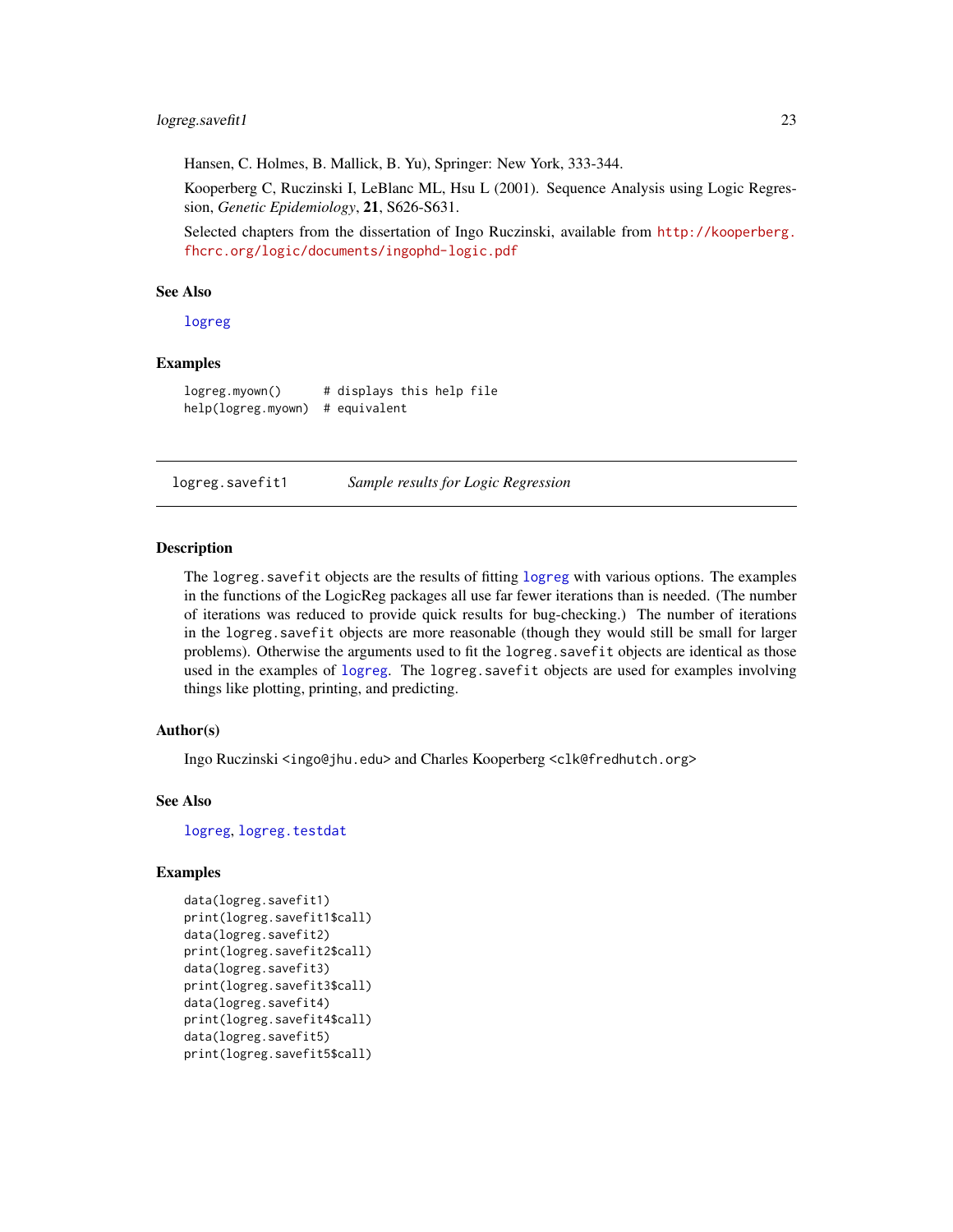```
data(logreg.savefit6)
print(logreg.savefit6$call)
data(logreg.savefit7)
print(logreg.savefit7$call)
```
<span id="page-23-1"></span>logreg.testdat *Test data for Logic Regression*

#### Description

logreg.testdat has 500 cases, and 21 columns. Column 1 is the response Y, column  $k+1$ ,  $k=1,...,20$ is (binary) predictor Xk. Each predictor Xk is simulated as an independent Bernoulli(pk) random variables, with success probabilities pk between 0.1 and 0.9. The response variable is simulated from the model

 $Y = 3 + 1 L1 - 2 L2 + N(0,1),$ 

where  $L1=(X1 \text{ or } X2)$  and  $L2=(X3 \text{ or } X4)$ . So the task is to use the linear model in the logic regression framework to find L1 and L2.

#### See Also

[logreg](#page-5-1)

#### Examples

data(logreg.testdat)

<span id="page-23-2"></span>logreg.tree.control *Control for logreg*

#### Description

Control of various secondary parameters of tree shape needed in logreg.

#### Usage

```
logreg.tree.control(treesize=8, opers=1, minmass=0, n1)
```
#### Arguments

treesize specify the maximum number of allowed leaves per logic tree. Allowing one leave means that the tree is (at most) a simple predictor, two leaves allows for trees such as (X1 or X2) or (not X3 and X4). Four, eight and sixteen leaves allow for two, three or four levels of operators. To be able to interpret the results, do not choose too many leaves. Since the model selection techniques usually trim down the trees, it is recommend to allow at least four or eight leaves per tree.

<span id="page-23-0"></span>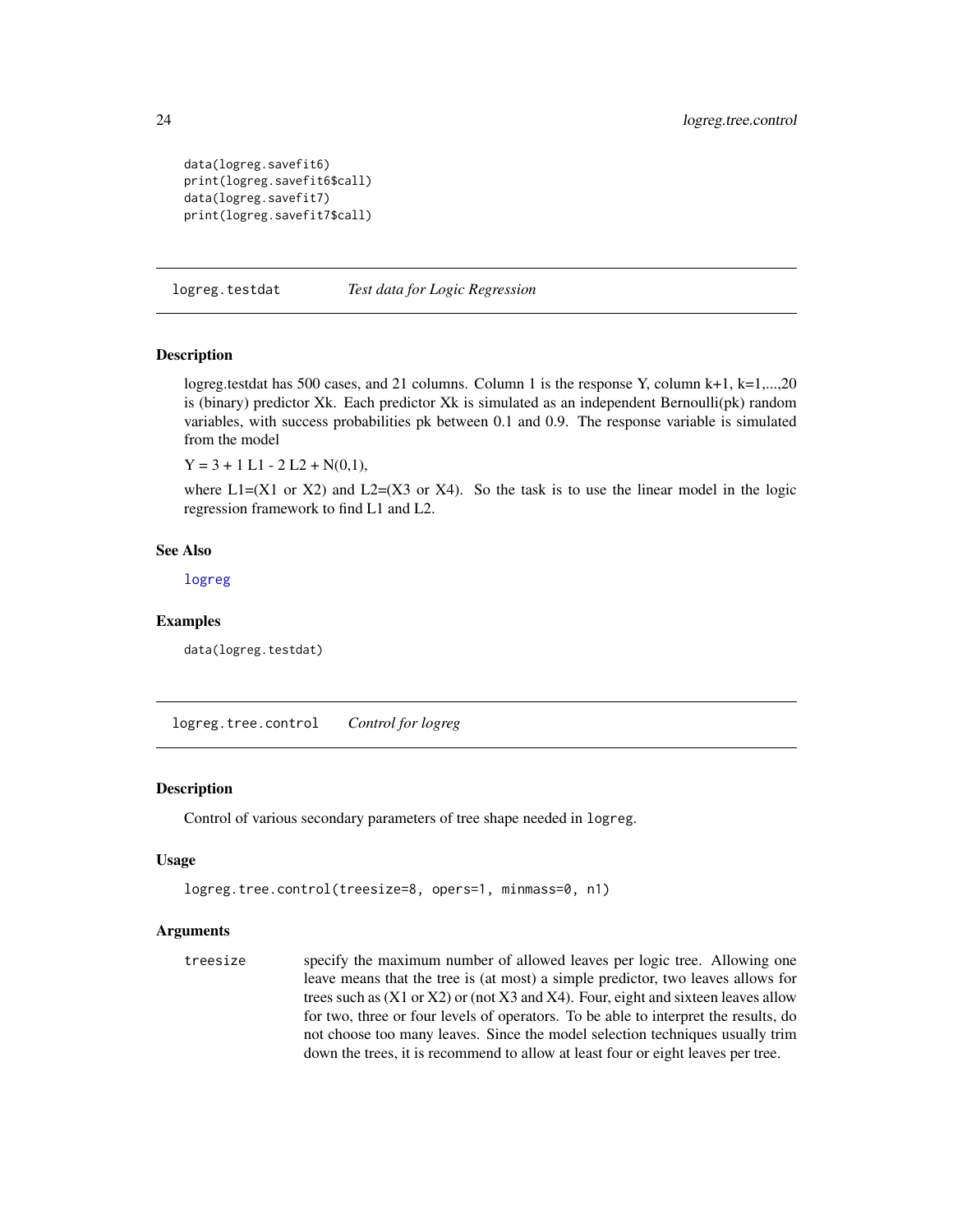<span id="page-24-0"></span>

| opers   | The default is to allow both "and" and "or" operators in the logic trees. If the<br>interest is in logic statements in disjunctive normal form, use only one of the<br>two operator types. Choose 1 for both operators, 2 for only "and" and 3 for only<br>" $or$ ".                                                                       |
|---------|--------------------------------------------------------------------------------------------------------------------------------------------------------------------------------------------------------------------------------------------------------------------------------------------------------------------------------------------|
| minmass | specify the minimum number of cases for which any tree needs to be 1 and for<br>which any tree needs to be 0 to be considered as a logic tree in the model. This<br>is to prevent that logreg, will select trees with, for example, 999 1s and one 0<br>out of 1000 cases. The default is to take 5% of the cases or 15, whatever is less. |
| n1      | if you specify the sample size n1, it is checked that minmass is smaller than<br>n1/4. This option is used by logreg, but is likely not useful for direct use.                                                                                                                                                                             |

#### Details

Missing arguments take defaults. If the argument treesize is a list with arguments treesize, opers, and minmass, those values take precedent of directly specified values.

#### Value

A list with components treesize, opers, and minmass, that can be used as the value of the argument tree.control of logreg.

# Author(s)

Ingo Ruczinski <ingo@jhu.edu> and Charles Kooperberg <clk@fredhutch.org>.

#### References

Ruczinski I, Kooperberg C, LeBlanc ML (2003). Logic Regression, *Journal of Computational and Graphical Statistics*, 12, 475-511.

Ruczinski I, Kooperberg C, LeBlanc ML (2002). Logic Regression - methods and software. *Proceedings of the MSRI workshop on Nonlinear Estimation and Classification* (Eds: D. Denison, M. Hansen, C. Holmes, B. Mallick, B. Yu), Springer: New York, 333-344.

Selected chapters from the dissertation of Ingo Ruczinski, available from [http://kooperberg.](http://kooperberg.fhcrc.org/logic/documents/ingophd-logic.pdf) [fhcrc.org/logic/documents/ingophd-logic.pdf](http://kooperberg.fhcrc.org/logic/documents/ingophd-logic.pdf)

#### See Also

[logreg](#page-5-1), [logreg.anneal.control](#page-13-1), [logreg.mc.control](#page-17-1)

#### Examples

```
mytreecontrol <- logreg.tree.control(treesize = 16, minmass = 10)
```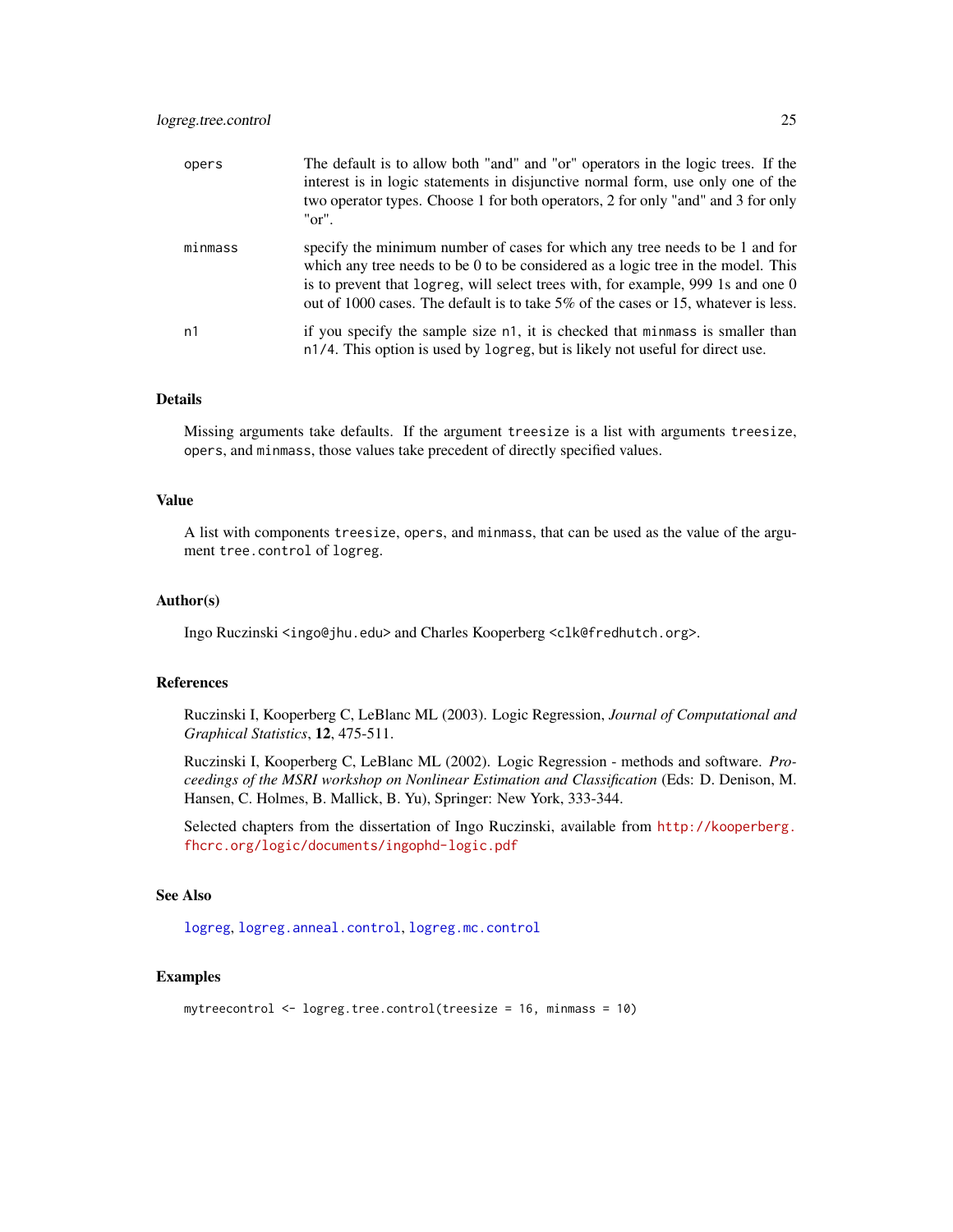<span id="page-25-1"></span><span id="page-25-0"></span>

#### Description

This help file contains a description of the format of class logregmodel.

#### Usage

```
logregmodel()
```
#### Value

An object of class logregtree has the following components:

| ntrees  | the number of trees in the current model.     |
|---------|-----------------------------------------------|
| nleaves | the number of leaves for the fitted model.    |
| coef    | the coefficients for this model.              |
| score   | the score of the fitted model.                |
| trees   | a list of ntrees objects of class logregtree. |

#### Author(s)

Ingo Ruczinski <ingo@jhu.edu> and Charles Kooperberg <clk@fredhutch.org>.

# References

Ruczinski I, Kooperberg C, LeBlanc ML (2003). Logic Regression, *Journal of Computational and Graphical Statistics*, 12, 475-511.

Ruczinski I, Kooperberg C, LeBlanc ML (2002). Logic Regression - methods and software. *Proceedings of the MSRI workshop on Nonlinear Estimation and Classification* (Eds: D. Denison, M. Hansen, C. Holmes, B. Mallick, B. Yu), Springer: New York, 333-344.

Kooperberg C, Ruczinski I, LeBlanc ML, Hsu L (2001). Sequence Analysis using Logic Regression, *Genetic Epidemiology*, 21, S626-S631.

Selected chapters from the dissertation of Ingo Ruczinski, available from [http://kooperberg.](http://kooperberg.fhcrc.org/logic/documents/ingophd-logic.pdf) [fhcrc.org/logic/documents/ingophd-logic.pdf](http://kooperberg.fhcrc.org/logic/documents/ingophd-logic.pdf)

# See Also

[logreg](#page-5-1), [plot.logregmodel](#page-30-1), [print.logregmodel](#page-36-1), [logregtree](#page-26-1)

## Examples

logregmodel() # displays this help file help(logregmodel) # equivalent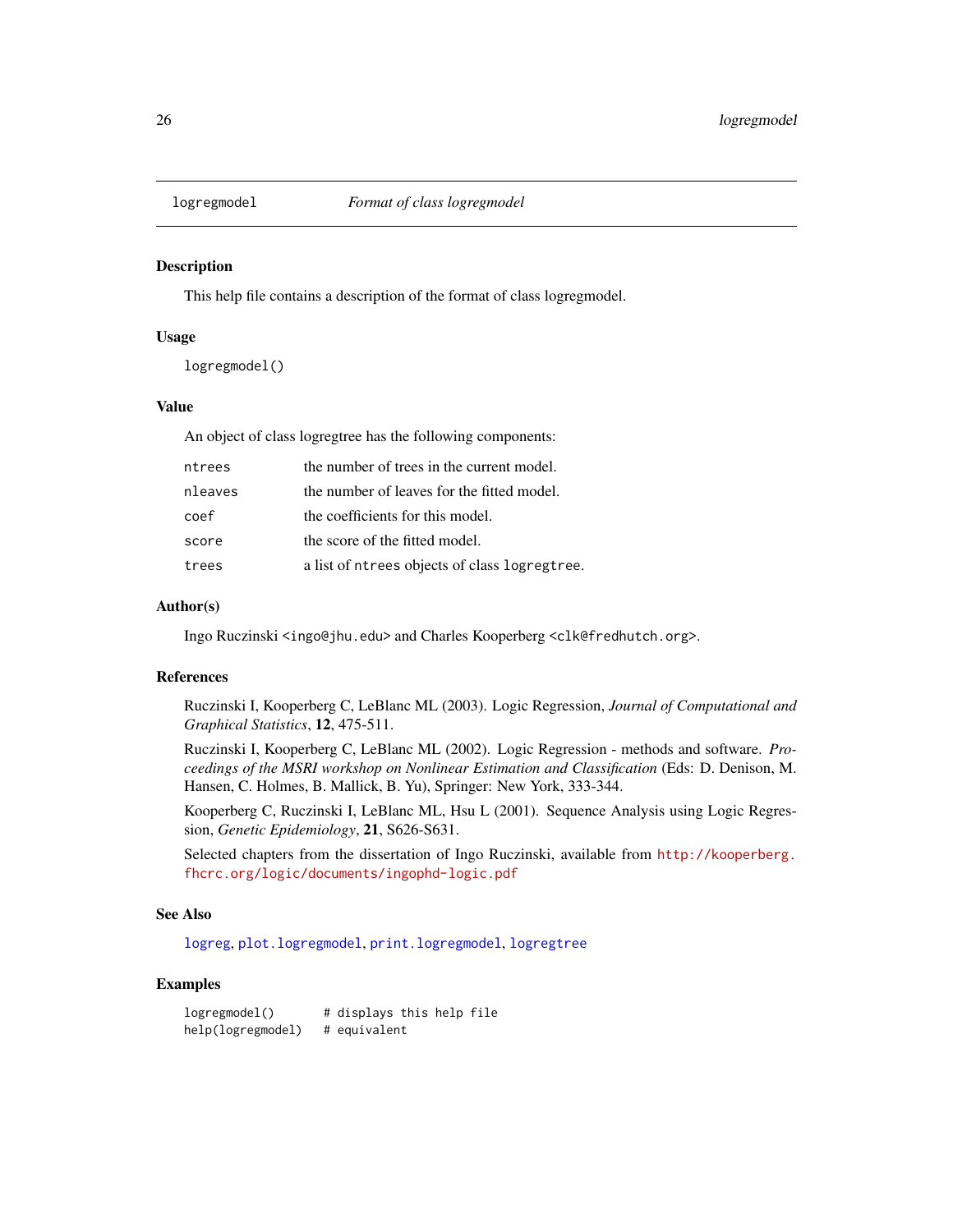<span id="page-26-1"></span><span id="page-26-0"></span>

#### Description

This help file contains a description of the format of class logregtree.

#### Usage

```
logregtree()
```
# Details

When storing trees, we number the location of the nodes using the following scheme (this is an example for a tree with at most 8 *terminal* nodes, but the generalization should be obvious):

|  |  |  | 4 5 6 7               |  |  |  |  |
|--|--|--|-----------------------|--|--|--|--|
|  |  |  | 8 9 10 11 12 13 14 15 |  |  |  |  |

Each node may or may not be present in the current tree. If it is present, it can contain an operator ("and" or "or"), in which case it has to child nodes, or it can contain a variable, in which case the node is a terminal node. It is also possible that the node does not exist (as the user only specifies the maximum tree size, not the tree size that is actually fitted).

Output files have one line for each node. Each line contains 5 numbers:

- 1. the node number.
- 2. does this node contain an "and" (1), an "or" (2), a variable (3), or is the node empty (0).
- 3. if the node contains a variable, which one is it; e.g. if this number is 3 the node contains X3.
- 4. if the node contains a variable, does it contain the regular variable (0) or its complement (1)

AND

5. is the node empty (0) or not (1) (this information is redundant with the second number)

#### Example

|     |           |     | <b>OR</b> |    |           |      |     | <b>OR</b> |    |           |    |
|-----|-----------|-----|-----------|----|-----------|------|-----|-----------|----|-----------|----|
|     | <b>OR</b> |     |           |    | <b>OR</b> |      | X20 |           |    | <b>OR</b> |    |
| X17 |           | X12 |           | X3 |           | X13c |     |           | X2 |           | X1 |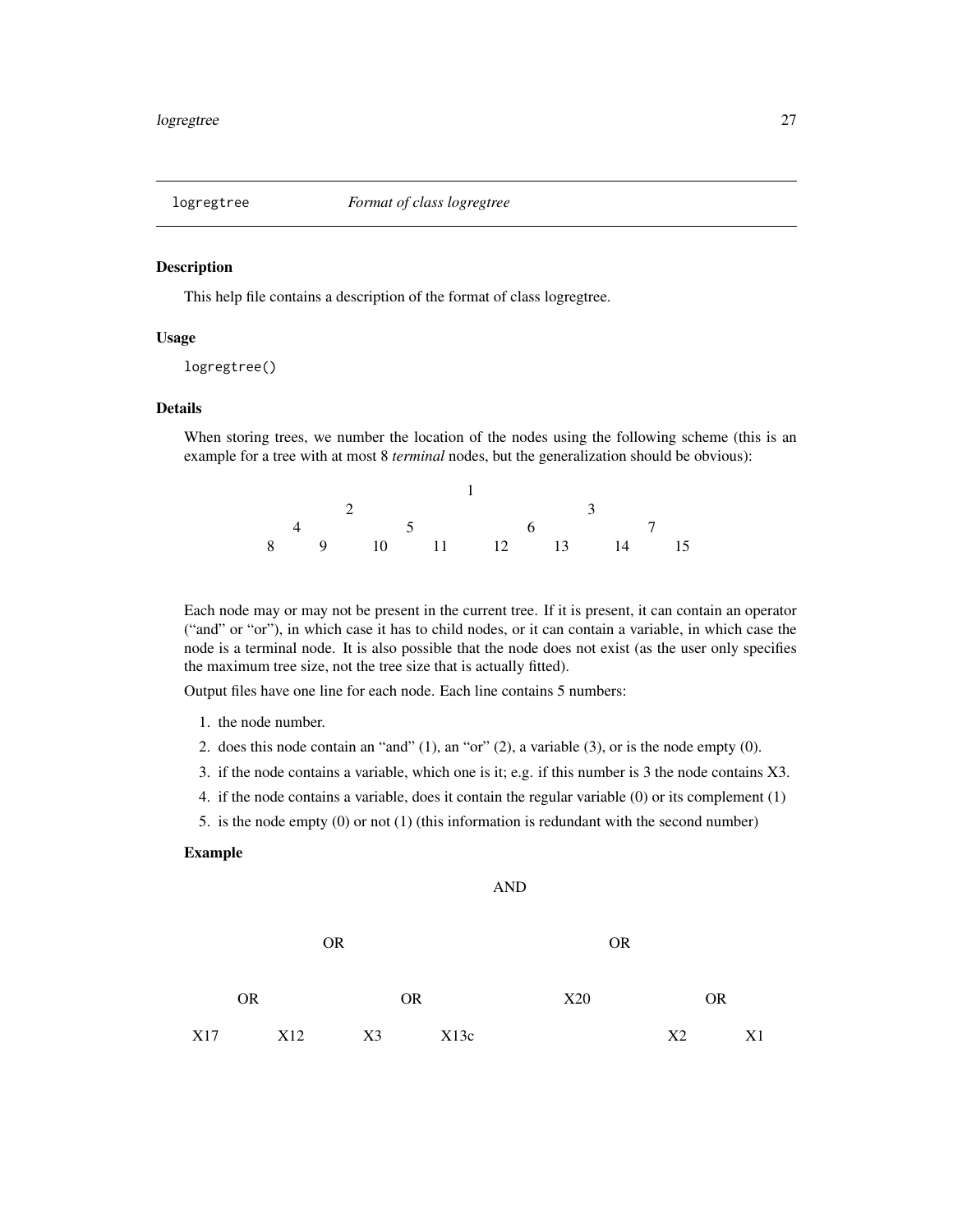#### <span id="page-27-0"></span>28 logregtree and the control of the control of the control of the control of the control of the control of the control of the control of the control of the control of the control of the control of the control of the contr

#### is represented as

| 1              | 1              | 0              | 0 | 1              |
|----------------|----------------|----------------|---|----------------|
|                |                |                |   |                |
| $\overline{c}$ | 2              | 0              | 0 | 1              |
| 3              | $\overline{c}$ | $\overline{0}$ | 0 | 1              |
| $\overline{4}$ | $\overline{2}$ | 0              | 0 | 1              |
| 5              | $\overline{c}$ | 0              | 0 | 1              |
| 6              | 3              | 20             | 0 | 1              |
| 7              | $\overline{c}$ | 0              | 0 | 1              |
| 8              | 3              | 17             | 0 | 1              |
| 9              | 3              | 12             | 0 | 1              |
| 10             | 3              | 3              | 0 | 1              |
| 11             | 3              | 13             | 1 | 1              |
| 12             | $\overline{0}$ | $\overline{0}$ | 0 | 0              |
| 13             | $\overline{0}$ | $\overline{0}$ | 0 | $\overline{0}$ |
| 14             | 3              | 2              | 0 | 1              |
| 15             | 3              | 1              | 0 | 1              |
|                |                |                |   |                |

#### Value

An object of class logregtree is typically a substructure of an object of the class logregmodel. It will typically be the result of using the fitting function logreg. An object of class logictree has the following components:

| whichtree | the sequence number of the current tree within the model.          |
|-----------|--------------------------------------------------------------------|
| coef      | the coefficients of this tree.                                     |
| trees     | a matrix (data.frame) with five columns; see below for the format. |

# Author(s)

Ingo Ruczinski <ingo@jhu.edu> and Charles Kooperberg <clk@fredhutch.org>.

# References

Ruczinski I, Kooperberg C, LeBlanc ML (2003). Logic Regression, *Journal of Computational and Graphical Statistics*, 12, 475-511.

Ruczinski I, Kooperberg C, LeBlanc ML (2002). Logic Regression - methods and software. *Proceedings of the MSRI workshop on Nonlinear Estimation and Classification* (Eds: D. Denison, M. Hansen, C. Holmes, B. Mallick, B. Yu), Springer: New York, 333-344.

Selected chapters from the dissertation of Ingo Ruczinski, available from [http://kooperberg.](http://kooperberg.fhcrc.org/logic/documents/ingophd-logic.pdf) [fhcrc.org/logic/documents/ingophd-logic.pdf](http://kooperberg.fhcrc.org/logic/documents/ingophd-logic.pdf)

# See Also

[logreg](#page-5-1), [plot.logregtree](#page-31-1), [print.logregtree](#page-37-1), [logregmodel](#page-25-1)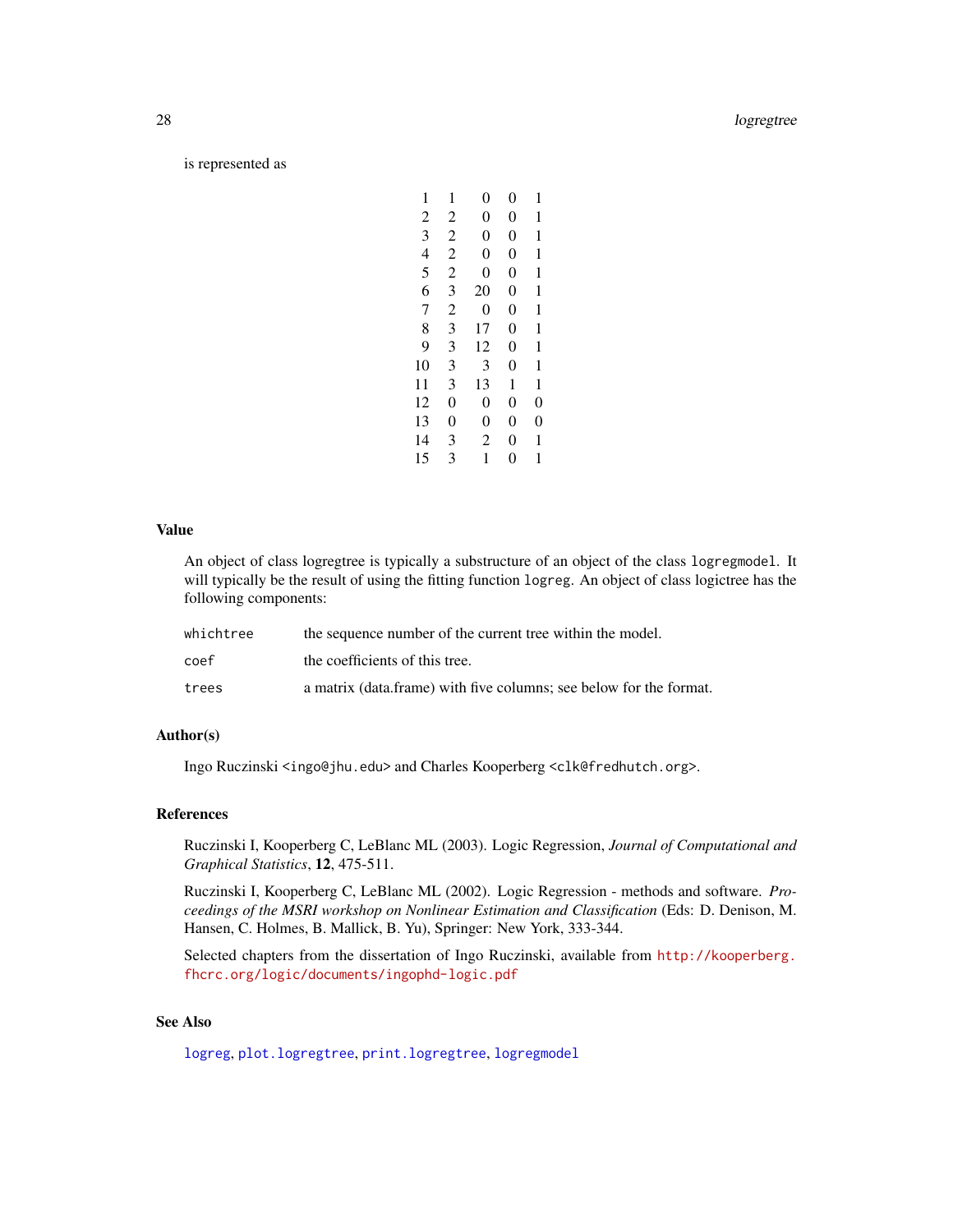#### <span id="page-28-0"></span>plot.logreg 29

#### Examples

logregtree() # displays this help file help(logregtree) # equivalent

<span id="page-28-1"></span>plot.logreg *Plots for Logic Regression*

#### **Description**

Makes plots for objects fitted by logreg.

#### Usage

```
## S3 method for class 'logreg'
plot(x, pscript=FALSE, title=TRUE, ...)
```
#### Arguments

| X       | object of class logreg, typically the result of the function logreg.                                        |
|---------|-------------------------------------------------------------------------------------------------------------|
| pscript | if TRUE all plots will be stored in postscript files with distinct names.                                   |
| title   | if TRUE this generates a title for some plots, typically listing the number of trees<br>and the model size. |
| .       | graphical parameters can be given as arguments to plot.                                                     |

#### Value

The type of the plots generated depends on the value of x\$select.

if select = 1 the fitted trees for the results of *find the best scoring model of any size* are plotted;

if select  $= 2$  or select  $= 6$  the fitted trees are plotted, as well as a graph of the scores for various model sizes versus model size for the results of *find the best scoring models for various sizes*, or *fit a sequence of logic regression models using a stepwise greedy algorithm*;

if select = 3 training and test set scores as a function of model size for the results of *carry out cross-validation for model selection* are plotted;

if select = 4 a histogram of the permutation scores with various important values highlighted for the results of *carry out a permutation test to check for signal in the data* are plotted;

if select = 5 a series of histograms of the permutation scores with various important values highlighted for the results of *carry out a permutation test for model selection* are plotted;

if select = 7 a histogram of the size frequency of the fitted models, a histogram of the frequency that predictors are marginally in the model, and (if that information was collected) an image plot for the observed frequency that predictors were jointly in the model, and an image plot of the observed/expected ratio of that joint frequency. See Kooperberg and Ruczinski (2004) for the definition of the expected frequency.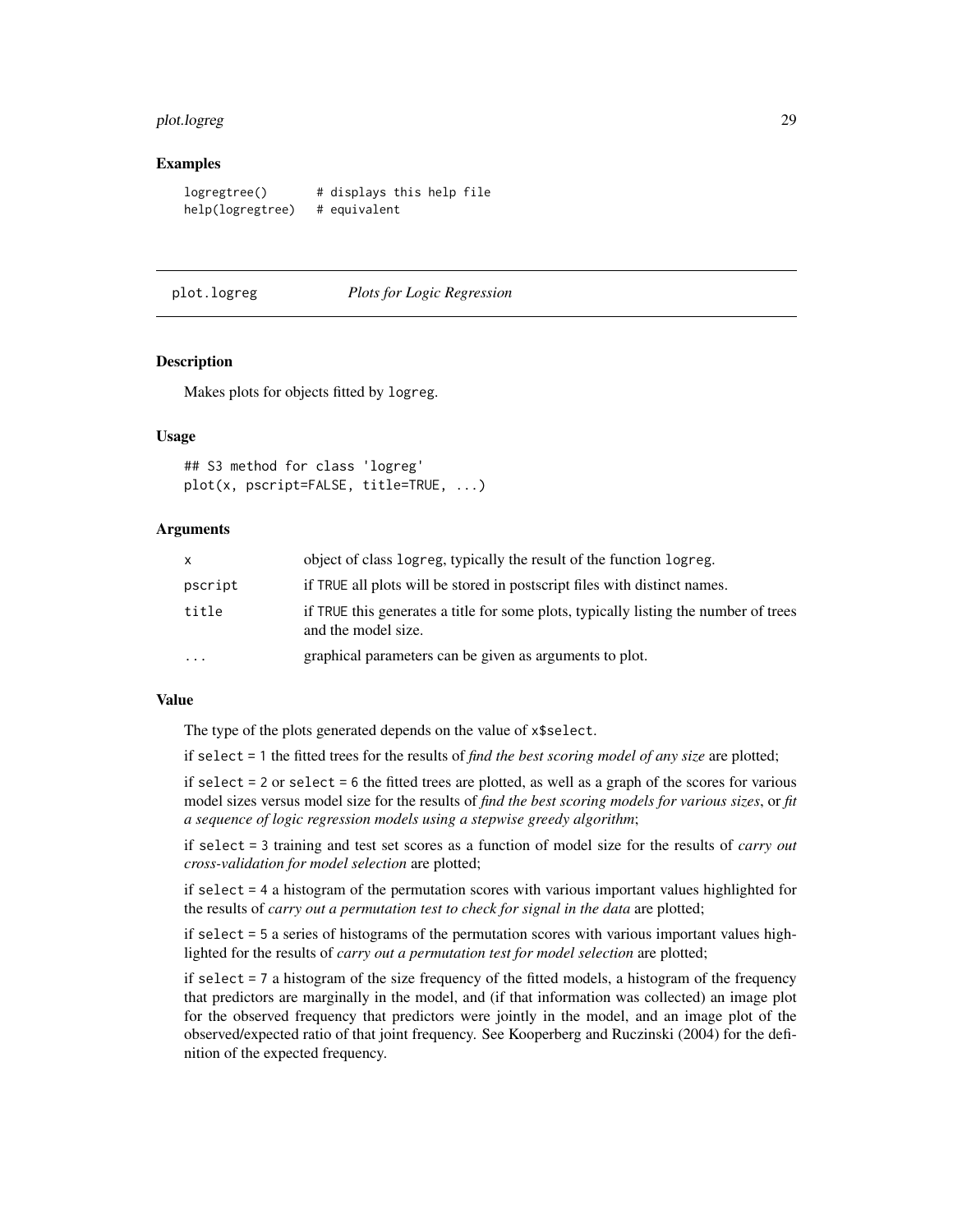#### <span id="page-29-0"></span>Author(s)

Ingo Ruczinski <ingo@jhu.edu> and Charles Kooperberg <clk@fredhutch.org>.

#### References

Ruczinski I, Kooperberg C, LeBlanc ML (2003). Logic Regression, *Journal of Computational and Graphical Statistics*, 12, 475-511.

Ruczinski I, Kooperberg C, LeBlanc ML (2002). Logic Regression - methods and software. *Proceedings of the MSRI workshop on Nonlinear Estimation and Classification* (Eds: D. Denison, M. Hansen, C. Holmes, B. Mallick, B. Yu), Springer: New York, 333-344.

Kooperberg C, Ruczinki I (2005). Identifying interacting SNPs using Monte Carlo Logic Regression, *Genetic Epidemiology*, 28, 157-170.

Selected chapters from the dissertation of Ingo Ruczinski, available from [http://kooperberg.](http://kooperberg.fhcrc.org/logic/documents/ingophd-logic.pdf) [fhcrc.org/logic/documents/ingophd-logic.pdf](http://kooperberg.fhcrc.org/logic/documents/ingophd-logic.pdf)

#### See Also

[logreg](#page-5-1), [plot.logregmodel](#page-30-1), [plot.logregtree](#page-31-1), [logreg.testdat](#page-23-1)

#### Examples

```
data(logreg.savefit1,logreg.savefit2,logreg.savefit3,logreg.savefit4,
     logreg.savefit5,logreg.savefit6,logreg.savefit7)
#
# fit a single model
# myanneal \le logreg.anneal.control(start = -1, end = -4, iter = 25000, update = 1000)
# logreg.savefit1 <- logreg(resp = logreg.testdat[,1], bin=logreg.testdat[, 2:21],
                 type = 2, select = 1, ntrees = 2, anneal.control = myanneal)
# the best score should be in the 0.96-0.98 range
plot(logreg.savefit1)
#
# fit multiple models
# myanneal2 <- logreg.anneal.control(start = -1, end = -4, iter = 25000, update = 0)
# logreg.savefit2 <- logreg(select = 2, ntrees = c(1,2), nleaves =c(1,7),
# oldfit = logreg.savefit1, anneal.control = myanneal2)
plot(logreg.savefit2)
# After an initial steep decline, the scores only get slightly better
# for models with more than four leaves and two trees.
#
# cross validation
# logreg.savefit3 <- logreg(select = 3, oldfit = logreg.savefit2)
plot(logreg.savefit3)
# 4 leaves, 2 trees should give the best test set score
#
# null model test
# logreg.savefit4 <- logreg(select = 4, anneal.control = myanneal2, oldfit = logreg.savefit1)
plot(logreg.savefit4)
# A histogram of the 25 scores obtained from the permutation test. Also shown
# are the scores for the best scoring model with one logic tree, and the null
# model (no tree). As the permutation scores are not even close to the score
```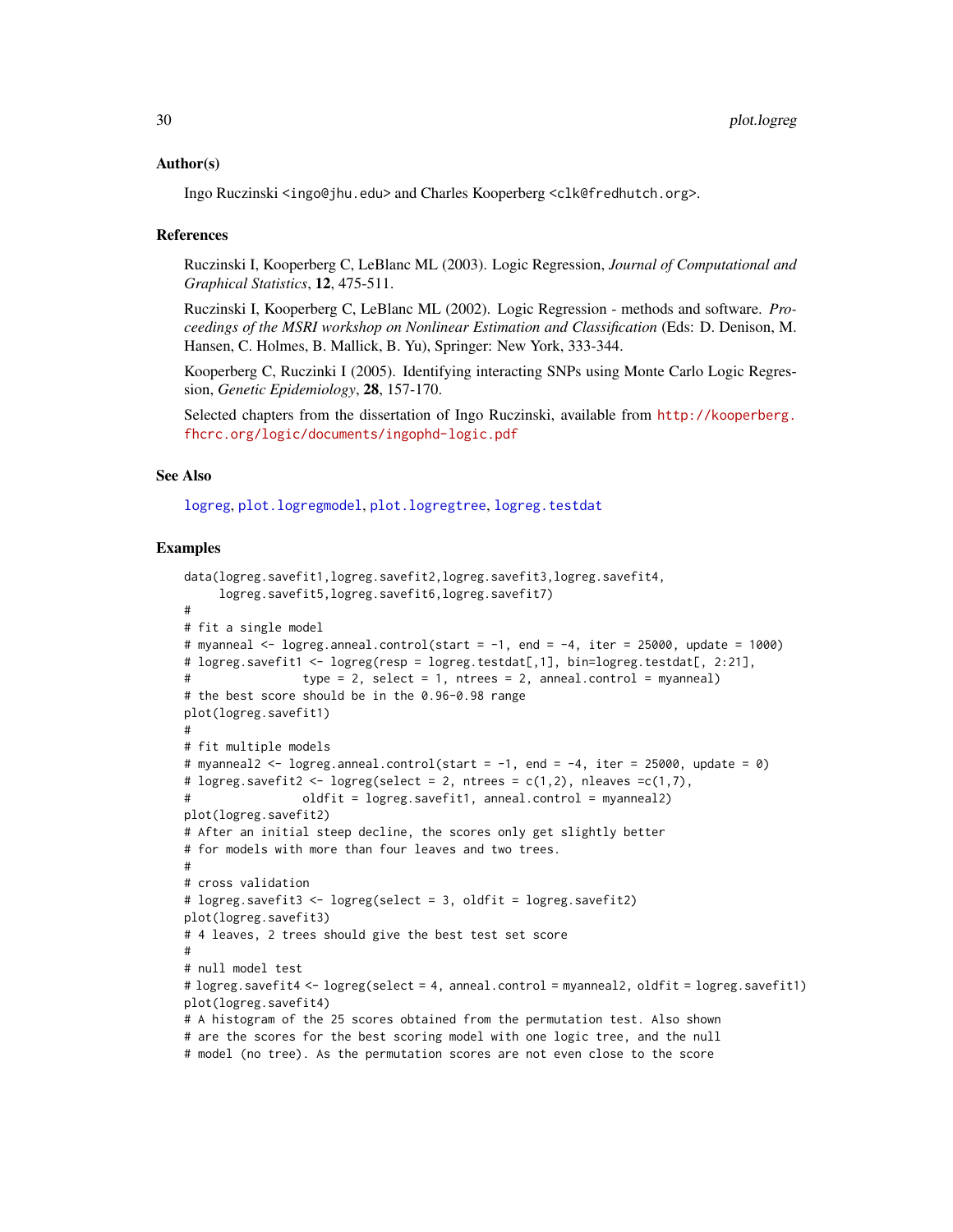# <span id="page-30-0"></span>plot.logregmodel 31

```
# of the best model with one tree (fit on the original data), there is strong
# evidence against the null hypothesis that there was no signal in the data.
#
# Permutation tests
# logreg.savefit5 <- logreg(select = 5, oldfit = logreg.savefit2)
plot(logreg.savefit5)
# The permutation scores improve until we condition on a model with two
# trees and four leaves, and then do not change very much anymore. This
# indicates that the best model has indeed four leaves.
#
# a greedy sequence
# logreg.savefit6 <- logreg(select = 6, ntrees = 2, nleaves =c(1,12), oldfit = logreg.savefit1)
plot(logreg.savefit6)
# Monte Carlo Logic Regression
# logreg.savefit7 <- logreg(select = 7, oldfit = logreg.savefit1, mc.control=
# logreg.mc.control(nburn=1000, niter=100000, hyperpars=log(2)))
plot(logreg.savefit7)
```
<span id="page-30-1"></span>plot.logregmodel *Plots for Logic Regression*

#### Description

Makes plots for an object of class logregmodel fitted by logreg.

# Usage

## S3 method for class 'logregmodel' plot(x, pscript=FALSE, title=TRUE, nms, ...)

#### Arguments

| $\mathsf{x}$            | object of class logregmodel, typically a part of an object of class logreg, which<br>is the result of the function logreg. |
|-------------------------|----------------------------------------------------------------------------------------------------------------------------|
| pscript                 | if TRUE all plots will be stored in postscript files with distinct names.                                                  |
| title                   | if TRUE this generates a title for some plots, typically listing the number of trees<br>and the model size.                |
| nms                     | names of variables. If nms is provided variable names will be plotted, otherwise<br>indices will be used.                  |
| $\cdot$ $\cdot$ $\cdot$ | graphical parameters can be given as arguments to plot.                                                                    |

# Value

The fitted trees are plotted.

# Author(s)

Ingo Ruczinski <ingo@jhu.edu> and Charles Kooperberg <clk@fredhutch.org>.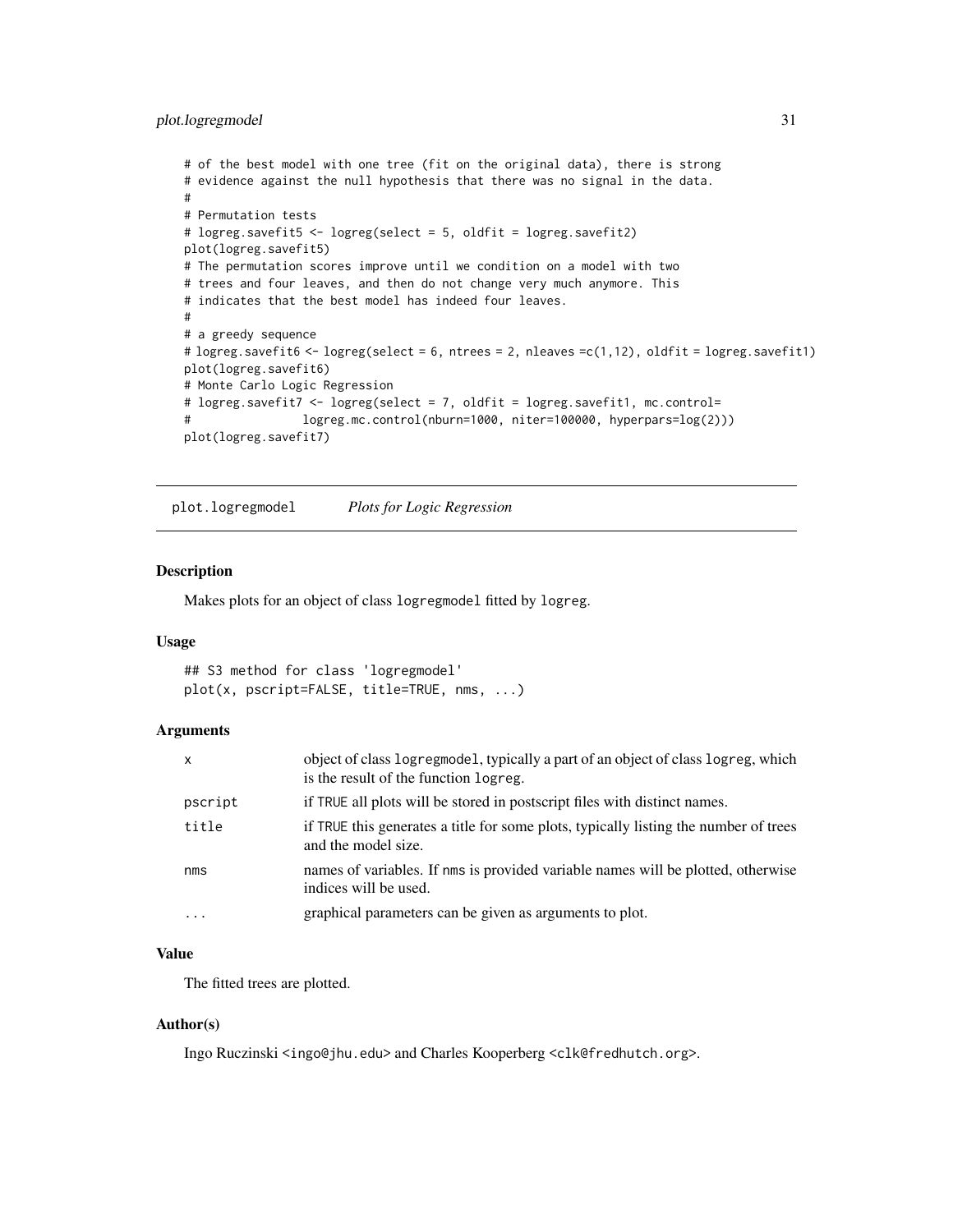#### <span id="page-31-0"></span>References

Ruczinski I, Kooperberg C, LeBlanc ML (2003). Logic Regression, *Journal of Computational and Graphical Statistics*, 12, 475-511.

Ruczinski I, Kooperberg C, LeBlanc ML (2002). Logic Regression - methods and software. *Proceedings of the MSRI workshop on Nonlinear Estimation and Classification* (Eds: D. Denison, M. Hansen, C. Holmes, B. Mallick, B. Yu), Springer: New York, 333-344.

Selected chapters from the dissertation of Ingo Ruczinski, available from [http://kooperberg.](http://kooperberg.fhcrc.org/logic/documents/ingophd-logic.pdf) [fhcrc.org/logic/documents/ingophd-logic.pdf](http://kooperberg.fhcrc.org/logic/documents/ingophd-logic.pdf)

#### See Also

[logreg](#page-5-1), [logregmodel](#page-25-1), [plot.logreg](#page-28-1), [logreg.testdat](#page-23-1)

# Examples

```
data(logreg.savefit1)
# myanneal <- logreg.anneal.control(start = -1, end = -4, iter = 25000, update = 1000)
# logreg.savefit1 <- logreg(resp = logreg.testdat[,1], bin=logreg.testdat[, 2:21],
# type = 2, select = 1, ntrees = 2, anneal.control = myanneal)
# plot(logreg.savefit1)
plot(logreg.savefit1$model) # does the same
```
<span id="page-31-1"></span>plot.logregtree *A plot of one Logic Regression tree.*

### Description

Makes a plot of one Logic Regression tree, fitted by logreg.

#### Usage

```
## S3 method for class 'logregtree'
plot(x, nms, full=TRUE, and.or.cx=1.0, leaf.sz=1.0,
                leaf.txt.cx=1.0, coef.cx=1.0, indents=rep(0,4), coef=TRUE,
                coef.rd=4, ...)
```
# Arguments

| X              | an object of class logregtree, or the trees component of such an object. Typi-<br>cally this object will be part of the result of an object of class logreg, generated<br>with select $= 1$ (single model fit) or select $= 2$ (multiple model fit). |
|----------------|------------------------------------------------------------------------------------------------------------------------------------------------------------------------------------------------------------------------------------------------------|
| nms            | names of variables. If nms is provided variable names will be plotted, otherwise<br>indices will be used.                                                                                                                                            |
| full           | if TRUE, the tree occupies the entire window with margins specified by indents.                                                                                                                                                                      |
| $and.$ or $cx$ | character expansion (size) for the operators and/or.                                                                                                                                                                                                 |
| leaf.sz        | character expansion for the size of the leaves.                                                                                                                                                                                                      |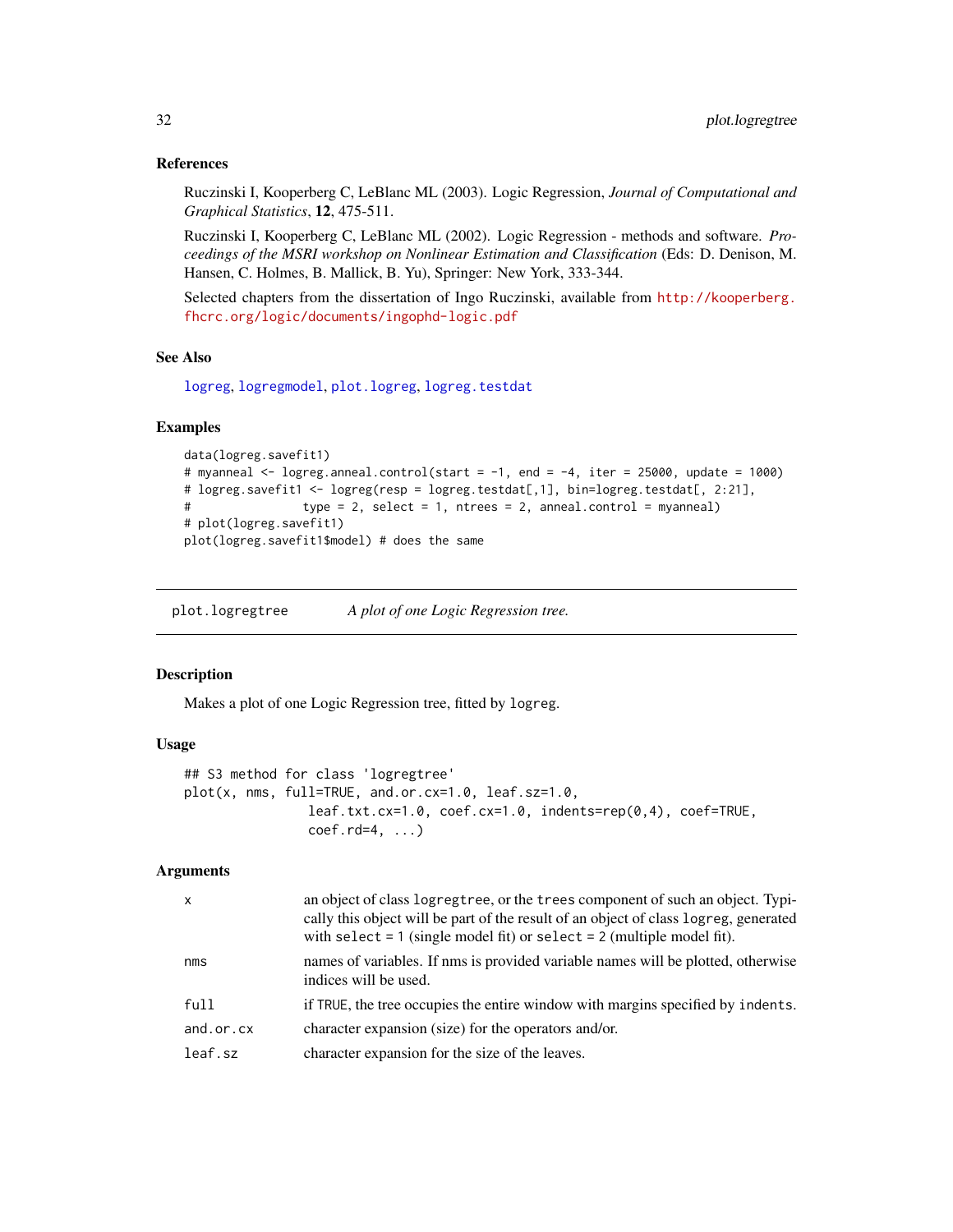# <span id="page-32-0"></span>plot.logregtree 33

| leaf.txt.cx | character expansion for the text in the leaves.                  |
|-------------|------------------------------------------------------------------|
| coef.cx     | character expansion for the coefficient string.                  |
| indents     | indents for plot - bottom, left, top, right.                     |
| coef        | if TRUE, the coefficient of the tree is plotted.                 |
| coef.rd     | controls how many digits of the above coefficient are displayed. |
|             | graphical parameters can be given as arguments to plot.          |

#### Value

This function makes a plot of one logic tree. The character expansion terms (and.or.cx, leaf.sz, leaf.txt.cx, coef.cx) defaults of 1.0 are chosen to generate a pretty plot of a single tree with up to eight leaves (4 levels deep). To plot more than one tree, or trees of different complexity, scale accordingly.

#### Author(s)

Ingo Ruczinski <ingo@jhu.edu> and Charles Kooperberg <clk@fredhutch.org>.

## References

Ruczinski I, Kooperberg C, LeBlanc ML (2003). Logic Regression, *Journal of Computational and Graphical Statistics*, 12, 475-511.

Ruczinski I, Kooperberg C, LeBlanc ML (2002). Logic Regression - methods and software. *Proceedings of the MSRI workshop on Nonlinear Estimation and Classification* (Eds: D. Denison, M. Hansen, C. Holmes, B. Mallick, B. Yu), Springer: New York, 333-344.

Selected chapters from the dissertation of Ingo Ruczinski, available from [http://kooperberg.](http://kooperberg.fhcrc.org/logic/documents/ingophd-logic.pdf) [fhcrc.org/logic/documents/ingophd-logic.pdf](http://kooperberg.fhcrc.org/logic/documents/ingophd-logic.pdf)

#### See Also

[logreg](#page-5-1), [frame.logreg](#page-3-1), [logreg.testdat](#page-23-1)

# Examples

```
data(logreg.savefit2)
#
# myanneal2 <- logreg.anneal.control(start = -1, end = -4, iter = 25000, update = 0)
# logreg.savefit2 <- logreg(resp = logreg.testdat[,1], bin=logreg.testdat[, 2:21],
# type = 2, select = 2, ntrees = c(1,2), nleaves = c(1,7),
# anneal.control = myanneal2)
for(i in 1:logreg.savefit2$nmodels) for(j in 1:logreg.savefit2$alltrees[[i]]$ntrees[1]){
  plot.logregtree(logreg.savefit2$alltrees[[i]]$trees[[j]])
   title(main=paste("model",i,"tree",j))
}
```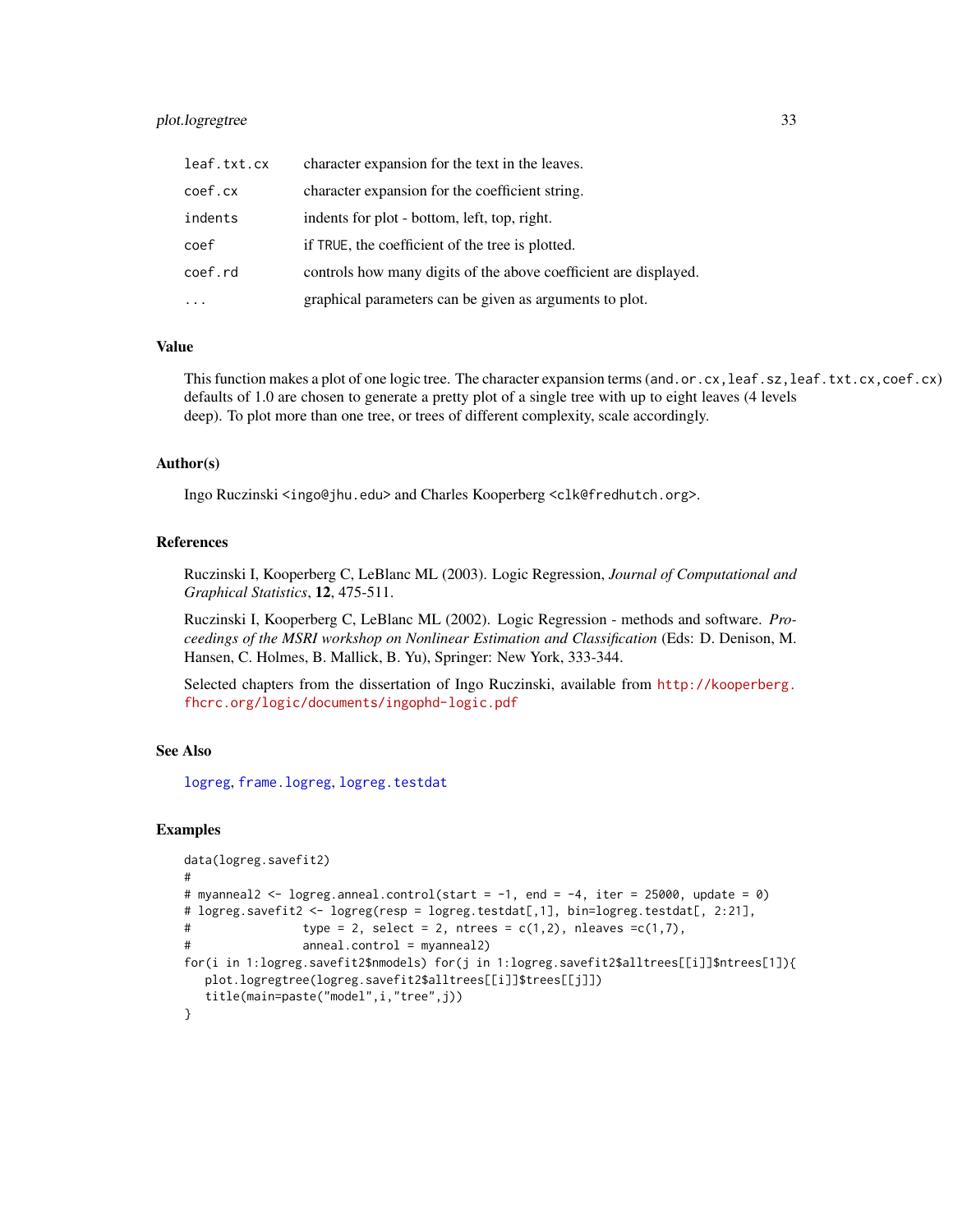<span id="page-33-1"></span><span id="page-33-0"></span>

# Description

Computes predicted values for one or more Logic Regression models that were fitted by a single call to logreg.

## Usage

```
## S3 method for class 'logreg'
predict(object, msz, ntr, newbin, newsep, ...)
```
# Arguments

| object | Object of class logreg, that resulted from applying the function logreg with<br>select = 1 (single model fit), select = 2 (multiple model fit), or select = $6$<br>(greedy stepwise fit).                                                                                                                                                                                                          |
|--------|----------------------------------------------------------------------------------------------------------------------------------------------------------------------------------------------------------------------------------------------------------------------------------------------------------------------------------------------------------------------------------------------------|
| msz    | if predict. logreg is executed on an object of class logreg, that resulted from<br>applying the function logreg with select $= 2$ (multiple model fit) or select $=$<br>6 (greedy stepwise fit) all logic trees for all fitted models are returned. To restrict<br>the model size and the number of trees to some models, specify msz and ntr (for<br>select = 2) or just msz (for select = $6$ ). |
| ntr    | see msz                                                                                                                                                                                                                                                                                                                                                                                            |
| newbin | binary predictors to evaluate the logic trees at. If newbin is omitted, the original<br>(training) data is used.                                                                                                                                                                                                                                                                                   |
| newsep | separate (linear) predictors. If newbin is omitted, the original (training) predic-<br>tors are used, even if newsep is specified.                                                                                                                                                                                                                                                                 |
|        | other options are ignored                                                                                                                                                                                                                                                                                                                                                                          |

# Details

This function calls frame.logreg.

# Value

If object\$select = 1, a vector with fitted values, otherwise a data frame with fitted values, where columns correspond to models.

#### Author(s)

Ingo Ruczinski <ingo@jhu.edu> and Charles Kooperberg <clk@fredhutch.org>.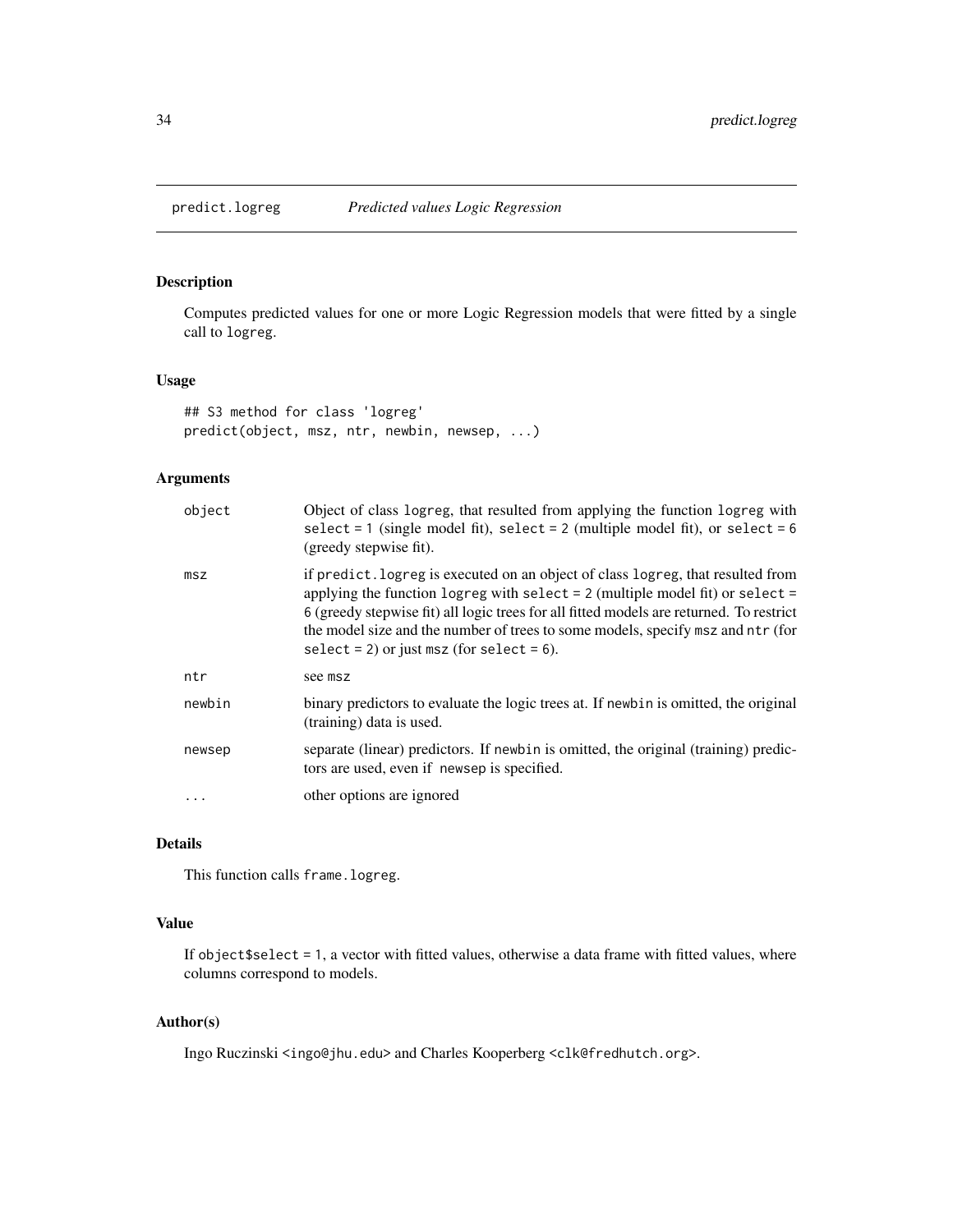# <span id="page-34-0"></span>print.logreg 35

#### References

Ruczinski I, Kooperberg C, LeBlanc ML (2003). Logic Regression, *Journal of Computational and Graphical Statistics*, 12, 475-511.

Ruczinski I, Kooperberg C, LeBlanc ML (2002). Logic Regression - methods and software. *Proceedings of the MSRI workshop on Nonlinear Estimation and Classification* (Eds: D. Denison, M. Hansen, C. Holmes, B. Mallick, B. Yu), Springer: New York, 333-344.

# See Also

[logreg](#page-5-1), [frame.logreg](#page-3-1), [logreg.testdat](#page-23-1)

#### Examples

```
data(logreg.savefit1,logreg.savefit2,logreg.savefit6,logreg.testdat)
#
# myanneal \leq logreg.anneal.control(start = -1, end = -4, iter = 25000, update = 1000)
# logreg.savefit1 <- logreg(resp = logreg.testdat[,1], bin=logreg.testdat[, 2:21], type = 2,
                 select = 1, ntrees = 2, anneal.control = myanneal)
z1 <- predict(logreg.savefit1)
plot(z1, logreg.testdat[,1]-z1, xlab="fitted values", ylab="residuals")
# myanneal2 \leq logreg.anneal.control(start = -1, end = -4, iter = 25000, update = 0)
# logreg.savefit2 <- logreg(select = 2, nleaves =c(1,7), oldfit = logreg.savefit1,
# anneal.control = myanneal2)
z2 <- predict(logreg.savefit2)
# logreg.savefit6 <- logreg(select = 6, ntrees = 2, nleaves =c(1,12), oldfit = logreg.savefit1)
z6 <- predict(logreg.savefit6, msz = 3:5)
```
<span id="page-34-1"></span>print.logreg *Prints Logic Regression Output*

# Description

Prints formulas for objects fitted by logreg.

#### Usage

```
## S3 method for class 'logreg'
print(x, nms, notnms, pstyle, ...)
```
#### **Arguments**

| X      | object of class logreg, typically the result of the function logreg.                                                                                        |
|--------|-------------------------------------------------------------------------------------------------------------------------------------------------------------|
| nms    | names of variables. If nms is provided variable names will be printted, otherwise<br>x\$binnames will be used. If that does not exist indices will be used. |
| notnms | names of complements of the variables. If nother is not provided "not" will be<br>added before the variable names.                                          |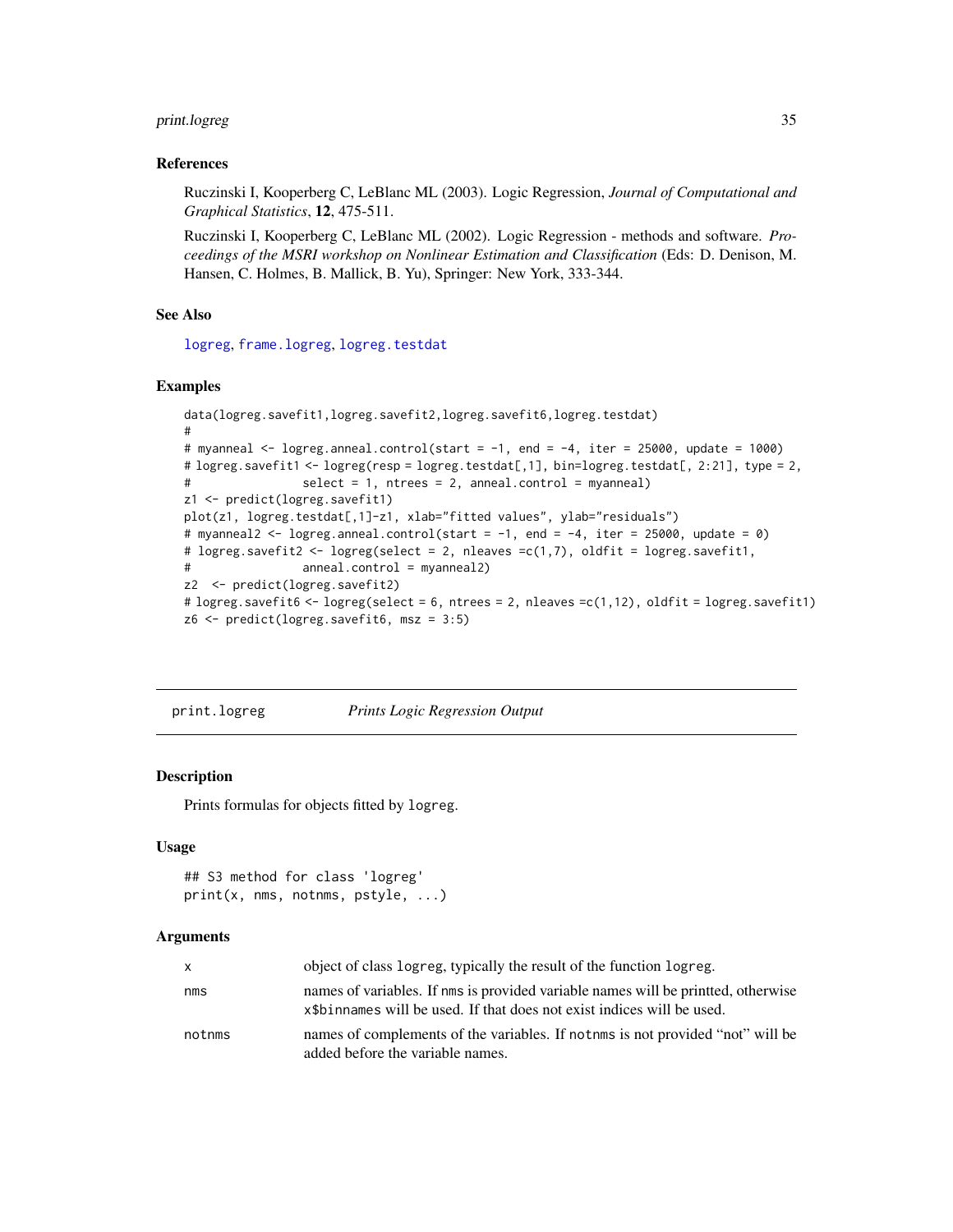<span id="page-35-0"></span>

| pstvle                  | parenthesis style. If $pstyle = 1$ (the default) rules are more compact than if<br>$pstvle = 2.$ |
|-------------------------|--------------------------------------------------------------------------------------------------|
| $\cdot$ $\cdot$ $\cdot$ | other options are ignored                                                                        |

# Value

If  $x$ \$select equals 1 or 2 the fitted logic rule(s) are generated as a text string. Scores, and if x\$select equals 2 or 6 modelsizes, are also provided. If x\$select equals 4 or 5 a summary of the permutation test(s) is printed. If x\$select equals 3 a summary of the cross validation is printed. If x\$select is equal to 7 an error message is generated.

# Author(s)

Ingo Ruczinski <ingo@jhu.edu> and Charles Kooperberg <clk@fredhutch.org>.

# References

Ruczinski I, Kooperberg C, LeBlanc ML (2003). Logic Regression, *Journal of Computational and Graphical Statistics*, 12, 475-511.

Ruczinski I, Kooperberg C, LeBlanc ML (2002). Logic Regression - methods and software. *Proceedings of the MSRI workshop on Nonlinear Estimation and Classification* (Eds: D. Denison, M. Hansen, C. Holmes, B. Mallick, B. Yu), Springer: New York, 333-344.

#### See Also

[logreg](#page-5-1), [print.logregmodel](#page-36-1), [print.logregtree](#page-37-1), [logreg.testdat](#page-23-1)

#### Examples

```
data(logreg.savefit1,logreg.savefit2,logreg.savefit3,logreg.savefit4,
     logreg.savefit5,logreg.savefit6)
#
# fit a single model
# myanneal <- logreg.anneal.control(start = -1, end = -4, iter = 25000, update = 1000)
# logreg.savefit1 <- logreg(resp = logreg.testdat[,1], bin=logreg.testdat[, 2:21],
# type = 2, select = 1, ntrees = 2, anneal.control = myanneal)
# the best score should be in the 0.96-0.98 range
print(logreg.savefit1)
#
# fit multiple models
# myanneal2 <- logreg.anneal.control(start = -1, end = -4, iter = 25000, update = 0)
# logreg.savefit2 <- logreg(select = 2, ntrees = c(1,2), nleaves =c(1,7),
# oldfit = logreg.savefit1, anneal.control = myanneal2)
print(logreg.savefit2)
# After an initial steep decline, the scores only get slightly better
# for models with more than four leaves and two trees.
#
# cross validation
# logreg.savefit3 <- logreg(select = 3, oldfit = logreg.savefit2)
print(logreg.savefit3)
# 4 leaves, 2 trees should give the best test set score
```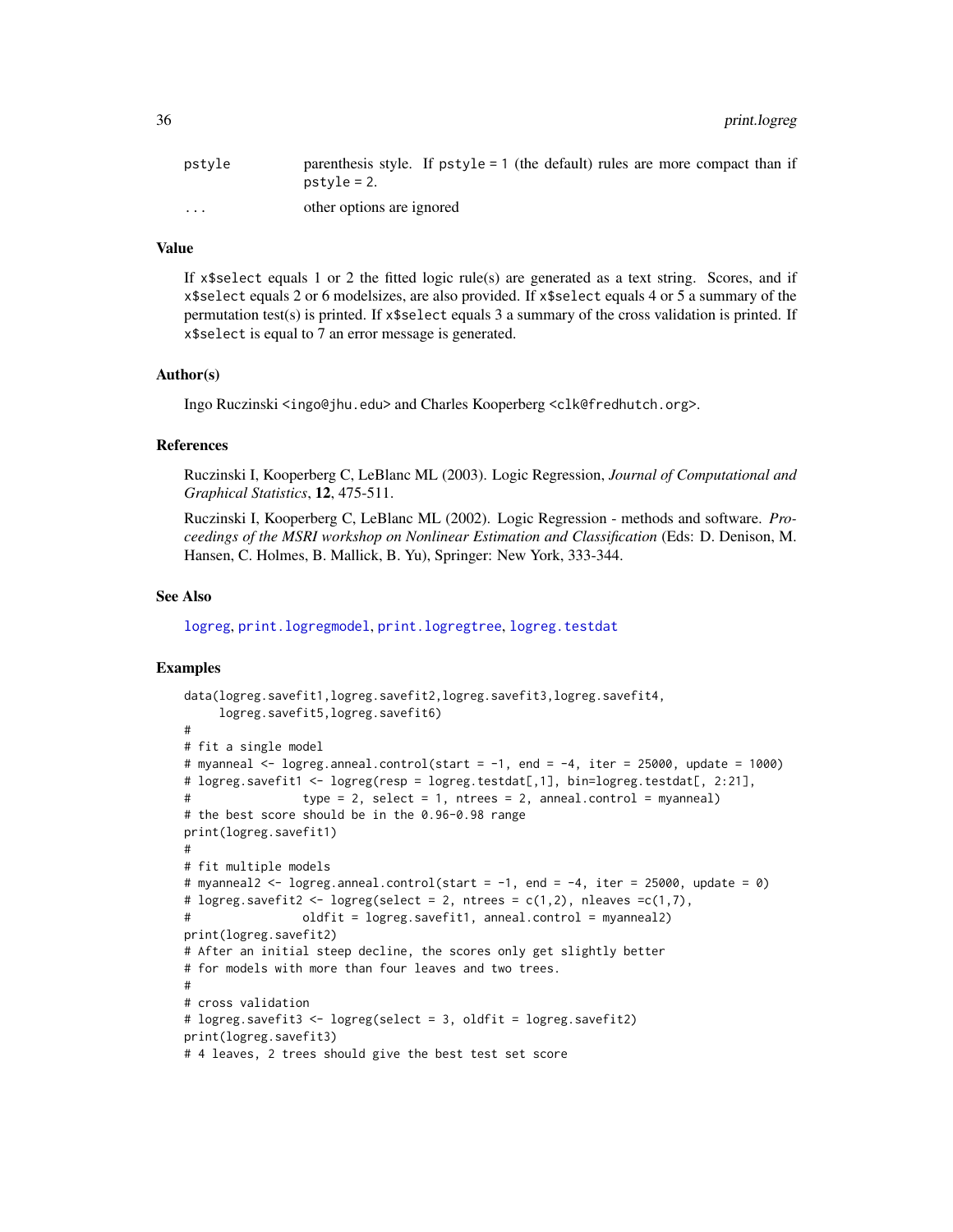<span id="page-36-0"></span>print.logregmodel 37

```
#
# null model test
# logreg.savefit4 <- logreg(select = 4, anneal.control = myanneal2, oldfit = logreg.savefit1)
print(logreg.savefit4)
# A summary of the permutation test
#
# Permutation tests
# logreg.savefit5 <- logreg(select = 5, oldfit = logreg.savefit2)
print(logreg.savefit5)
# A table summarizing the permutation tests
#
# a greedy sequence
# logreg.savefit6 <- logreg(select = 6, ntrees = 2, nleaves =c(1,12), oldfit = logreg.savefit1)
print(logreg.savefit6)
```
<span id="page-36-1"></span>print.logregmodel *Prints Logic Regression Formula*

#### Description

Prints formulas for objects fitted by logreg.

#### Usage

```
## S3 method for class 'logregmodel'
print(x, nms, notnms, pstyle, ...)
```
#### Arguments

| $\mathsf{x}$ | object of class logregmodel, typically a part of an object of class logreg, which<br>is the result of the function logreg. |
|--------------|----------------------------------------------------------------------------------------------------------------------------|
| nms          | names of variables. If nms is provided variable names will be printed, otherwise<br>indices will be used.                  |
| notnms       | names of complements of the variables. If nother is not provided "not" will be<br>added before the variable names.         |
| pstyle       | parenthesis style. If $pstyle = 1$ (the default) rules are more compact than if<br>$pstyle = 2$ .                          |
| $\cdots$     | other options are ignored                                                                                                  |

#### Value

A text representation of the model will be printed.

#### Author(s)

Ingo Ruczinski <ingo@jhu.edu> and Charles Kooperberg <clk@fredhutch.org>.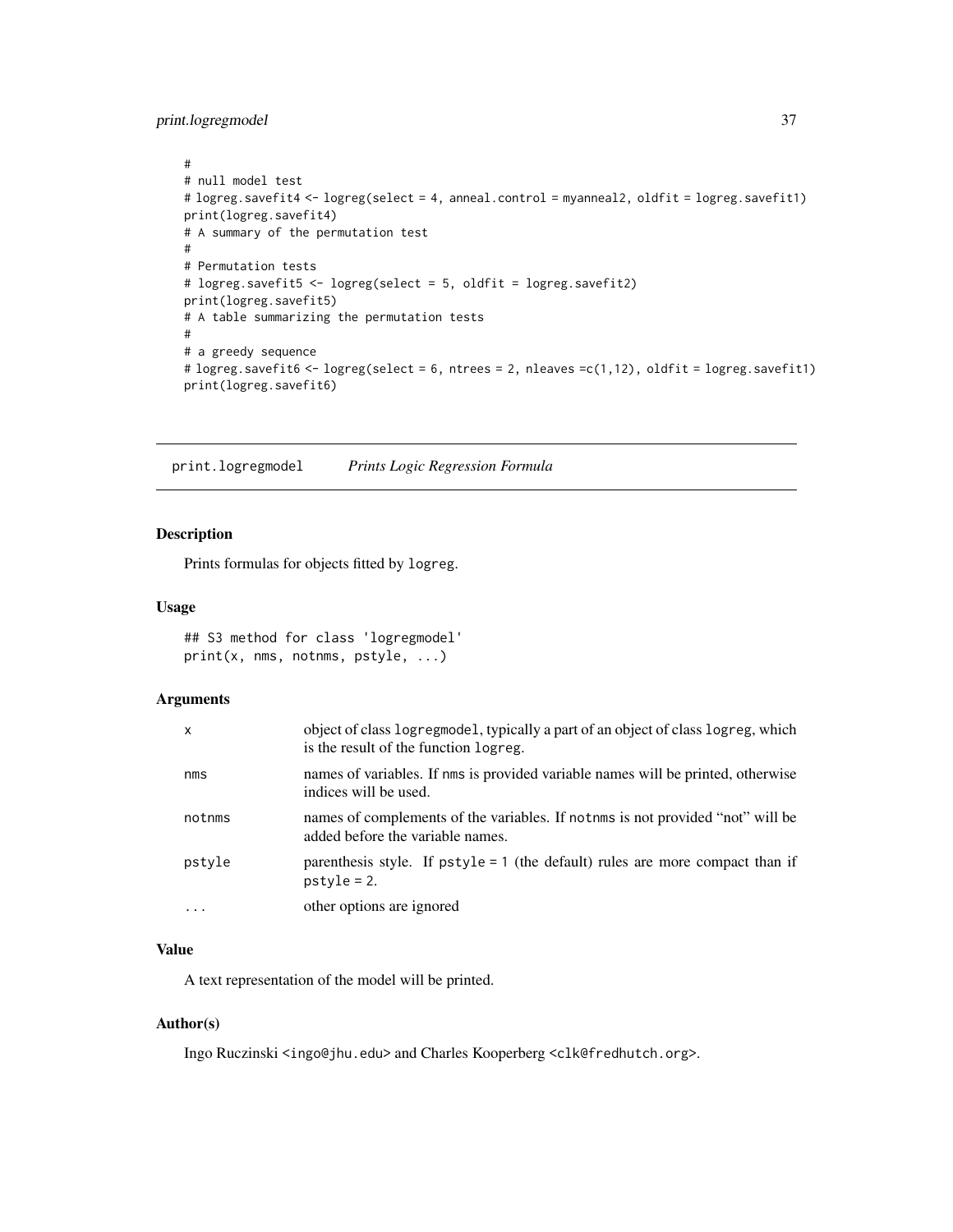#### <span id="page-37-0"></span>References

Ruczinski I, Kooperberg C, LeBlanc ML (2003). Logic Regression, *Journal of Computational and Graphical Statistics*, 12, 475-511.

Ruczinski I, Kooperberg C, LeBlanc ML (2002). Logic Regression - methods and software. *Proceedings of the MSRI workshop on Nonlinear Estimation and Classification* (Eds: D. Denison, M. Hansen, C. Holmes, B. Mallick, B. Yu), Springer: New York, 333-344.

#### See Also

[logreg](#page-5-1), [logregmodel](#page-25-1), [print.logreg](#page-34-1), [print.logregtree](#page-37-1), [logreg.testdat](#page-23-1)

# Examples

```
data(logreg.savefit1)
#
# myanneal <- logreg.anneal.control(start = -1, end = -4, iter = 25000, update = 1000)
# logreg.savefit1 <- logreg(resp = logreg.testdat[,1], bin=logreg.testdat[, 2:21],
# type = 2, select = 1, ntrees = 2, anneal.control = myanneal)
print(logreg.savefit1$model)
```
<span id="page-37-1"></span>print.logregtree *Prints Logic Regression Formula*

# Description

Prints formulas for objects fitted by logreg.

#### Usage

```
## S3 method for class 'logregtree'
print(x, nms, notnms, pstyle, ...)
```
#### Arguments

| $\mathsf{x}$ | object of class logregtree, typically a part of an object of class logreg, which<br>is the result of the function logreg, or a matrix with five columns (see logregtree). |
|--------------|---------------------------------------------------------------------------------------------------------------------------------------------------------------------------|
| nms          | names of variables. If nms is provided variable names will be printed, otherwise<br>indices will be used.                                                                 |
| notnms       | names of complements of the variables. If nother is not provided "not" will be<br>added before the variable names.                                                        |
| pstyle       | parenthesis style. If $pstyle = 1$ (the default) rules are more compact than if<br>$pstyle = 2$ .                                                                         |
| $\ddotsc$    | other options are ignored                                                                                                                                                 |

# Value

A text representation of the tree will be printed.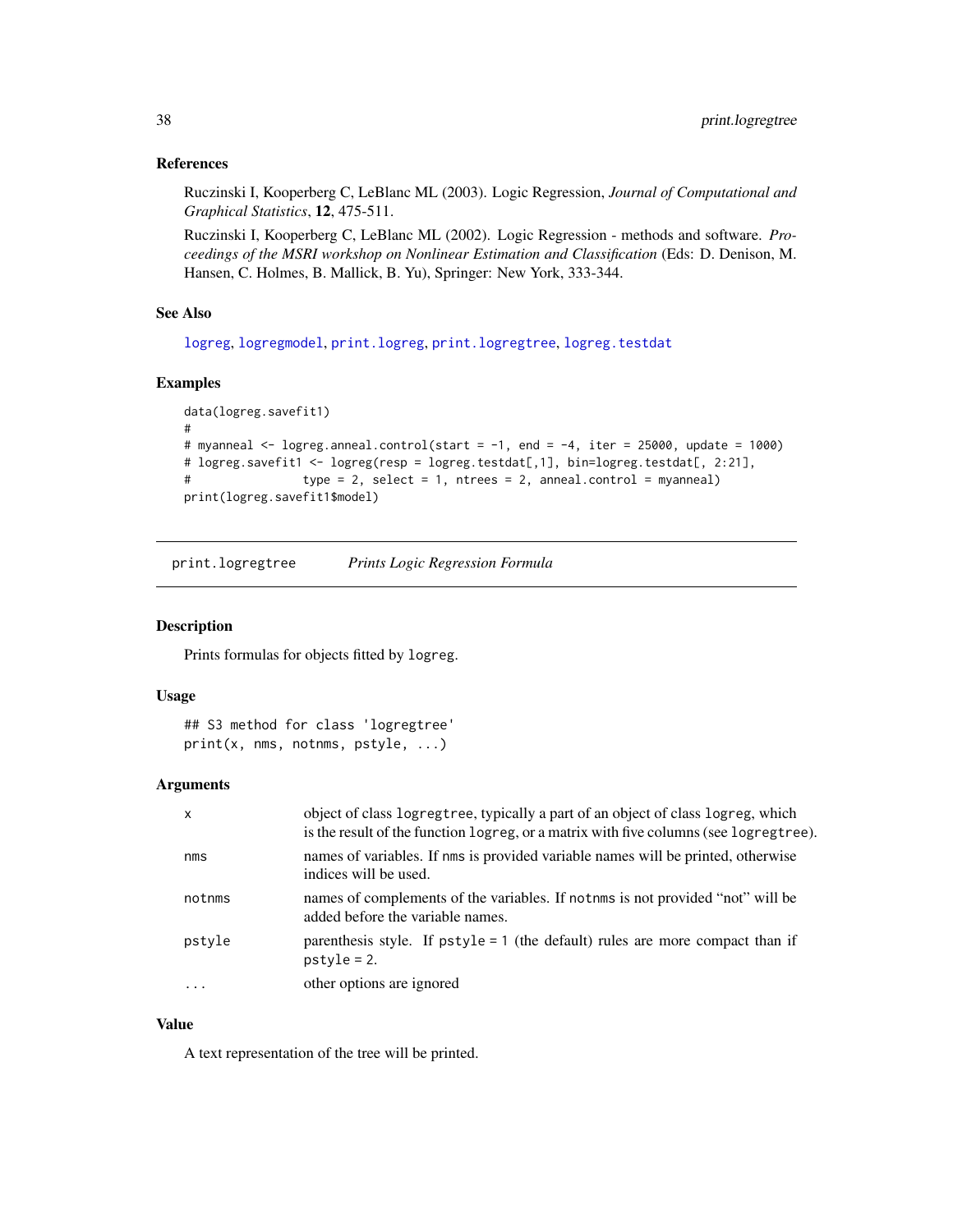# <span id="page-38-0"></span>print.logregtree 39

#### Author(s)

Ingo Ruczinski <ingo@jhu.edu> and Charles Kooperberg <clk@fredhutch.org>.

#### References

Ruczinski I, Kooperberg C, LeBlanc ML (2003). Logic Regression, *Journal of Computational and Graphical Statistics*, 12, 475-511.

Ruczinski I, Kooperberg C, LeBlanc ML (2002). Logic Regression - methods and software. *Proceedings of the MSRI workshop on Nonlinear Estimation and Classification* (Eds: D. Denison, M. Hansen, C. Holmes, B. Mallick, B. Yu), Springer: New York, 333-344.

# See Also

[logreg](#page-5-1), [logregtree](#page-26-1), [print.logreg](#page-34-1), [print.logregmodel](#page-36-1), [logreg.testdat](#page-23-1)

#### Examples

```
data(logreg.savefit1)
#
# myanneal \leq logreg.anneal.control(start = -1, end = -4, iter = 25000, update = 1000)
# logreg.savefit1 <- logreg(resp = logreg.testdat[,1], bin=logreg.testdat[, 2:21],
# type = 2, select = 1, ntrees = 2, anneal.control = myanneal)
print(logreg.savefit1$model$trees[[1]])
```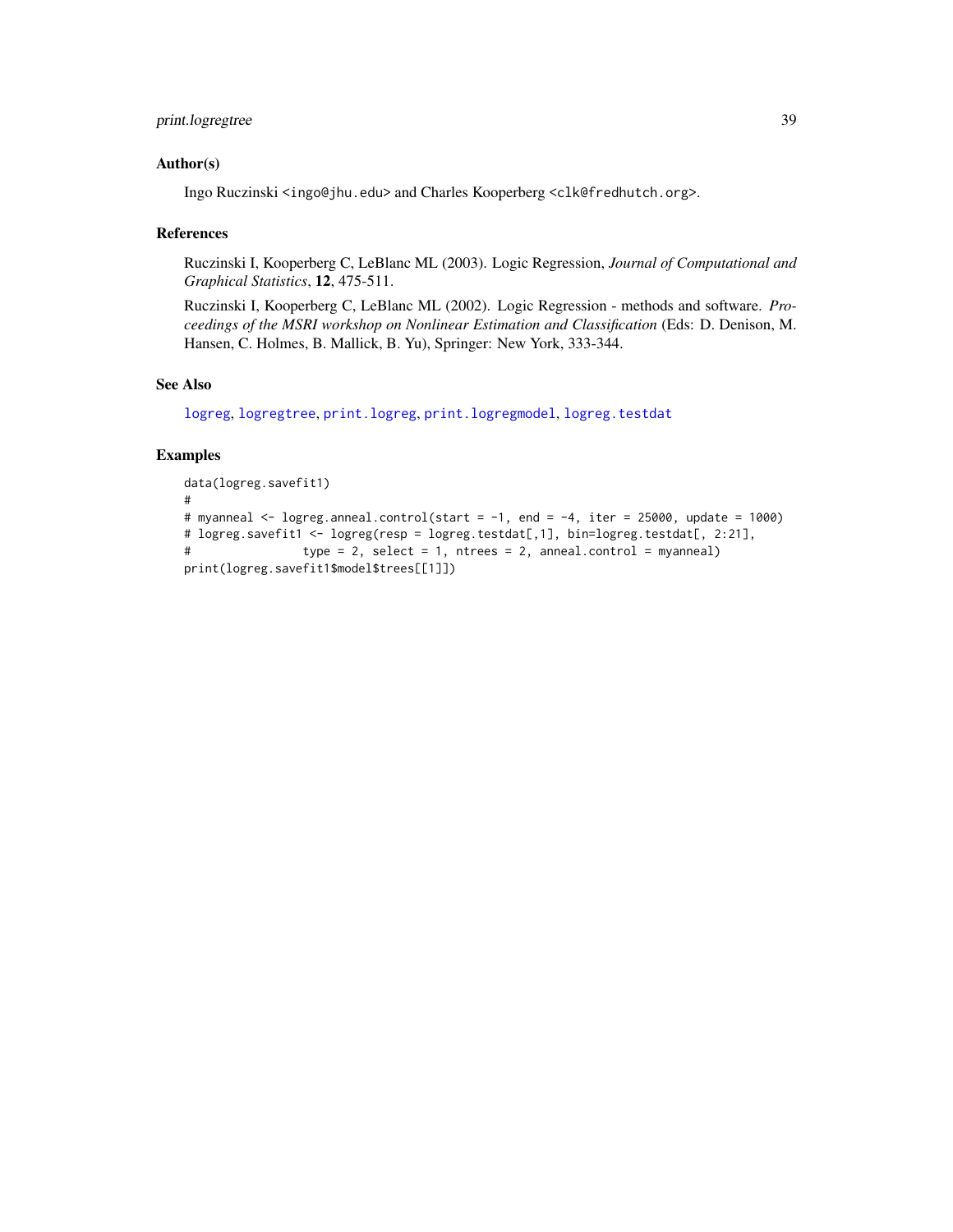# <span id="page-39-0"></span>**Index**

∗Topic datasets logreg.savefit1 , [23](#page-22-0) logreg.testdat, [24](#page-23-0) ∗Topic logic cumhaz , [2](#page-1-0) eval.logreg, [3](#page-2-0) frame.logreg , [4](#page-3-0) logreg , [6](#page-5-0) logreg.anneal.control , [14](#page-13-0) logreg.mc.control , [18](#page-17-0) logreg.myown , [20](#page-19-0) logreg.tree.control, [24](#page-23-0) logregmodel , [26](#page-25-0) logregtree , [27](#page-26-0) plot.logreg , [29](#page-28-0) plot.logregmodel , [31](#page-30-0) plot.logregtree , [32](#page-31-0) predict.logreg , [34](#page-33-0) print.logreg, [35](#page-34-0) print.logregmodel , [37](#page-36-0) print.logregtree , [38](#page-37-0) ∗Topic methods cumhaz , [2](#page-1-0) eval.logreg, [3](#page-2-0) frame.logreg , [4](#page-3-0) logreg , [6](#page-5-0) logreg.anneal.control , [14](#page-13-0) logreg.mc.control , [18](#page-17-0) logreg.myown , [20](#page-19-0) logreg.tree.control, [24](#page-23-0) logregmodel , [26](#page-25-0) logregtree , [27](#page-26-0) plot.logreg , [29](#page-28-0) plot.logregmodel , [31](#page-30-0) plot.logregtree , [32](#page-31-0) predict.logreg , [34](#page-33-0) print.logreg, <mark>[35](#page-34-0)</mark> print.logregmodel , [37](#page-36-0) print.logregtree , [38](#page-37-0)

∗Topic nonparametric cumhaz , [2](#page-1-0) eval.logreg, <mark>[3](#page-2-0)</mark> frame.logreg , [4](#page-3-0) logreg, [6](#page-5-0) logreg.anneal.control , [14](#page-13-0) logreg.mc.control , [18](#page-17-0) logreg.myown , [20](#page-19-0) logreg.tree.control , [24](#page-23-0) logregmodel , [26](#page-25-0) logregtree , [27](#page-26-0) plot.logreg , [29](#page-28-0) plot.logregmodel , [31](#page-30-0) plot.logregtree , [32](#page-31-0) predict.logreg , [34](#page-33-0) print.logreg , [35](#page-34-0) print.logregmodel , [37](#page-36-0) print.logregtree , [38](#page-37-0) ∗Topic tree cumhaz , [2](#page-1-0) eval.logreg, <mark>[3](#page-2-0)</mark> frame.logreg , [4](#page-3-0) logreg, [6](#page-5-0) logreg.anneal.control , [14](#page-13-0) logreg.mc.control , [18](#page-17-0) logreg.myown , [20](#page-19-0) logreg.tree.control, [24](#page-23-0) logregmodel , [26](#page-25-0) logregtree , [27](#page-26-0) plot.logreg , [29](#page-28-0) plot.logregmodel , [31](#page-30-0) plot.logregtree , [32](#page-31-0) predict.logreg , [34](#page-33-0) print.logreg, [35](#page-34-0) print.logregmodel , [37](#page-36-0) print.logregtree , [38](#page-37-0)

#### cumhaz , [2](#page-1-0)

eval.logreg , [3](#page-2-0) , *[5](#page-4-0)* , *[12](#page-11-0)*